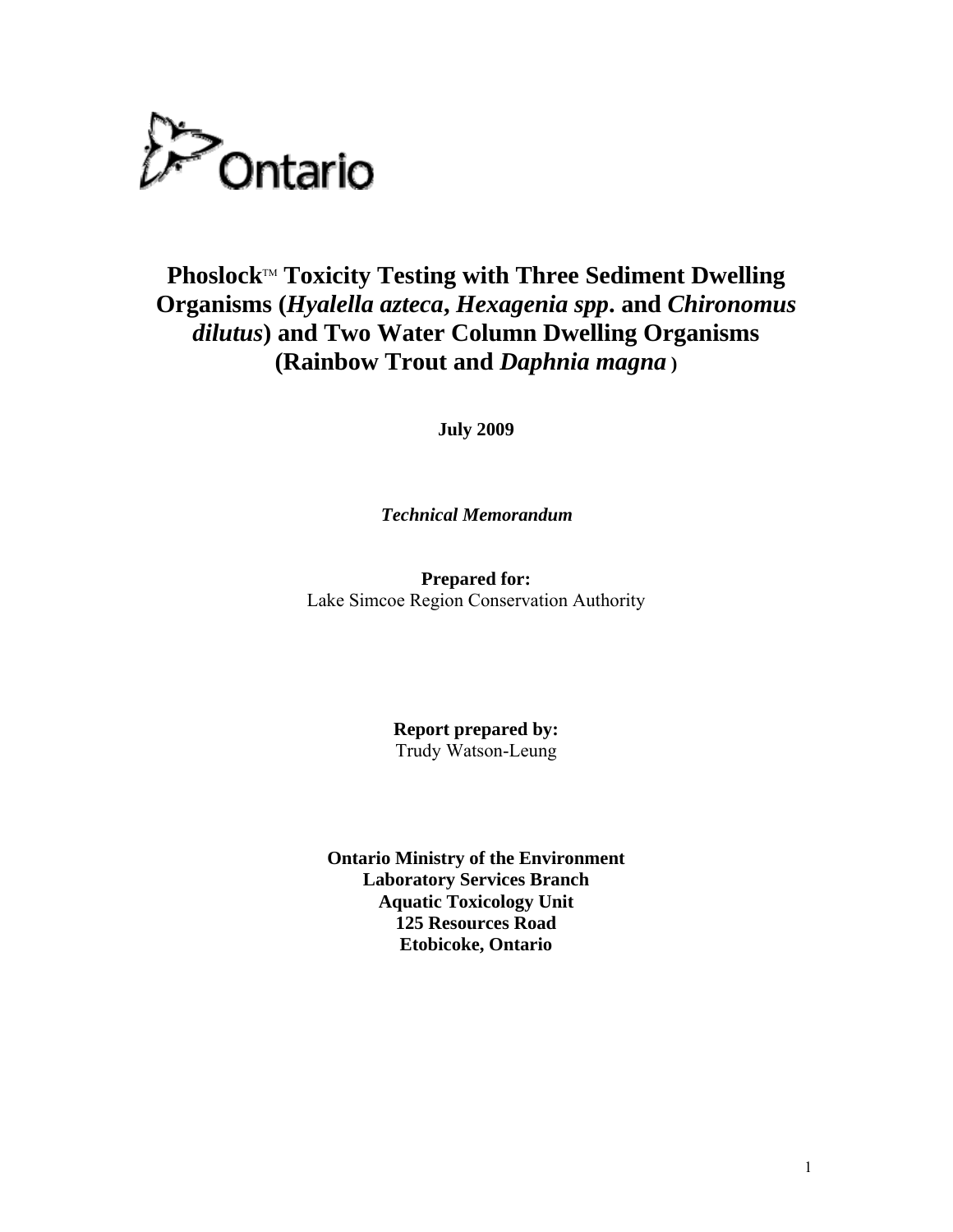## **ACKNOWLEDGEMENTS**

The author would like to acknowledge the staff of the MOE Laboratory Services Branch for providing chemical analysis of the sediment, water and biota samples.

A sincere thank you to Rob Baldwin and the field crews from LSRCA for venturing out on three occasions to get water from Scanlon Pond. Thank you to Christine Gripton from Maxxam and Eddie Edmunds from Phoslock Water Solutions for their professional and timely responses to all my questions. Great appreciation goes out to Jagdeep Jassi, Amy Sharma, Melanie Appleton, Richard Chong-Kit and Laura Simmie for their valuable technical assistance in conducting the toxicity tests. Thank you as well to Laura Simmie for her invaluable review comments.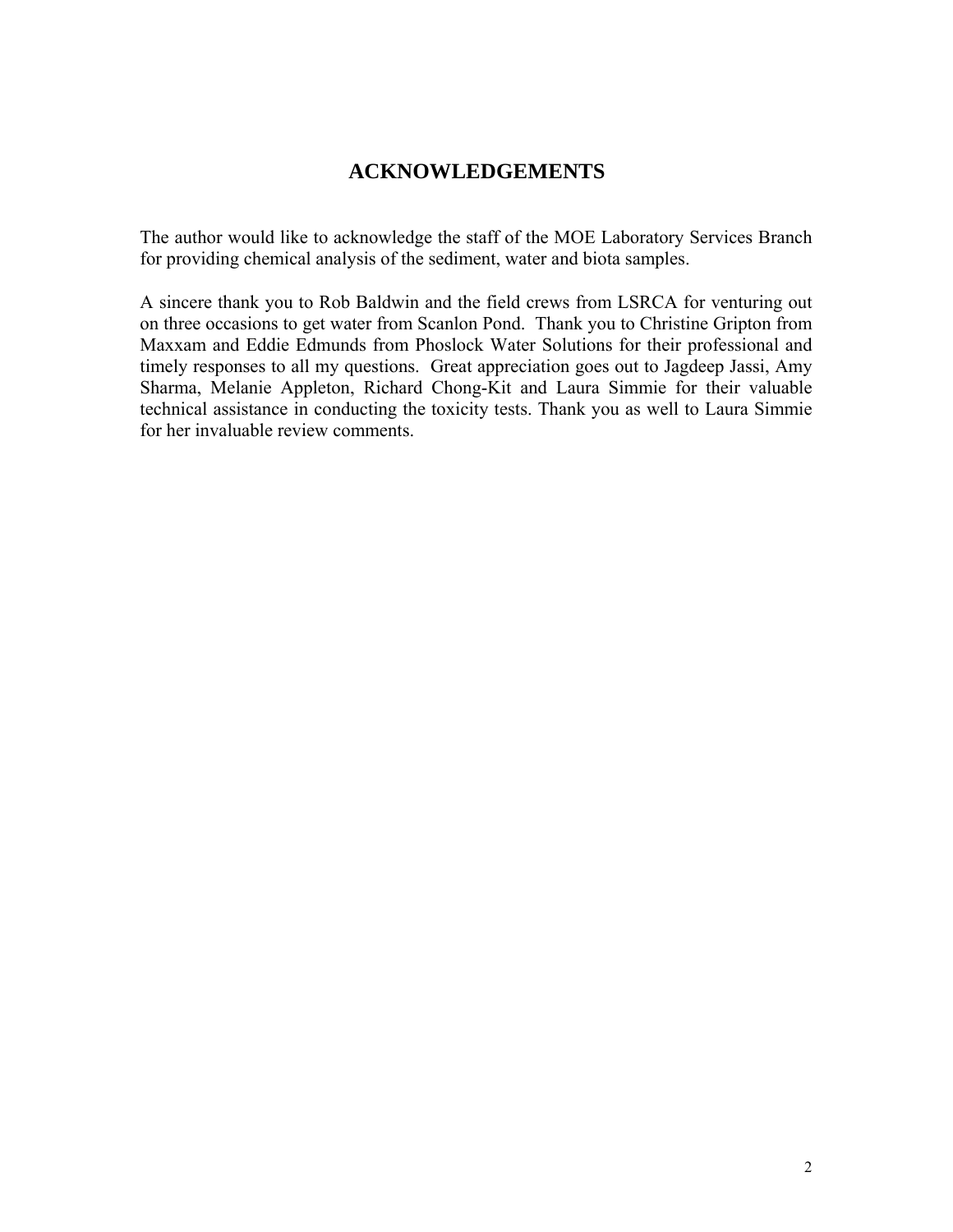## **Executive Summary**

 A series of toxicity tests with sediment and water column dwelling organisms were performed to assess the toxicity of Phoslock™ granules. Phoslock™ is a phosphorous binding clay that may be applied in the Lake Simcoe watershed in an attempt to reduce the phosphorous levels that currently lead to problematic algal bloom formation. Standard water only 96-hour toxicity tests were performed with rainbow trout and 48-hour toxicity tests were performed with *Daphnia magna*. Standard sediment toxicity tests were performed using *Chironomus dilutus* (10-day exposure), *Hexagenia spp.* (21-day exposure) and *Hyalella azteca* (14-day exposure) in sediment and water collected from the Lake Simcoe watershed. Two application rates were assessed in the sediment test; the filtered reactive phosphorous (FRP) rate dictates the amount of Phoslock required to remove the FRP from the water column and the capping rate (3.4 mg/L) delivers enough Phoslock to create a 1 mm thick layer on the sediment surface. Nutrient and metal concentrations were monitored in the sediment and water for all tests. The 48-hour LC<sub>50</sub> for *Daphnia magna* was 4.9 g/L and  $> 6.8$  g/L Phoslock. The rainbow trout 96-hour LC<sub>50</sub> was  $>13.6$  g/L. No significant survival or growth impacts were observed in any of the sediment toxicity test species for either of the dose rates. It should be noted that application rates used in 2008 field trials in the Lake Simcoe watershed were 0.02 and 0.05 g/L.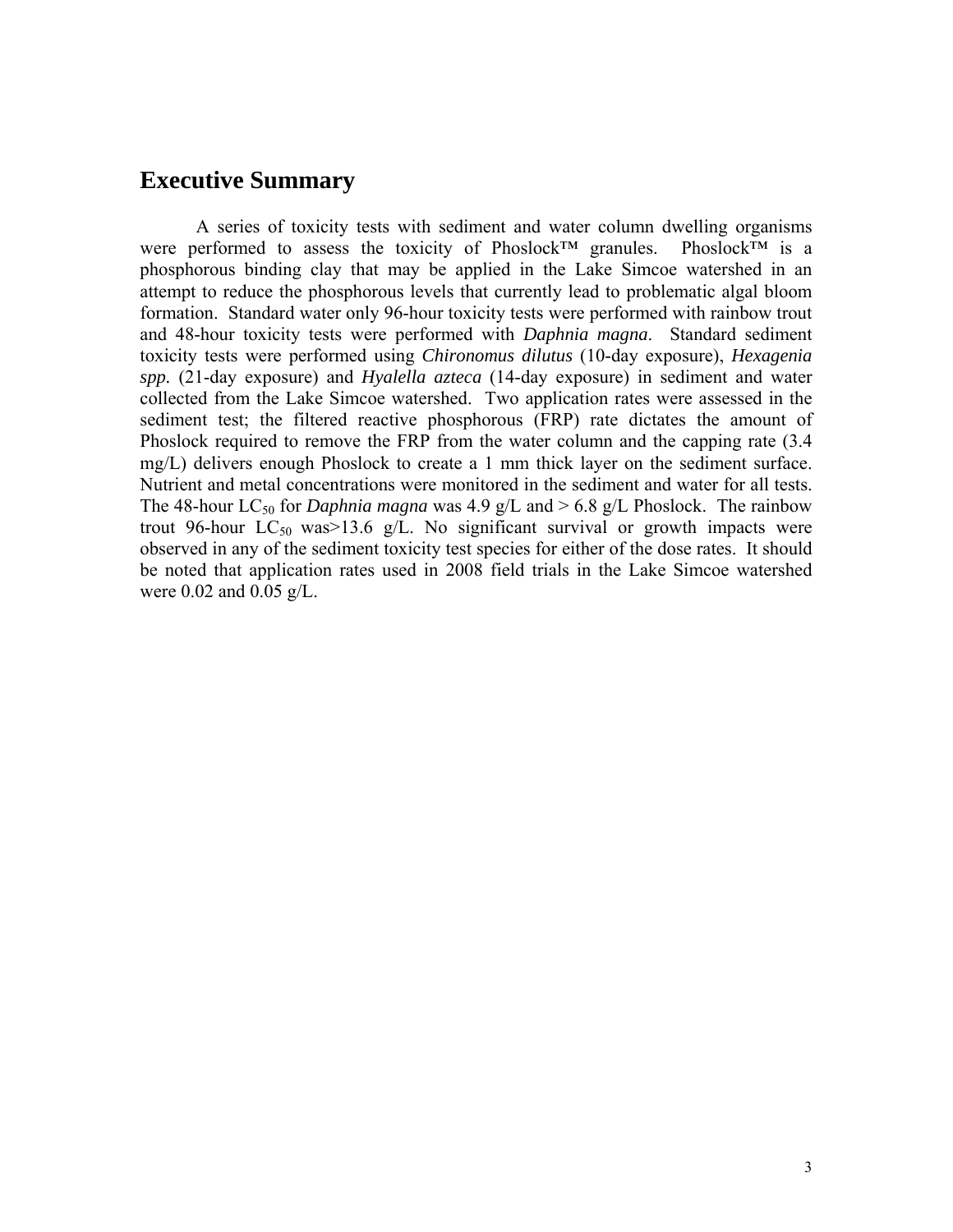## **TABLE OF CONTENTS**

| 1.0                                                                                   |    |
|---------------------------------------------------------------------------------------|----|
| 2.0                                                                                   |    |
| 2.1                                                                                   |    |
| 2.2                                                                                   |    |
| 2.3                                                                                   |    |
| 2.3.1                                                                                 |    |
| 2.3.2                                                                                 |    |
| 2.3.3                                                                                 |    |
| 2.3.4                                                                                 |    |
| 2.4                                                                                   |    |
| 3.0                                                                                   |    |
| Physical/ Chemical Analysis of Sediment and Site Water and Dose Rate<br>3.1           |    |
|                                                                                       |    |
| 3.2                                                                                   |    |
| Hyalella azteca (Amphipod) Survival and Growth Test 14<br>3.2.1                       |    |
| <i>Hexagenia spp.</i> (Mayfly) Survival and Growth Test with FRP application<br>3.2.2 |    |
| rate of Phoslock <sup>TM</sup>                                                        |    |
| Hexagenia spp. (Mayfly) Survival and Growth Test with CAP application<br>3.2.3        |    |
| rate of Phoslock <sup>TM</sup>                                                        |    |
| 3.2.4                                                                                 |    |
| 3.2.5                                                                                 |    |
| Toxicity Tests with Onchorykis mykiss (rainbow trout) 24<br>3.2.6                     |    |
| 4.0                                                                                   |    |
| 5.0                                                                                   |    |
| 6.0                                                                                   |    |
|                                                                                       |    |
|                                                                                       |    |
|                                                                                       |    |
|                                                                                       |    |
|                                                                                       |    |
|                                                                                       | 39 |
|                                                                                       |    |
|                                                                                       |    |
|                                                                                       |    |
|                                                                                       |    |
|                                                                                       |    |
|                                                                                       |    |
|                                                                                       |    |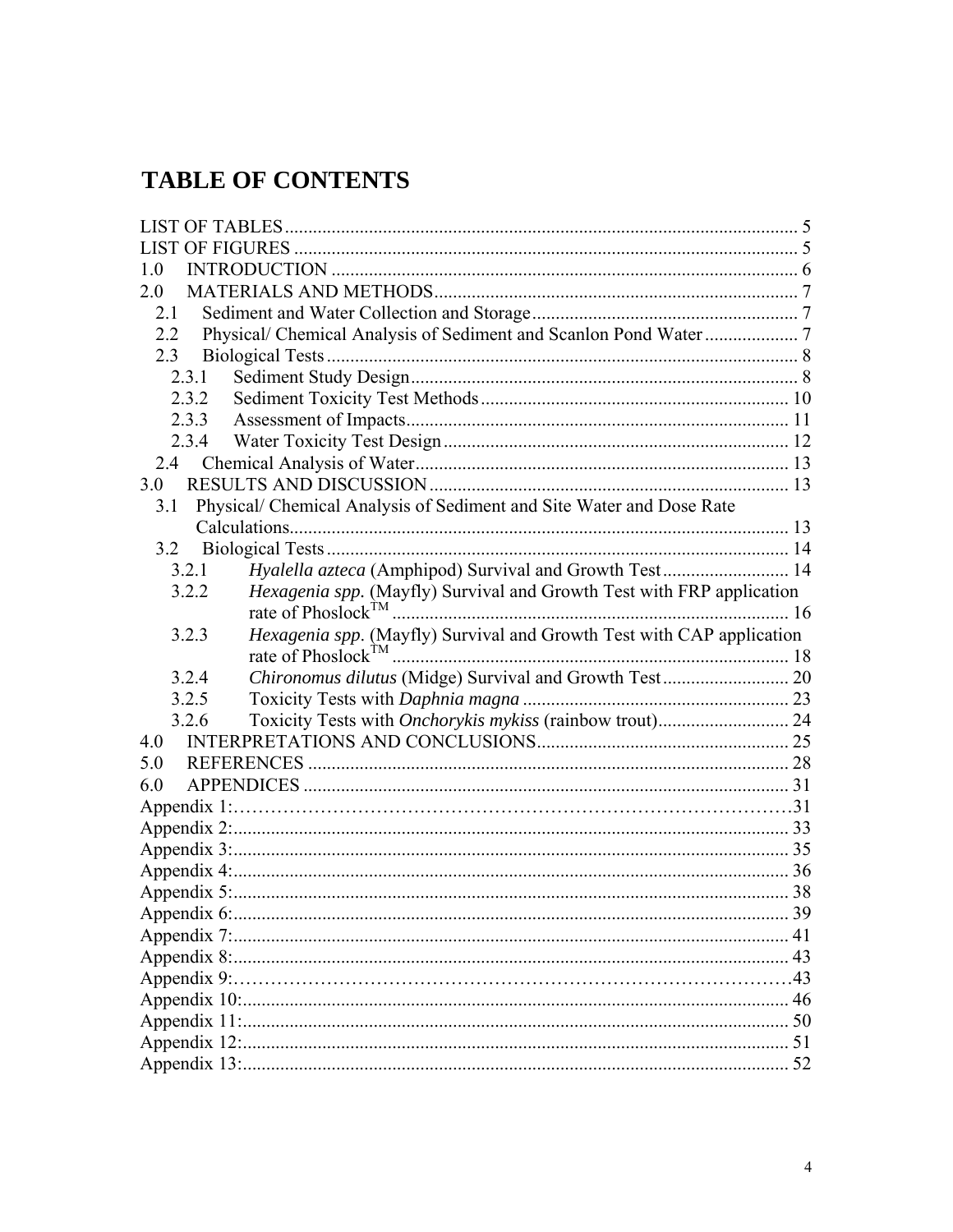## LIST OF TABLES

<span id="page-4-0"></span>Table 1 Summary of the response of trout and daphnia after exposure to a concentration series of Phoslock™.

## LIST OF FIGURES

Figure A: Pictures of the three species used in sediment testing

- Figure B: A capping dose (3.4 g/L) of Phoslock™ is made into a slurry and added to a *C. dilutus* test vessel
- Figure C: Pictures of the two species used in water-only toxicity testing
- Figure 1: Average percent survival and average dry weight of *Hyalella azteca*
- Figure 2: Average percent survival and average wet weight of *Hexagenia* spp*.* (FRP application rate)
- Figure 3: Average percent survival and average wet weight of *Hexagenia* spp. (CAP application rate)
- Figure 4: Average percent survival and average wet weight of *Chironomus dilutus*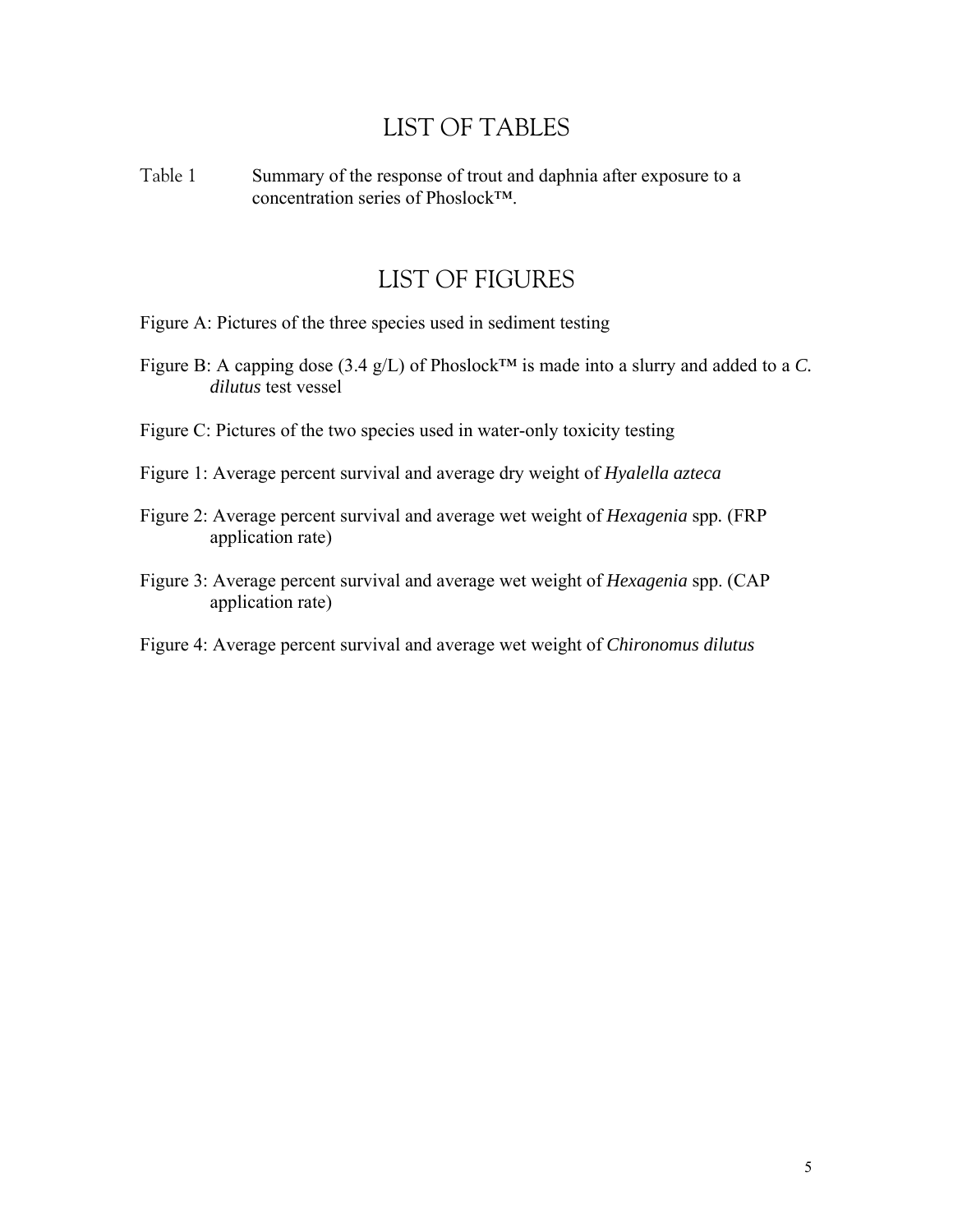## <span id="page-5-0"></span>**1.0 INTRODUCTION**

Phoslock<sup>TM</sup> is a modified bentonite clay product developed and produced by Australia's CSIRO (Commonwealth Scientific and Industrial Research Organization) to permanently bind phosphorous in systems where phosphorous levels lead to problematic algal bloom formation. Phosphorous levels have been recognized as a long-term problem in the Lake Simcoe region of Ontario. As part of the Ontario government's commitment to protecting Lake Simcoe, Phoslock<sup>TM</sup> addition to the lake is being examined as a phosphorous reduction strategy.

Field trials were to be conducted in the Scanlon Pond Reservoir and the Cane Parkway (aquatic ecosystems in the Lake Simcoe watershed) in July 2008. Since this product had never been used in a Canadian ecosystem, a thorough review, as well as laboratory testing was necessary prior to application. The review of available data on ecological and toxicological impacts of Phoslock<sup>TM</sup> revealed that the majority of research has been conducted on Australian or New Zealand ecosystems and biota (Moore and Chiswell 2006; Ecotox 2006a, 2006b; National Occupational Heath and Safety Commission 2001). In addition, little information was available on the impact of this product on sediment dwelling invertebrates (Clearwater 2004; Clearwater and Hickey 2004). Phoslock<sup>TM</sup> settles out of the water column onto the sediment surface. Due to direct exposure to this Phoslock<sup>TM</sup> layer, sediment dwelling animals are potentially most sensitive to contaminants associated with the sediment.

Laboratory toxicity testing was performed to test for effects of Phoslock<sup>TM</sup> prior to field trial applications in the Lake Simcoe watershed. Phoslock<sup>TM</sup> application rates varied across the tests performed but in most cases were much greater than that applied in the Scanlon Pond Reservoir (20 mg/L) and the Cane Parkway (50 mg/L) in July 2008. Excessively high application rates of Phoslock<sup>TM</sup> (up to 13600 mg/L) were tested to examine the worst-case scenario of a pulse of Phoslock<sup>TM</sup> entering the ecosystem due to equipment malfunction or human error.

Toxicity testing was performed with five different lab-reared aquatic species to evaluate potential impacts on various components of the aquatic ecosystem. Standard Environment Canada (EC) procedures were used to assess toxicity of Phoslock<sup>TM</sup> to rainbow trout (EC 2000a) and *Daphnia magna* (freshwater crustacean)(EC 2000b). These two species test for toxicity due to contaminants in the water column. In addition, a battery of sediment toxicity tests was performed to examine the effect of Phoslock<sup>TM</sup> on the sediment surface. The whole-sediment tests performed were the *Chironomus dilutus* (midge) 10-day exposure, survival and growth test (EC 1997a), *Hyalella azteca* (juvenile amphipod) 14-day exposure, survival and growth test (EC 1997b) and the *Hexagenia* spp*.* (mayfly nymph) 21-day exposure, survival and growth test (Bedard *et al.* 1993)(Figure A).

All five organisms are important sources of food for fish, waterfowl and larger invertebrates. Rainbow trout and *Daphnia magna* are exposed to chemicals in the water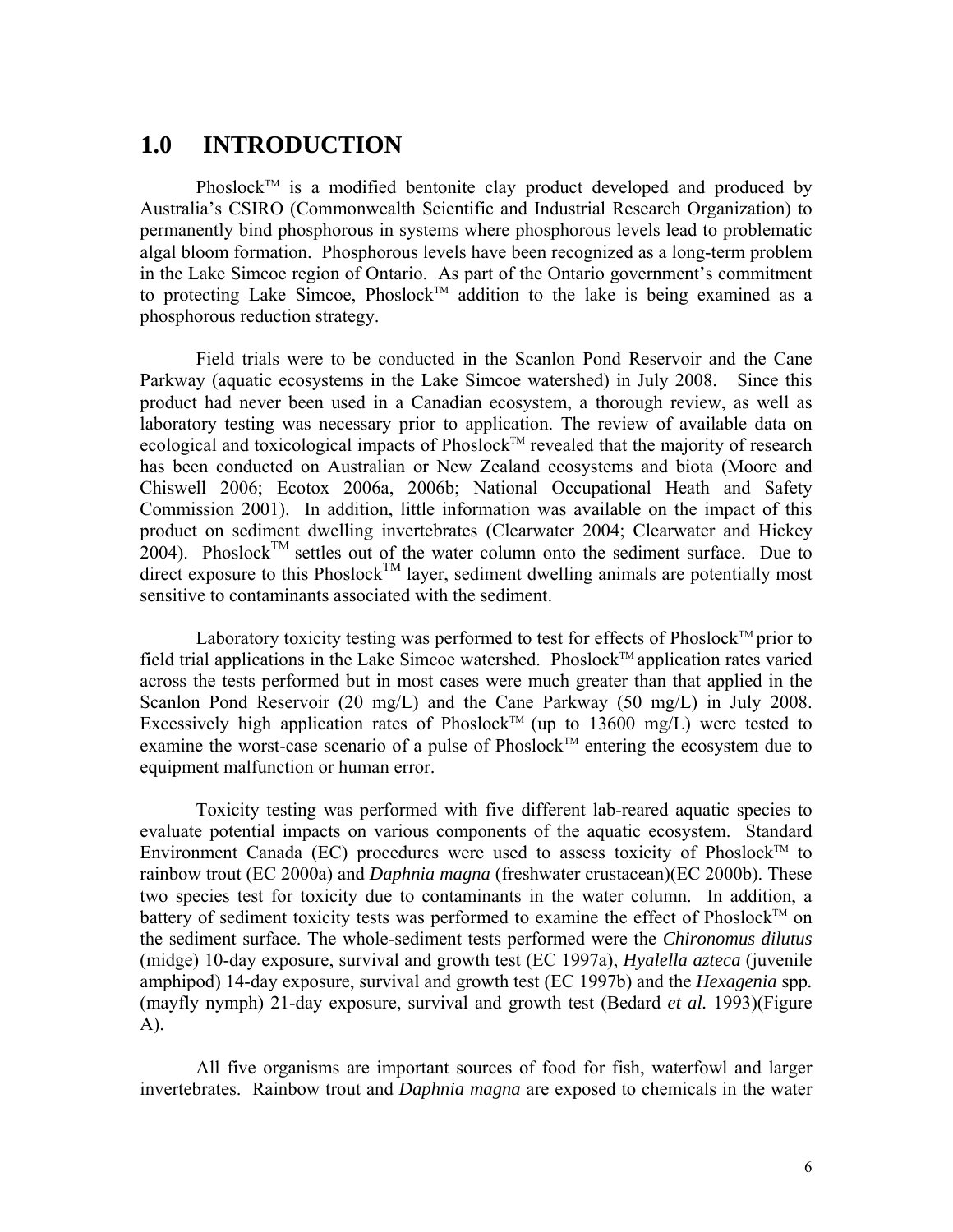<span id="page-6-0"></span>column and on food particles. Sediment dwelling organisms represent three different exposure routes. The midge lives at the sediment-water interface, constructs tubes and feeds on detritus on the sediment surface. The amphipod is an epibenthic, sedimentburrowing, freshwater crustacean that selectively ingests bacteria and algae that adhere to sediment particles. The mayfly builds burrows in soft sediments and feeds on detritus, organic matter and sediment particles. All species tested vary in their sensitivity to environmental contaminants and are ecologically relevant and important in the Lake Simcoe watershed.

## 2.0 MATERIALS AND METHODS

### **2.1 Sediment and Water Collection and Storage**

Sediment samples were collected from three sites across a transect of Scanlon Pond reservoir (East (EST), Centre (CTR) and West (WST)). Approximately 10 L of sediment per site was collected, composited, placed into a plastic pail lined with a foodgrade polyethylene bag, and transported to the Aquatic Toxicology Unit (ATU) at the MOE Laboratory Services Branch (LaSB) in Etobicoke, Ontario.

Previously collected sediment from Peche Island (near the head of the Detroit River) was used as the control sediment (CS). The control sediment is relatively uncontaminated sediment, known to support organism survival and growth in the laboratory and provides a measure of organism health and test system integrity. The control sediment provides a basis for comparing the biological responses in the treatments (ASTM 2000). The Scanlon Pond sediments acted as reference sediments when tested without the addition of  $Phoslock^{TM}$  and were also used for comparing biological responses in the Phoslock<sup>TM</sup> treatments.

Once sediment samples were received at the testing facility, sediment was thoroughly homogenized with a stainless steel spoon and any large indigenous organisms or debris were removed. Sediments were stored at approximately 4 °C ( $\pm$  3 °C) without headspace in the dark until testing.

Site water was collected on three separate occasions (May 15, May 20 and May 26, 2008) from Scanlon Pond as close to the bottom of the water body as could be obtained without colloidal material. This water was stored at approximately 4  $^{\circ}C$  ( $\pm$  3 °C) until it was used for toxicity testing.

### **2.2 Physical/ Chemical Analysis of Sediment and Scanlon Pond Water**

Sub-samples of homogenized Scanlon Pond sediments (CTR, WST and EST) were sent to Maxxam Analytics Inc. where pore water extracted and analyzed for total Kjeldahl nitrogen (TKN), total phosphorus (TP), orthophosphate (also known as filtered reactive phosphorous (FRP)), pH, alkalinity  $(CaCO<sub>3</sub>)$ , lanthanum (La, total and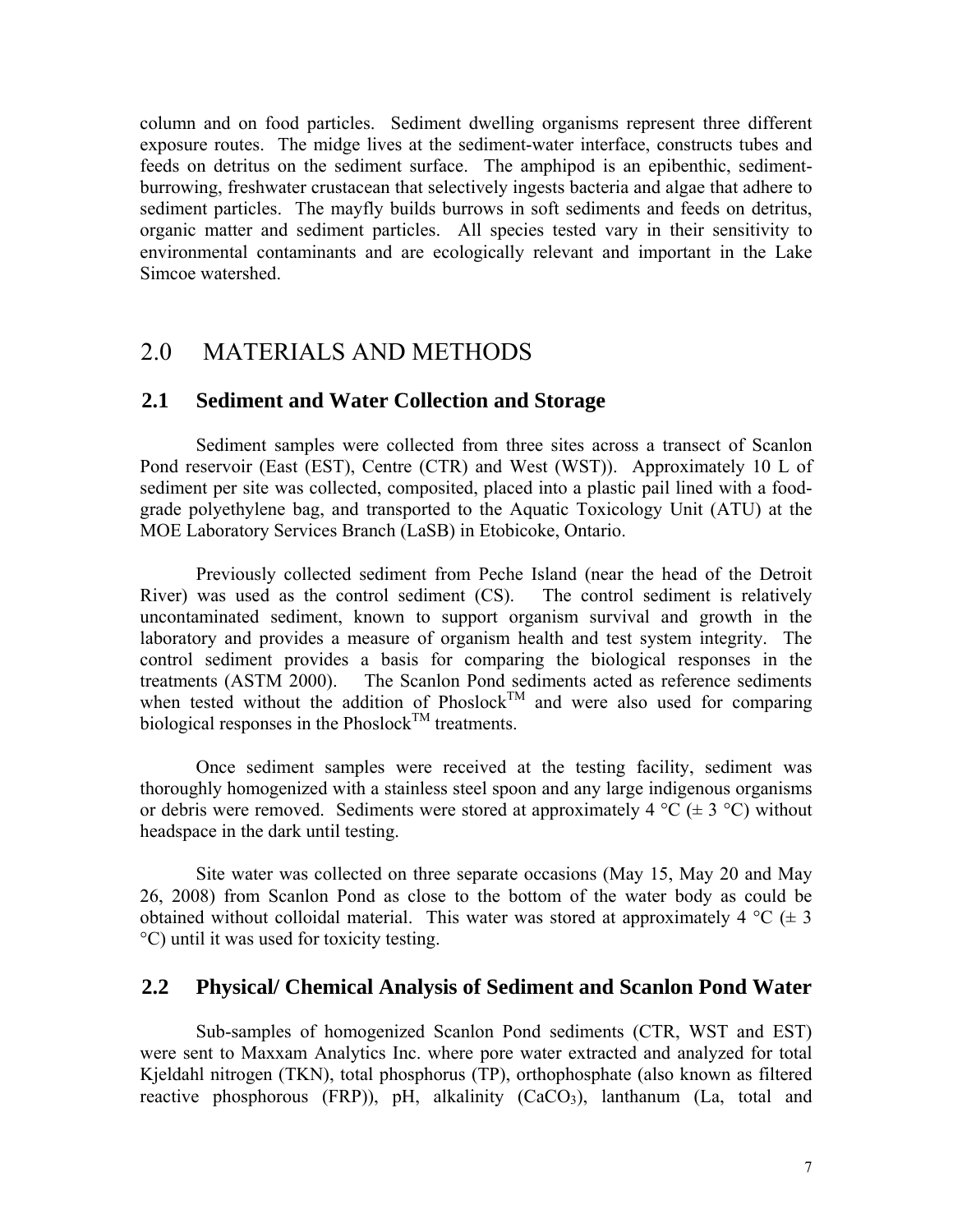<span id="page-7-0"></span>dissolved), aluminum (Al, total and dissolved), arsenic (As, total and dissolved) and reactive Silica  $(SiO<sub>2</sub>)$ .

In addition, Maxxam Analytics Inc. performed a weak acid extraction on subsamples of the three Scanlon Pond sediments to determine the leachable quantity of La (total and dissolved), Al (total and dissolved), and As (total and dissolved).

The site water collected from Scanlon Pond was analyzed at the MOE LaSB for FRP. This allowed for the calculation of the amount of Phoslock<sup>TM</sup> necessary to achieve the 250 parts Phoslock<sup>TM</sup> to 1 part FRP dosing rate. This dosing rate was decided by the Phoslock Steering Committee and was based on previous methods used in the application of Phoslock™. Application rates have since been refined and are now formulated based on a phosphorous mass balance for the system (E. Edmunds, personal communication March 20, 2009).

## **2.3 Biological Tests**

### **2.3.1 Sediment Study Design**

Based on consultation with Dave Lembke of the Lake Simcoe Region Conservation Authority (personal communication May 16, 2008) the initial study design for sediment toxicity tests consisted of assessing survival and growth impacts due to exposure to a  $250:1$  Phoslock<sup>TM</sup>: FRP application rate. Sediment from three sample sites across a transect of Scanlon Pond were tested with three species (*Hyalella azteca, Hexagenia spp.,*  and *Chironomus dilutus*). Test endpoints were survival and growth.



Figure A: Pictures of the three species used in sediment testing.

In most cases three lab replicates were set up for each treatment. Four treatments were to be assessed (coding given in italics):

1) Control sediment with lab dilution water (Toronto tap water) (CS-CW-NP) 2) Control sediment with Scanlon Pond water (CS-SW-NP) 3) Scanlon Pond sediment with site water (EST-SW-NP; WST-SW-NP and CTR-SW-NP) 4) Scanlon Pond sediment with Scanlon Pond water and addition of the FRP application rate of Phoslock™ (EST-SW-FRP; WST-SW-FRP and CTR-SW-FRP)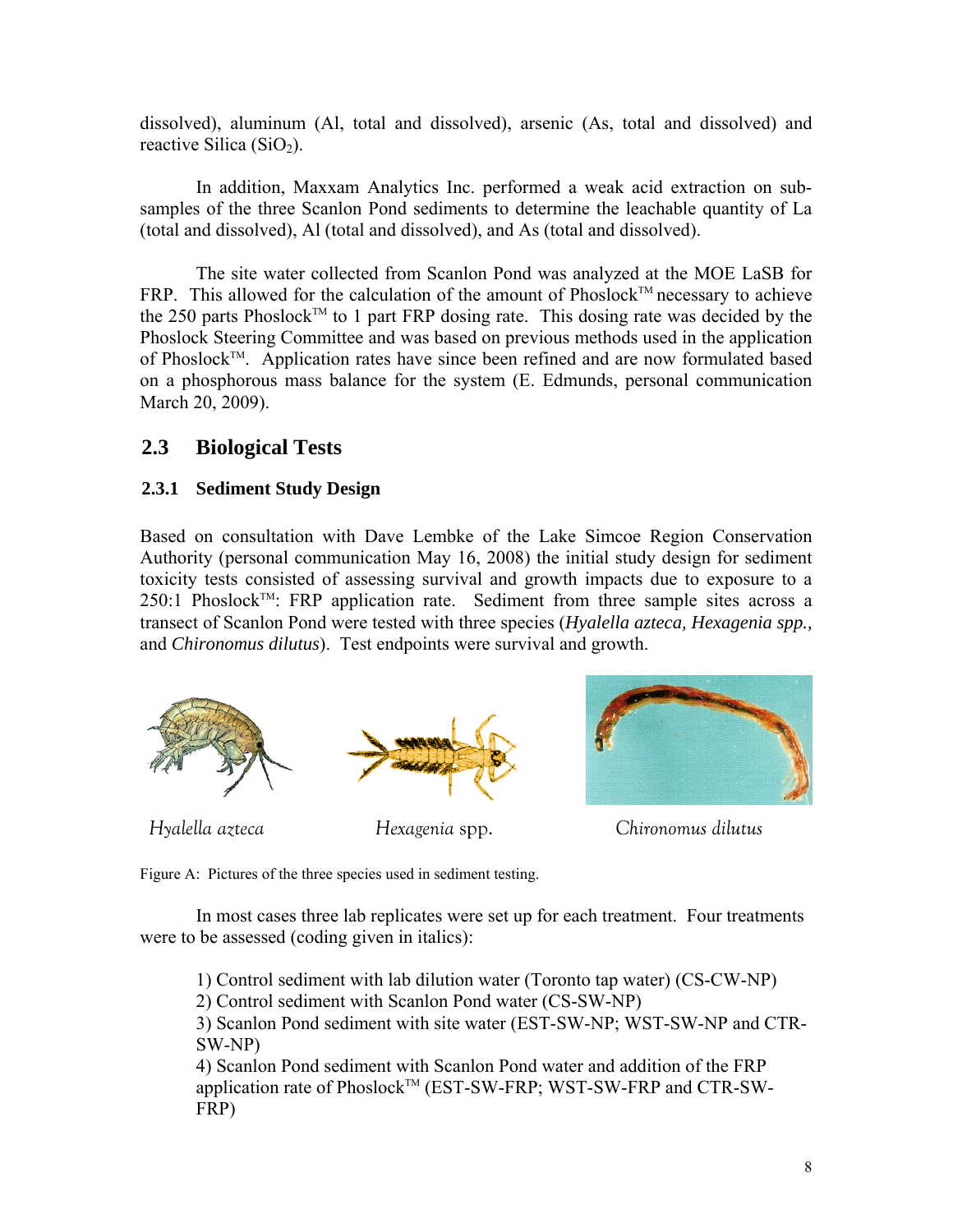Three additional treatments were added for the reasons explained below:

5) Scanlon Pond sediment with Scanlon Pond water and addition of the capping application rate of Phoslock<sup>TM</sup> (EST-SW-CAP; WST-SW-CAP and CTR-SW-CAP)

6) Control sediment with lab water and addition of FRP application rate of Phoslock<sup>TM</sup> (CS-CW-FRP)

7) Control sediment with lab water and addition of capping application rate of  $Phoslock^{TM} (CS-CW-CAP)$ 

Treatment 1 allowed for the assessment of culture health. If the organisms in this treatment did not meet their respective health criteria it is suspected that the organisms were not healthy and survival or growth results from all treatments are suspect. Treatment 2 was included to assess impacts due to exposure to Scanlon Pond water. Treatment 3 was included to assess impacts caused by Scanlon Pond sediment. Treatment 4 assessed impacts caused by exposure to the FRP application rate of Phoslock<sup>TM</sup>.

Scanlon Pond water was collected early in the spring and the FRP concentrations were low in relation to what can be expected in late summer conditions. Using the measured FRP, the amount of Phoslock<sup>TM</sup> required to achieve the 250:1 exposure Phoslock<sup>TM</sup>: FRP application rate was so small  $\leq 2$  mg/L, refer to section 3.1) it seemed unlikely that assessment at this concentration would fairly represent potential toxicity from environmentally relevant applications of Phoslock<sup>TM</sup>. A presentation given by Dr. David Garman (Chairman, Phoslock Limited) stated that sediment capping (i.e., the application of 3.4 g Phoslock<sup>TM</sup>/L to provide a 1-3 mm thick cap on the sediment) is a potential use of this product in Canada (Garman 2008). Lab application of 3.4 g/L in the toxicity test vessels used in this study confirmed that this dose created a 1mm cap of Phoslock on the sediment<sup>TM</sup>. The capping dose of 3.4 g/L is 170 times greater than the 20 mg/L applied in the Scanlon Pond Reservoir and 68 times greater than the 50 mg/L applied to Cane Parkway in the July 2008 field trials. Additional test treatments (treatment 5 and 7) were added to assess a 3.4 g/L capping (CAP) application rate with Scanlon Pond sediment.

Due to experimenter error the FRP dose  $(0.58 \text{ mg/L})$ ; refer to section 3.1) was applied to all vessels for the *H. azteca* test. Therefore for this species treatment 1 was not assessed. Based on the above-mentioned concerns about the protectiveness of the 250:1 Phoslock<sup>TM</sup>: FRP application rate, it was decided to add additional Phoslock<sup>TM</sup> to half of the Scanlon Pond sediments vessels on day 7 to bring them up to the CAP dose (treatment 5). Therefore the WST-SW-CAP, EST-SW-CAP and CTR-SW-CAP exposure was a 7-day FRP and 7-day CAP dose exposure. The organisms in the WST-SW-FRP, EST-SW-FRP and CTR-SW-FRP vessels were exposed to the FRP dose for 14 days.

Due to limited staff availability and to allow for assessment of both CAP and FRP application rates, the decision was made to modify the test design for C. *dilutus* to only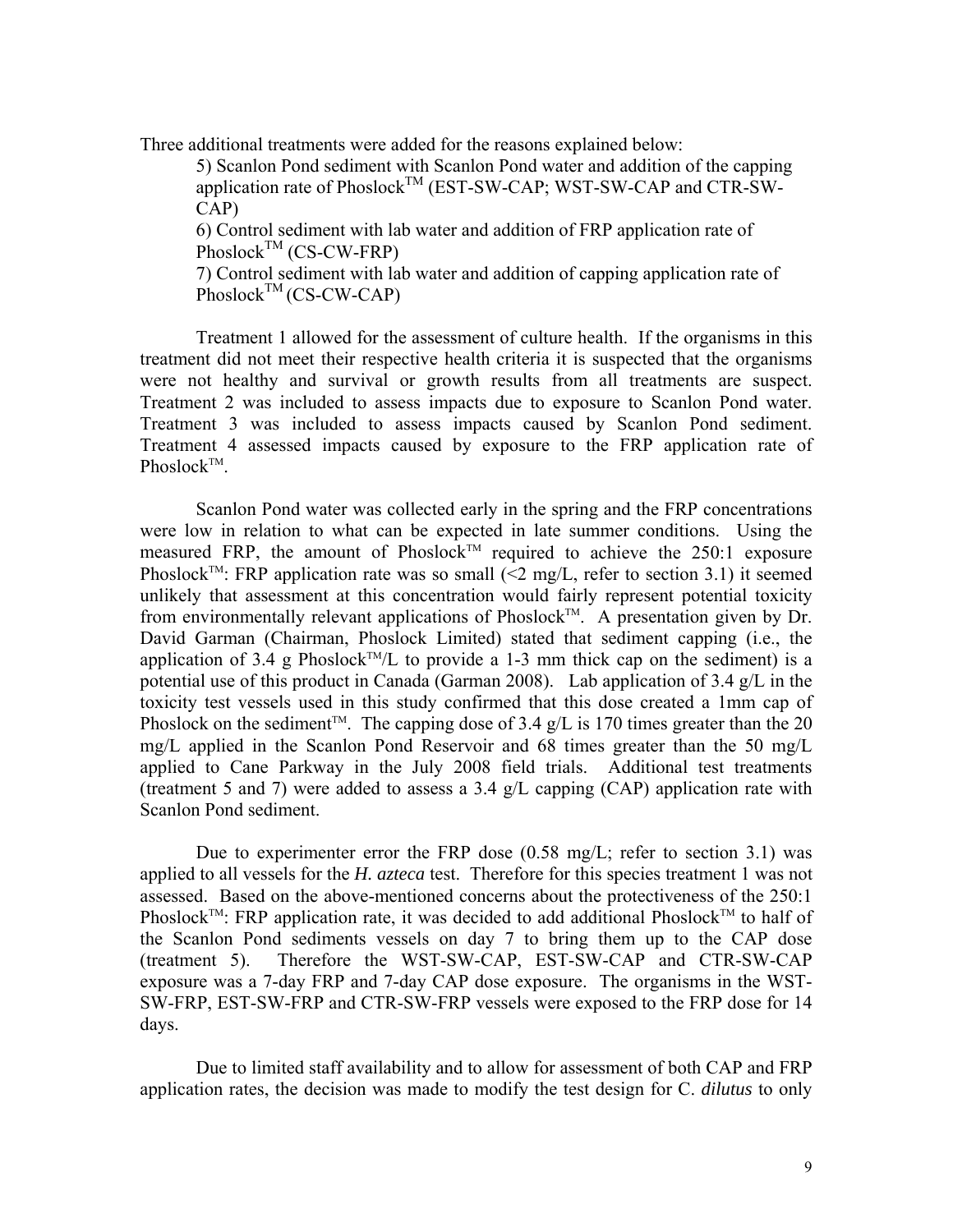<span id="page-9-0"></span>test one vessel (i.e. no replication) for the Scanlon Pond sediment sites with Scanlon Pond water (treatment 3). The survival and growth criteria in control sediment were assessed in vessels with Scanlon Pond water (treatment 2) and survival and growth in control sediment with lab water (treatment 1) was not assessed.

Additional testing was performed in December 2008 to assess the impact of the CAP application rate on *Hexagenia spp.* This testing was done using control sediment and laboratory water for both the control and the addition of the CAP application rate of Phoslock<sup>TM</sup> (treatment 7).

### **2.3.2 Sediment Toxicity Test Methods**

The organisms used for testing were cultured in-house at the MOE ATU. Summaries of the test methods are given in Appendix 13-1, 13-2 and 13-3 for the chironomid, amphipod and mayfly test, respectively. MOE modifications to the EC standard methods for the chironomid and amphipod test are identified in appendix 13-1 and 13-2, respectively.

For each test organism, a sediment sample was placed into three replicate containers for each treatment in a 1:4 ratio of sediment: water. Vessels were then aerated overnight before test organisms were introduced. Up to twenty-four hours after the  $introduction of organisms, Phoslock<sup>TM</sup> was applied to the test vessels. The dry$ Phoslock<sup>™</sup> product was ground to a fine texture using a mortar and pestle. Based on water volume in the test vessels (400 mL in the *H. azteca* and *C. dilutus* tests and 1.3 L in the *Hexagenia spp.* test) Phoslock<sup>TM</sup> required per jar to get the desired application rate was weighed out into plastic plates. A small amount of lab (*Hexagenia spp.* CAP dose only) or Scanlon Pond water was added to each plastic plate of Phoslock™ and blended to make a slurry (Figure B). The slurry was added to the test vessels by dipping the plastic plate below the water surface (Figure B).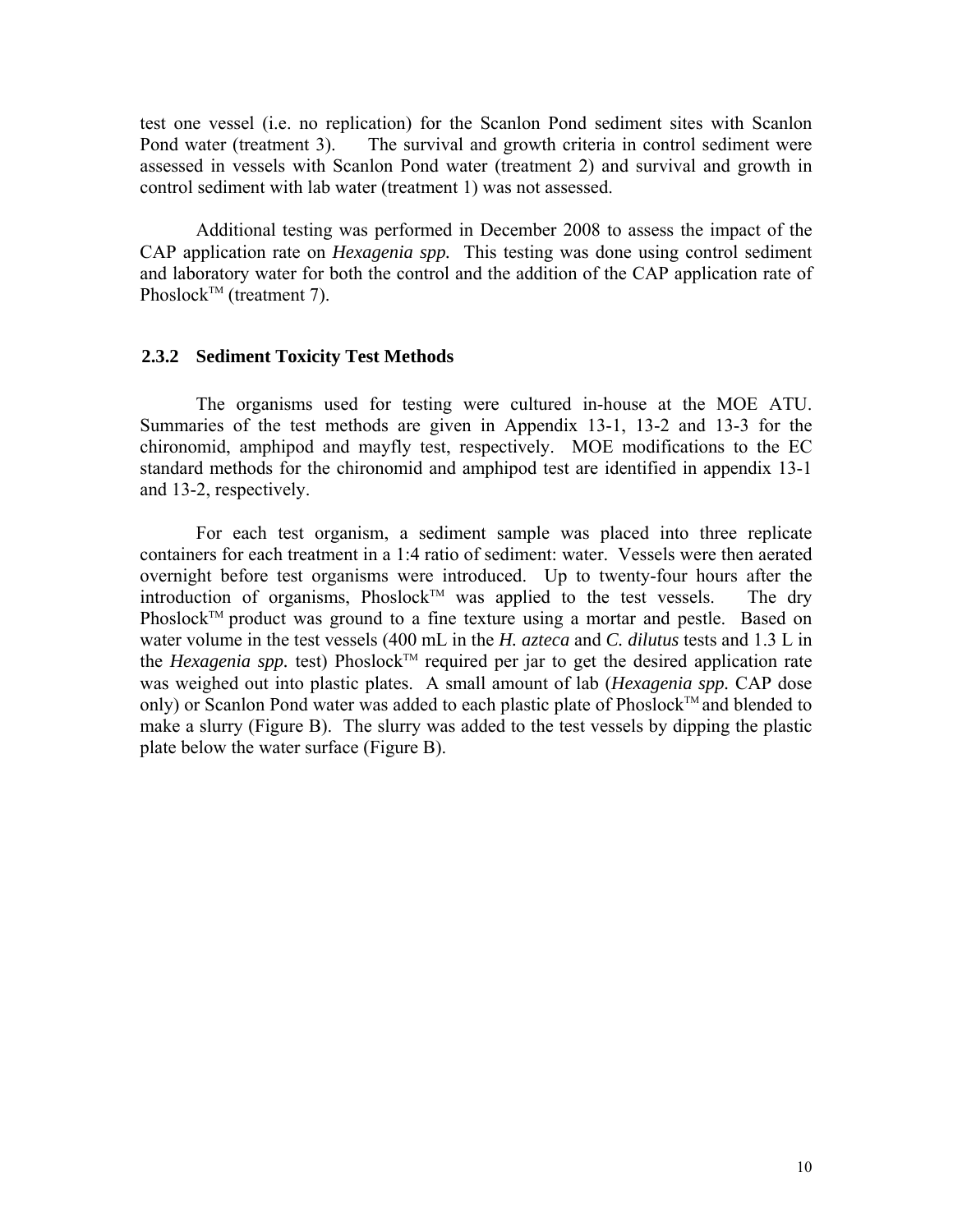<span id="page-10-0"></span>



Figure B: A capping dose (3.4 g/L) of Phoslock<sup>™</sup> is made into a slurry (left) and added to a *C. dilutus* test vessel. A 1 mm layer of Phoslock<sup>TM</sup> formed on the sediment surface.

During testing, vessels were maintained at  $23 \pm 2$ °C. Vessels were continuously aerated and exposed to a 16:8 hour light:dark photoperiod. At the start, middle and end of each test, sub-samples of overlying water were collected from the test vessels and monitored for pH, conductivity, ammonia and dissolved oxygen using specific ion meters in the ATU laboratory. Temperature and evidence of organism death were monitored daily.

### **2.3.3 Assessment of Impacts**

The Fisher's exact test (SYSTAT. 2004) at the 5% significance level was used to assess for survival impacts. Growth of an organism was considered to be impaired when there was a >60% reduction in size. Impacts were assessed in terms of exposure to Scanlon Pond water (SW), FRP dose of Phoslock<sup>TM</sup> (FRP) and/or capping dose of Phoslock<sup>TM</sup> (CAP).

The "control" to which impacts were compared was dependent on study design for each sediment organism. For *H. azteca* impacts were assessed through comparison to treatment 6 (CS-CW-FRP). Treatment 1 (CS-CW-NP) was used to assess for significant impacts due to *Hexagenia spp.* CAP and FRP exposures. *Chironomus dilutus* impacts were determined based on comparison to organisms in treatment 3 (CS-SW-NP) and 4 (CTR-SW-NP, WST-SW-NP and EST-SW-NP) combined.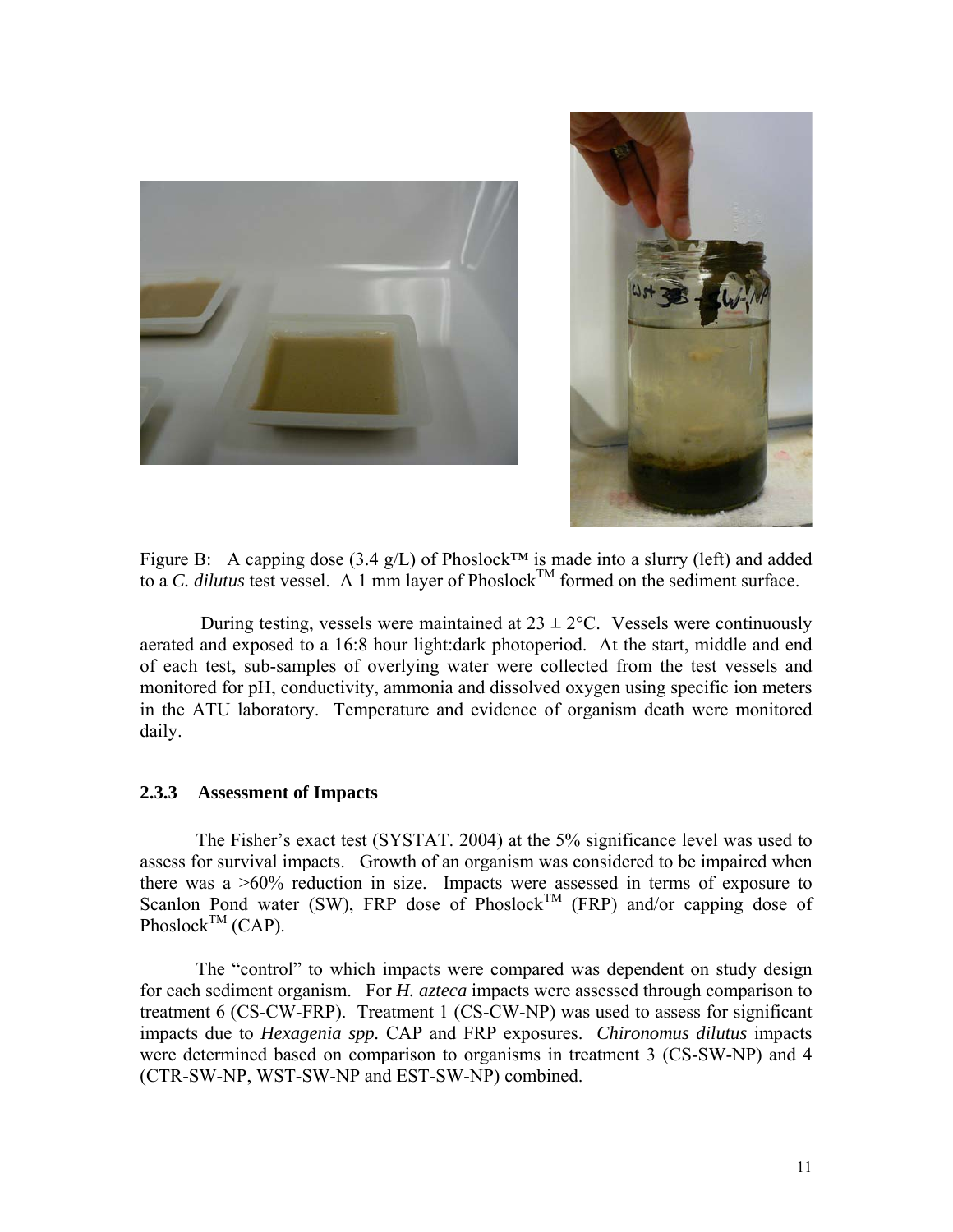### <span id="page-11-0"></span>**2.3.4 Water Toxicity Test Design**

The organisms used for testing were cultured in-house at the MOE ATU. Two test species, rainbow trout (*Onchorykis mykiss*) and *Daphnia magna* (Figure C) were used to determine a  $LC_{50}$  for exposure to Phoslock<sup>TM</sup>. For both species tests were run under static non-renewal conditions. Refer to Appendix 13-4 and 13-5 for summaries of the *D. magna* and rainbow trout methods (respectively). The stock concentration of Phoslock<sup>TM</sup> was prepared by grinding pure product Phoslock<sup>TM</sup> granules with a mortar and pestle.

For the trout test a 30 g/L Phoslock<sup>TM</sup> stock solution was prepared with lab water (dechlorinated Toronto tap water, hardness 128 mg/L). The highest test concentration of Phoslock<sup>TM</sup> was 13.6 g/L. For the daphnia test the highest concentration tested was 6.8 g Phoslock<sup>TM</sup>/L in both lab water and Scanlon Pond water (collected May 26, 2008). Halfby-half dilutions were performed.



Rainbow trout (*Onchorykis mykiss) Daphnia magna* 

Figure C: Pictures of the two species used in water-only toxicity testing

### **2.3.4.1** *Daphnia magna* **48-hour Acute Lethality Test Design**

The *D. magna* culture used in testing met culture health criteria. Conductivity, pH, DO, hardness and temperature were measured in each test concentration upon test initiation and termination. Twelve daphnia neonates less than 24 hours old were transferred into a glass beaker containing 200 mL of test solution (one beaker for each test concentration) using a pipette. Daphnia were not fed during the test, and temperature and light intensity was monitored daily. After  $48 \ (\pm 2)$  hours the organisms were observed and mortality, immobility and/or other impairments were recorded.

### **2.3.4.2 Rainbow trout 96-hour Acute Lethality Test Design**

The rainbow trout culture used in testing met the culture health criteria.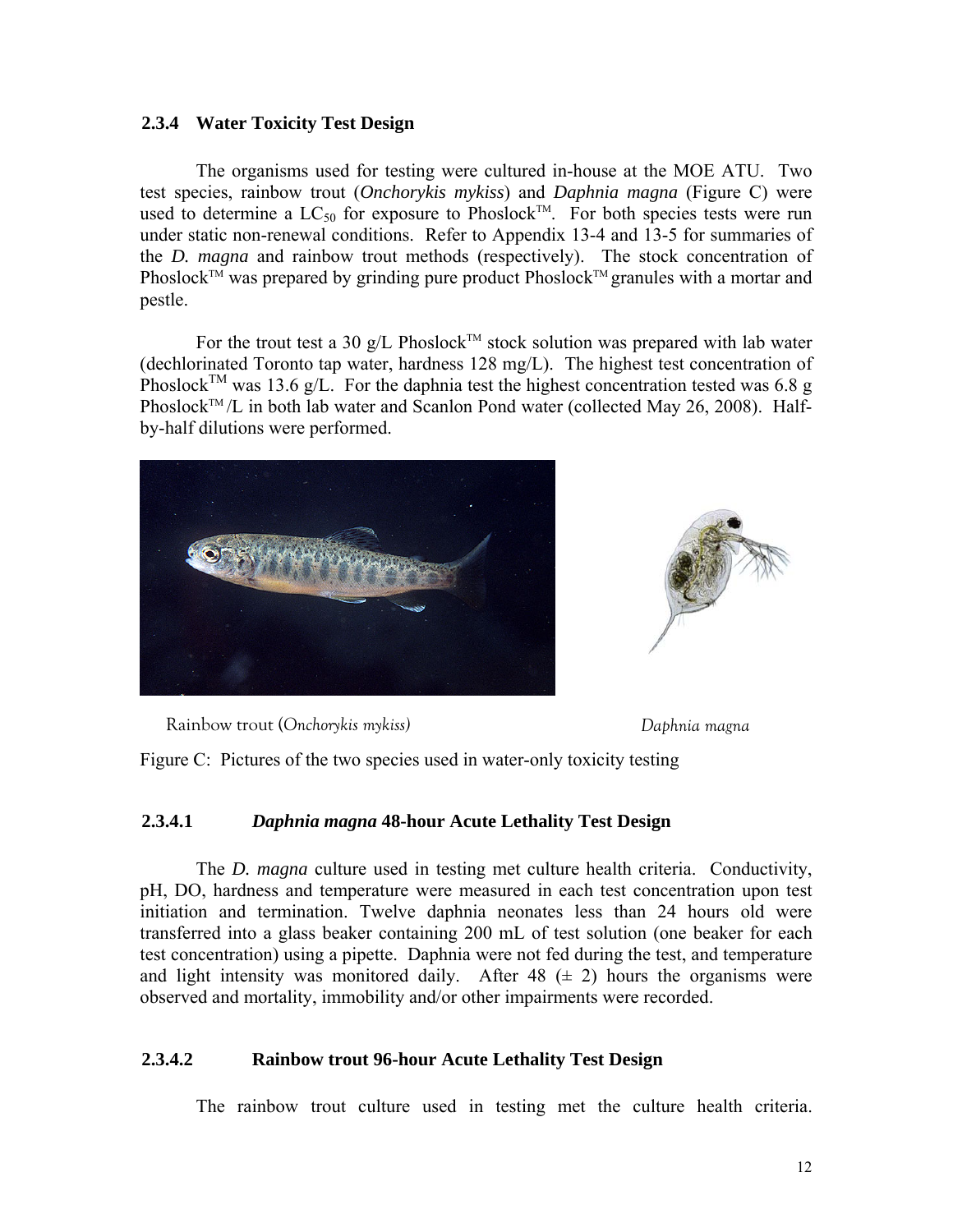<span id="page-12-0"></span>Conductivity, DO, pH, hardness and temperature were measured in each concentration upon test initiation and termination. All pails were aerated through silica air stones at a rate of  $6.5 \pm 1$  ml/min/L. Ten juvenile rainbow trout were transferred each test concentration using a net. Trout were not fed during the test and temperature was monitored daily. Mortalities were removed daily. After 96  $(\pm 2)$  hours the organisms were observed for mortality, immobility and/or other impairments were recorded.

### **2.3.4.3 Assessment of Impacts**

 The effect measured for *Daphnia magna* and rainbow trout was mortality. When possible, mortality data was reported as an LC50 calculated by Probit analysis.

### **2.4 Chemical Analysis of Water**

Overlying water from each of the sediment vessels was collected from all replicates upon time of test termination. Replicates from each treatment were pooled and sub-samples were taken. These were sent to Maxxam Analytics Inc. (with the exception of the December 2008 assessment of CAP application rates on *Hexagenia spp.)*. Overlying water from the *Hexagenia* spp. (FRP experiment only), *H. azteca* and *C.*  dilutus test vessels was analyzed for TKN, TP, FRP, pH, CaCO<sub>3</sub>, La (total and dissolved), Al (total and dissolved), As (total and dissolved) and  $SiO<sub>2</sub>$ . In addition, water overlying the *C. dilutus* test vessels was analyzed for a full suite of dissolved metals.

A sample of each concentration used in the dilution series *D. magna* was analyzed by Maxxam Analytics Inc. for total and dissolved La.

## 3.0 RESULTS AND DISCUSSION

## **3.1 Physical/ Chemical Analysis of Sediment and Site Water and Dose Rate Calculations**

 The results of the chemical analysis of Scanlon Pond sediment pore water, sediment and water are presented in Appendix 12 A, B and C, respectively. Chemistry of the three Scanlon Pond sites (WST, EST and CTR) was similar and there were no concentrations that could impact the survival of aquatic organisms. In addition, the Scanlon Pond water sampled on various dates within the month of May 2008 were similar.

The application rates recommended by Phoslock Water Solutions have been refined over time and with experience (E. Edmunds, Phoslock Water Solutions, Sydney, Australia, personal communication March 20, 2009). The FRP Phoslock<sup>TM</sup> dose rate of 250 Phoslock<sup>TM</sup> to 1 FRP used in this study is no longer used. The dose rates are now formulated based on a phosphorous mass balance for the system. Included in this mass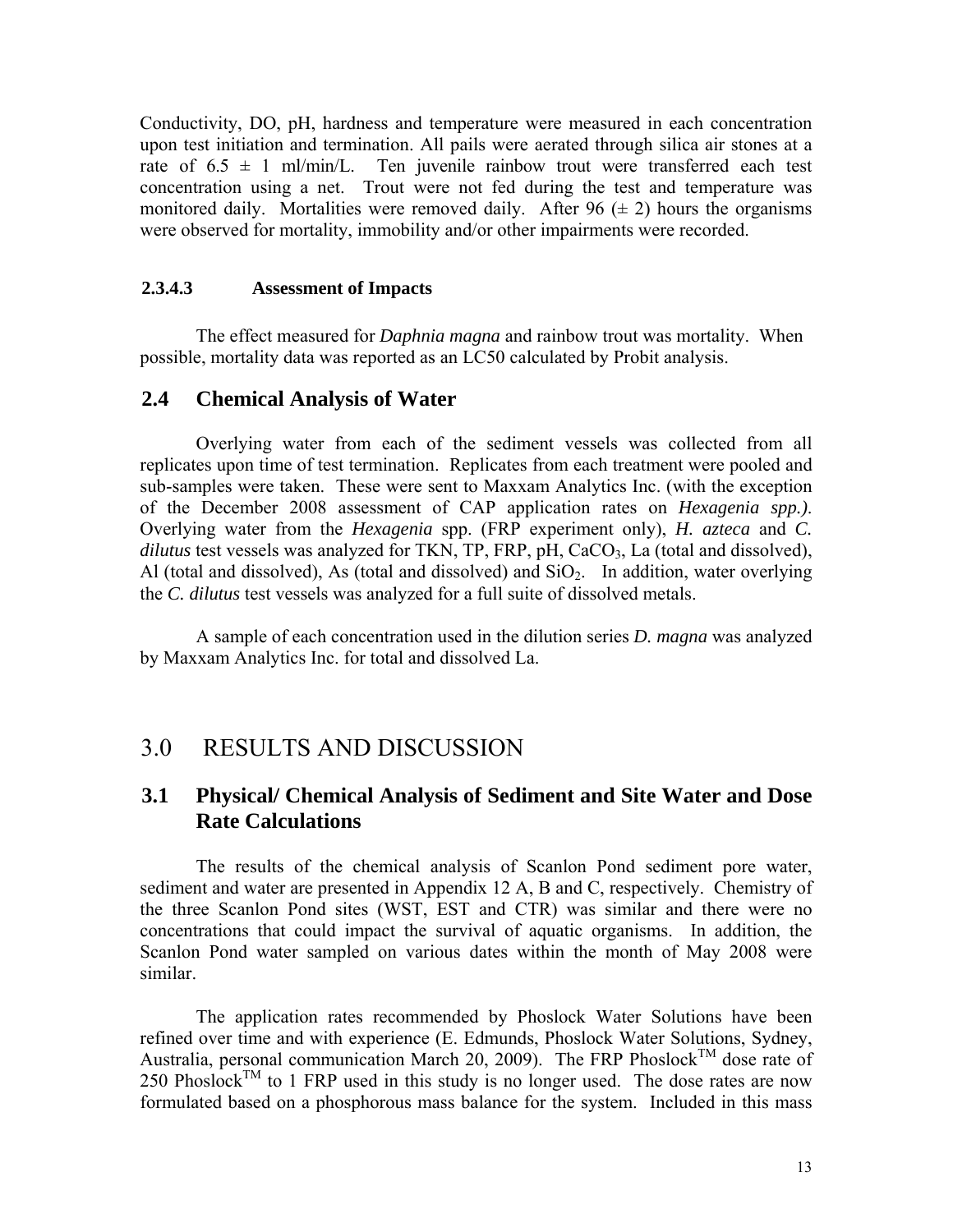<span id="page-13-0"></span>balance is the contribution of FRP/total phosphorous (TP) from the sediment, water column, algal biomass and inflows (E. Edmunds, personal communication March 20, 2009). This is the dosing technique that was used in the Lake Simcoe watershed.

Based on FRP of May 15 Scanlon Pond water used in the amphipod test (0.0023 mg/L) the FRP Phoslock<sup>TM</sup> dose rate of 250 Phoslock<sup>TM</sup> to 1 FRP was calculated to be  $0.58 \text{ mg/L Phoslock}^{\text{TM}}$  (refer to section 3.2.1).

The average FRP in May 15 and May 20 Scanlon Pond water used in the FRP mayfly test (0.0023 and 0.0013 mg/L, respectively) and the FRP dose rate was calculated to be 0.45 mg/L Phoslock<sup>TM</sup> (refer to section 3.2.2).

The May 26 Scanlon Pond water used in the chironomid test had 0.0074 mg/L FRP and the FRP dose rate was calculated to be 1.85 mg/L Phoslock<sup>TM</sup> (refer to section 3.2.4).

### **3.2 Biological Tests**

## **3.2.1** *Hyalella azteca* **(Amphipod) Survival and Growth Test**

## **3.2.1.1 Test Validity Based on** *H. azteca* **Exposed to Control Sediment**

Results from reference toxicant testing confirmed the integrity of the test system, good organism health as well as technician proficiency (Appendix 2). *Hyalella azteca*  average survival following exposure to control (Peche Island) sediments with lab water (90% CS-CW-FRP) and Scanlon Pond water (93% CS-SW-FRP) was 92% (Figure 1, Appendix 2). A toxicity test is considered acceptable if *H. azteca* survival is  $\geq 80\%$  and dry weight is >0.1 mg in control sediments. It should be noted that there was no true control for *H. azteca* due to the accidental addition of the FRP dose of Phoslock<sup>TM</sup> to all test vessels.

### **3.2.1.2 Survival and Growth**

There were no significant survival effects observed among amphipods exposed to any of the test sediments when compared to amphipod survival in the CS-CW-FRP or CS-SW-FRP treatments ( $p > 0.05$ , Figure 1, Appendix 2).

There was no significant reduction in growth of amphipods exposed to the Scanlon Pond FRP (0.58 mg/L Phoslock<sup>TM</sup>) and CAP (3.4 g/L Phoslock<sup>TM</sup>) treatments in comparison to the amphipods exposed to the CS-CW-FRP or CS-SW-FRP treatments (Figure 1, Appendix 2).

There was no significant difference observed in survival when the FRP and CAP treatments for each of the three Scanlon Pond sediments (CTR, EST and WST) were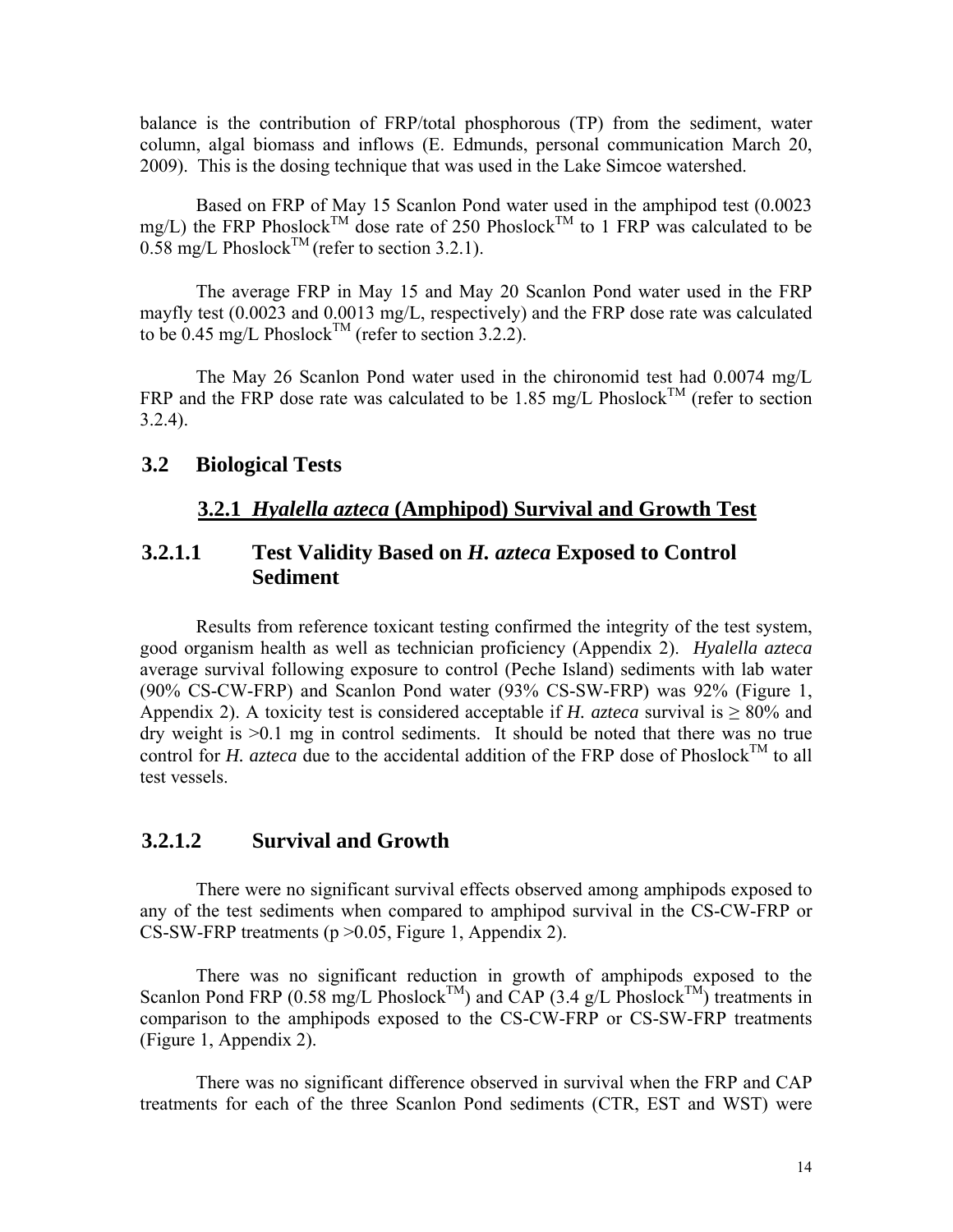compared. The growth observed in the CTR-SW-CAP treatment  $(0.31\pm0.14 \text{ mg})$  was only 53% of that measured in the CTR-SW-FRP treatment (0.58±0.07 mg). This may indicate a significant growth reduction in the CAP exposed organisms however there was high variability in the weight measurements for the CTR-SW-CAP treatment (CV 44%).

With the exception of CTR-SW-CAP all amphipods exposed to Scanlon Pond sediments met the test acceptability criteria for growth and survival. The average survival in the CTR-SW-CAP treatment was  $77\%$  ( $\pm 6\%$ ).

## **3.2.1.3 Overlying Water Quality**

For the duration of the test, pH and dissolved oxygen in the all vessels were at acceptable levels (Appendix 2). For all vessels total ammonia levels throughout the duration of the test were less than the published  $LC_{50}$  for total ammonia (35.2 mg/L) or unionized ammonia (5.38 mg/L) (Ankley *et al*. 1995). Vessel temperature monitored daily was maintained within the range of  $23 \pm 2$ °C.

Results of chemical analysis of water overlying the sediment in *H. azteca* test vessels upon test termination are presented in Appendix 3. All treatments had similar overlying water chemistry with some exceptions. The  $SiO<sub>2</sub>$  was higher in Scanlon Pond sediment CAP treatments (37  $\pm$ 5 mg/L, n=3) than in FRP treatments (20  $\pm$  6 mg/L, n=3). It would be expected that La in overlying water should be found at higher concentrations in CAP treatments than in FRP treatments. This pattern was observed in water overlying chironomid sediment tests (Appendix 8). Total La was elevated in the WST-SW-FRP (585 ppb) treatment above the total La measured in the CTR-SW-CAP (246 ppb and WST-SW-CAP (133 ppb) vessels. The validity of the WST-SW-FRP result is questionable. Total Al concentrations in the water overlying hyalella tests did not follow any apparent pattern.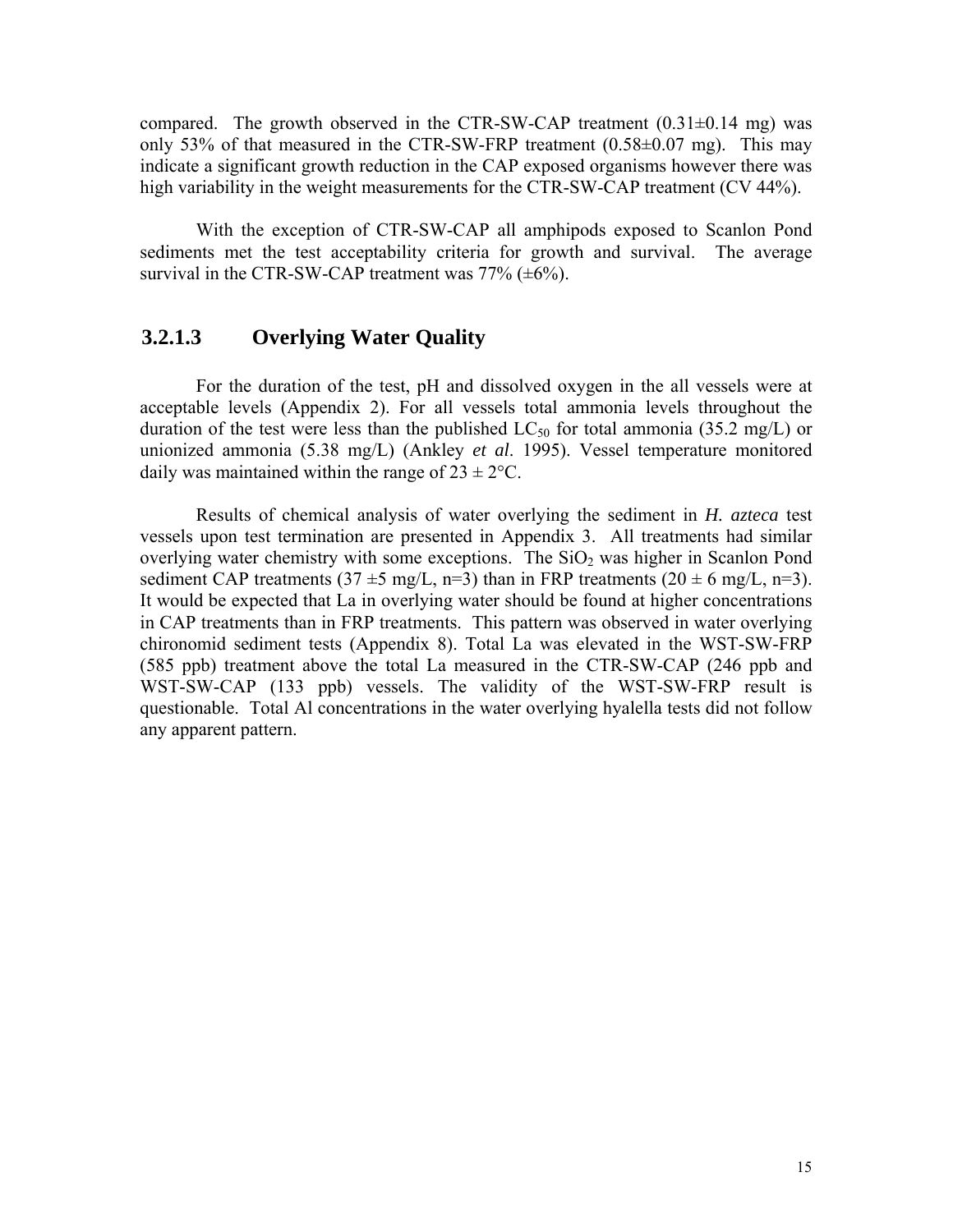<span id="page-15-0"></span>

Figure 1. Average percent survival and average dry weight (mg) (± standard deviation) of *Hyalella azteca* after a 14 day exposure to Scanlon Pond sediments (CTR, EST and WST) and Peche Island control sediment (CS) with lab control water (CW) and Scanlon pond water (SW). The Phoslock™ application rates of 250 Phoslock™:1 FRP (FRP) and 3.4 g/L Phoslock™ (CAP) were assessed. Control survival criterion of 80% is indicated by the dashed line and the control dry weight criterion of 0.1 mg is indicated by the solid line.

## **3.2.2** *Hexagenia* **spp. (Mayfly) Survival and Growth Test with FRP** application rate of Phoslock<sup>TM</sup>

## **3.2.2.1 Test Validity Based on** *Hexagenia spp.* **Exposed to Control Sediment**

*Hexagenia* spp. average survival following exposure to control sediment (CS-CW-NP and CS-SW-NP) was 100% (Appendix 4). A toxicity test is considered acceptable if *Hexagenia* spp. survival  $\geq 80\%$  in control sediments. Results from reference toxicant testing confirmed the integrity of the test system, good organism health as well as technician proficiency (Appendix 4). Average individual *Hexagenia* spp. wet weight following exposure to control sediment was 25.5 mg (average of lab control water (CS-CW-NP) and site water (CS-SW-NP) exposures), which is more than twice the initial  $(4.29 \pm 1.89 \text{ mg})$  wet weight (Appendix 4). Measurements of pH, DO, conductivity and temperature in waters overlying control sediment at test initiation, mid-way, and at test termination (Appendix 4) were all within acceptable test limits.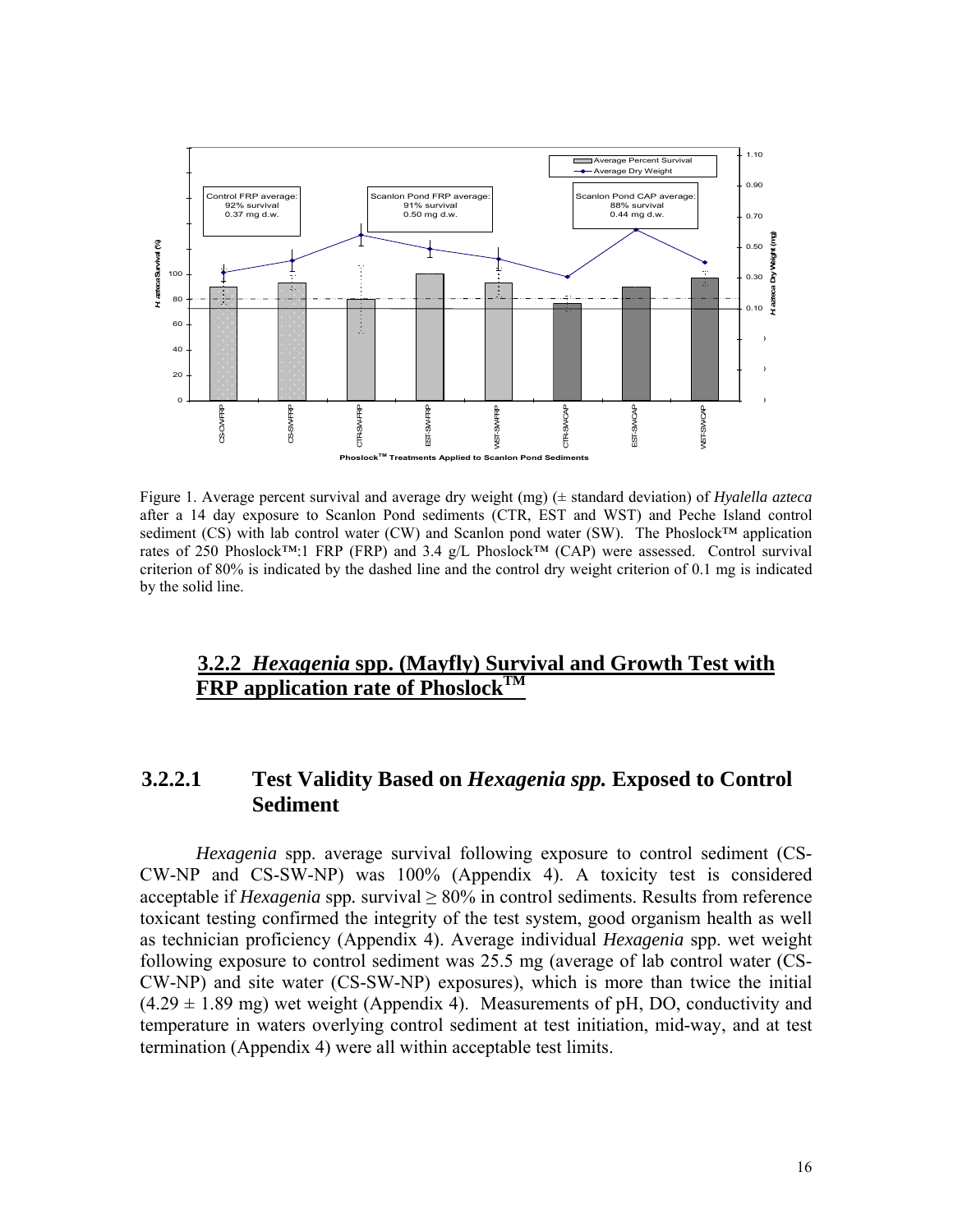### **3.2.2.2 Survival and Growth**

Survival was  $\geq 80\%$  in all test vessels. Therefore there was no significant reduction in survival observed among *Hexagenia* spp*.* exposed to control or Scanlon Pond sediments with Scanlon Pond water and no addition of Phoslock<sup>TM</sup>, or Scanlon Pond sediments with the FRP dose addition of 0.45 mg/L Phoslock™ when compared to mayfly survival in the control sediment (CS-CW-NP) ( $p > 0.05$ , Figure 2, Appendix 4).

*Hexagenia* spp. grew much better in Scanlon Pond sediment than control sediment (155 to 197 times greater); independent of exposure to Phoslock™ (Figure 2, Appendix 4). This growth can be attributed to the sediment and not the Scanlon Pond water since *Hexagenia* spp. exposed to the CS-SW-NP treatment were only 94% as large as those in the CS-CW-NP treatment.

Comparison between the mayflies exposed to the control sediment with lab water (CS-CW-NP) and Scanlon Pond water (CS-SW-NP) revealed no significant difference in survival or growth. Nor was there a significant difference in survival or growth when the FRP and CAP treatments for each of the three Scanlon Pond sediments (CTR, EST and WST) were compared. All mayflies exposed to Scanlon Pond sediments met the test acceptability criteria for growth and survival.

## **3.2.2.3 Overlying Water Quality**

Test solutions were monitored for dissolved oxygen, pH, conductivity, and ammonia at the beginning, middle (day 10), and end of testing (Appendix 4). For the duration of the test, pH and dissolved oxygen in the all exposure vessels were at acceptable levels. Unionized ammonia measured in water overlying all test sediments throughout the test was less than the published  $LC_{50}$  for mayflies (1.80 – 5.88 mg/L) (Thurston *et al*. 1984). Temperature monitored daily during the test was maintained within  $23 \pm 2$ °C.

Results from chemical analysis of water overlying *Hexagenia* spp. test vessels upon test termination are presented in Appendix 5. All treatments had similar chemistry. There was no apparent impact of the FRP treatment on any of the chemical parameters measured.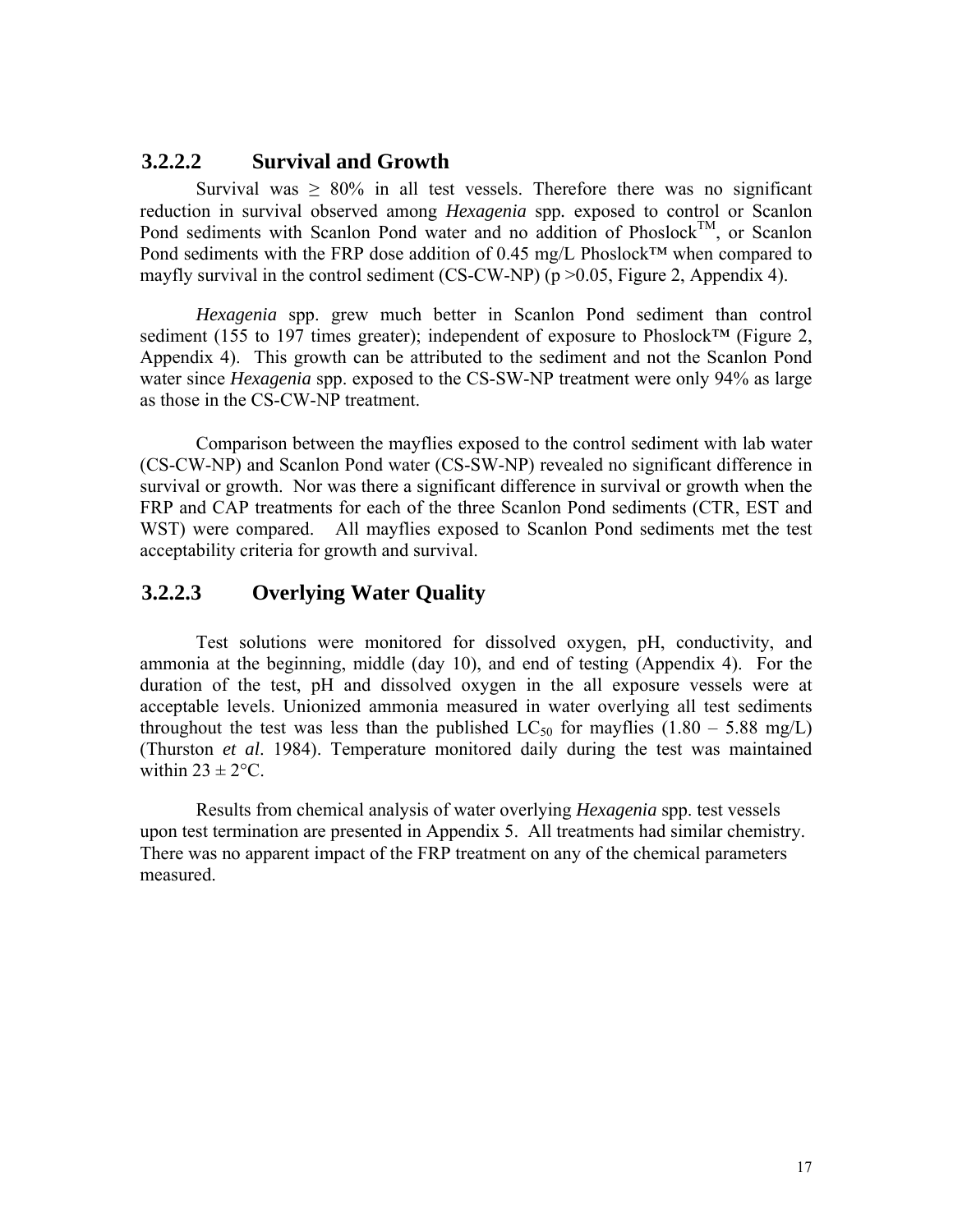<span id="page-17-0"></span>

Figure 2. Average percent survival and average wet weight (mg) (± standard deviation) of *Hexagenia* spp*.* after a 21-day exposure to Scanlon Pond sediments (CTR, EST and WST) and Peche Island control sediment (CS) with lab control (CW) and Scanlon pond water (SW). The Phoslock™ application rate of 0.45 mg/L (250 Phoslock™:1 FRP) (FRP) was compared to exposures without the addition of Phoslock™ (NP). Control survival criterion of 80% is indicated by the dashed line and the control dry weight criterion of 2x the initial wet weight (8.58 mg) is indicated by the solid line.

## **3.2.3** *Hexagenia* **spp. (Mayfly) Survival and Growth Test with CAP application rate of Phoslock<sup>TM</sup>**

## **3.2.3.1 Test Validity Based on** *Hexagenia spp.* **Exposed to Control Sediment**

*Hexagenia* spp. average survival following exposure to control (CS) sediment was 97% (± 6%)(Figure 3, Appendix 6). A toxicity test is considered acceptable if *Hexagenia*  spp. survival  $\geq 80\%$  in control sediments. Results from reference toxicant testing confirmed the integrity of the test system, good organism health as well as technician proficiency (Appendix 6). At test termination, *Hexagenia* spp*.* exposed to control sediment should be ≥ 2 times their initial weight. Average individual *Hexagenia* spp. wet weight following exposure to control sediment was 16.7 mg (CS-CW-NP), which is more than twice the initial (6.6 mg  $\pm$  1.3 mg) wet weight (Appendix 6). Measurements of pH, DO, conductivity ammonia and temperature in water overlying control sediment at test initiation, mid-way, and at test termination (Appendix 6) were within acceptable limits.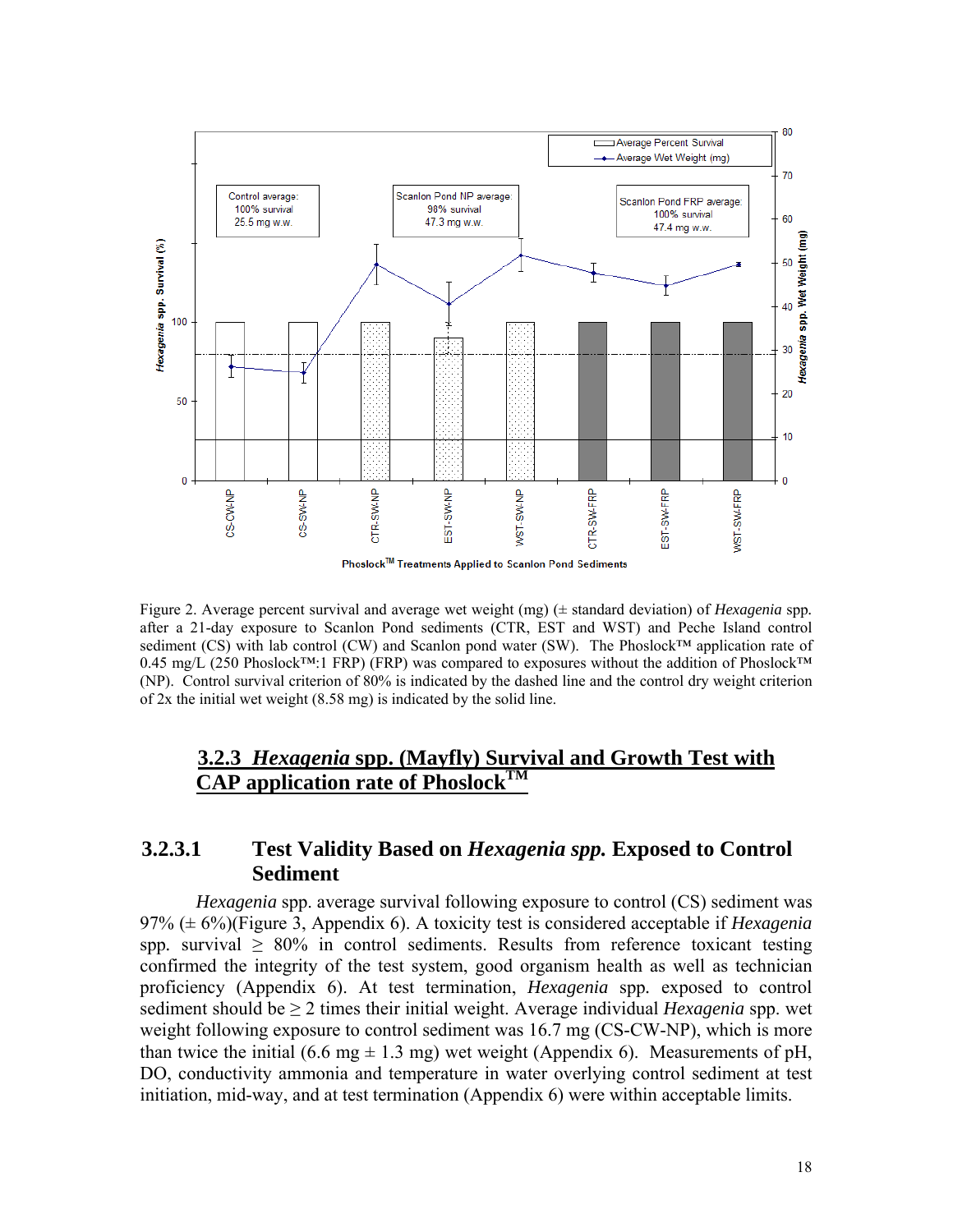### **3.2.3.2 Toxicity**

Average mayfly survival was 93% ( $\pm$  6%) in the three replicates exposed to the CS-CW-CAP treatment. There was no significant reduction in survival when compared to mayfly survival in the control sediment (CS-CW-NP) ( $p > 0.05$ , Figure 3, Appendix 6).

*Hexagenia* spp. growth in the CS-CW-CAP treatment was 84% of that seen in the untreated control (CS-CW-NP)(Figure 3, Appendix 6). A reduction in growth is considered biologically significant only when growth is <60% of that seen in control organisms.

### **3.2.3.3 Overlying Water Quality**

It was noted that initial pH was depressed in the high Phoslock<sup>TM</sup> concentrations and shifted to a pH similar to that in the low Phoslock<sup>TM</sup> concentrations of the *D. magna* (Appendix 9) and rainbow trout (Appendix 10) tests. Based on these observations, it was decided to measure pH, DO, conductivity and ammonia 1 hour after the addition of Phoslock™ (Appendix 6). This was in addition to the beginning (prior to the addition of the mayflies), middle and end of test measurements standard in all of the sediment tests. Ammonia and pH appeared to be altered by the addition of Phoslock<sup>TM</sup>. In the time between the initial measurements and 1 hour after the addition of Phoslock<sup>TM</sup> the pH decreased from 8.1 to 7.8 and total ammonia increased from 1.6 to 6.5 mg/L. It should be noted that there were also changes in the CS-CW-NP treatment where the pH changed from 8.1 to 9.0 and total ammonia increased form 1.6 to 2.4 mg/L. Despite this alteration in chemistry post Phoslock<sup>TM</sup> addition, the unionized ammonia in water overlying all test sediments was less than the published  $LC_{50}$  for mayflies (1.80 – 5.88) mg/L) (Thurston *et al.* 1984) for the test duration. Measured conductivity, pH, and DO were at acceptable levels for organism health. Temperature monitored daily was maintained within  $23 \pm 2$ °C.

Water overlying the *Hexagenia* spp. test vessels after the CAP exposure was not analyzed. It is assumed that overlying water chemistry would be similar to that seen with the capping dose for *C. dilutus* exposures (Appendix 8).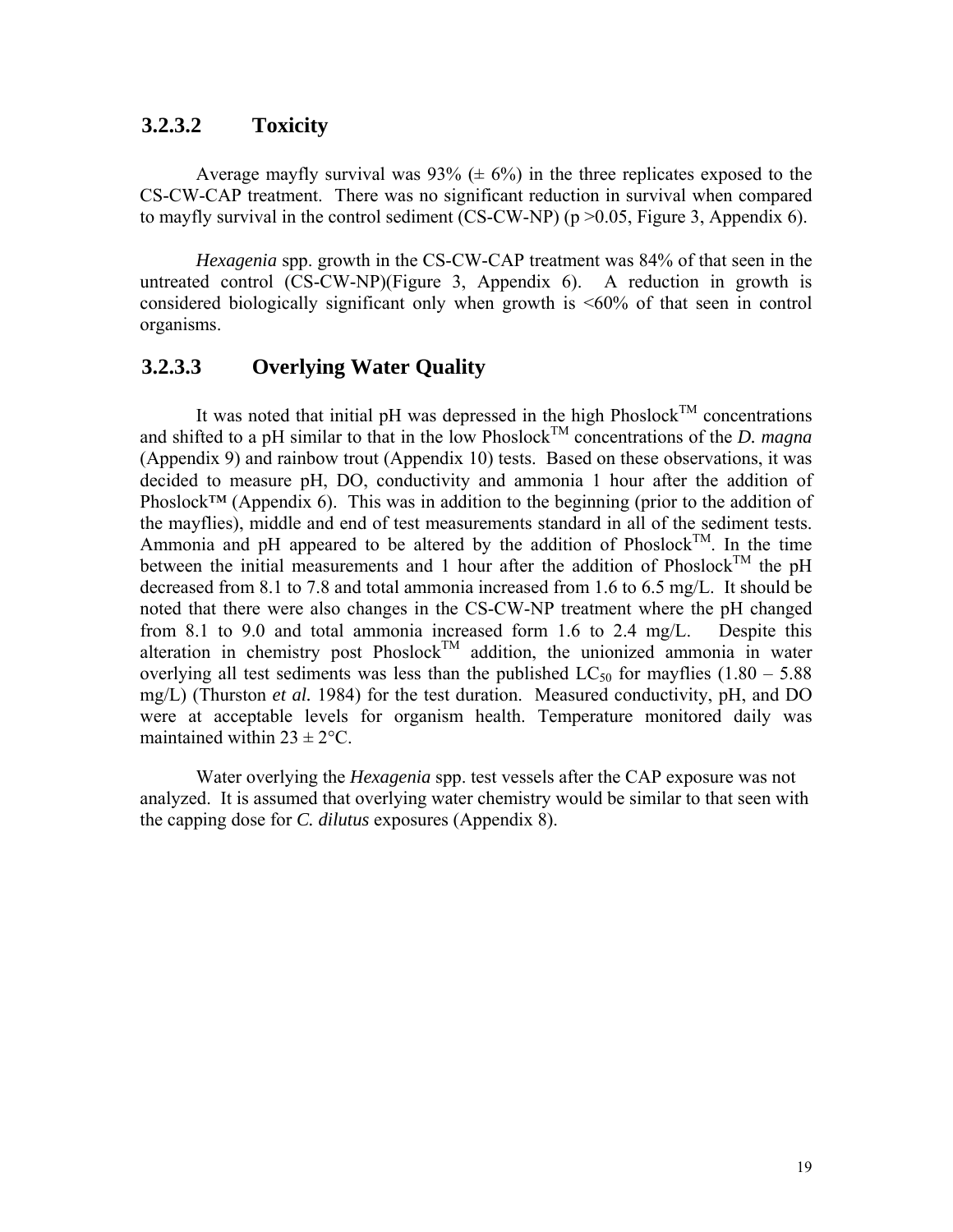<span id="page-19-0"></span>

Figure 3. Average percent survival and average wet weight (mg) (± standard deviation) of *Hexagenia* spp*.* after a 21-day exposure to Peche Island control sediment (CS) with lab control (CW) water. The Phoslock™ application rate of 3.4 g/L Phoslock™ (CAP) was compared to exposures without Phoslock™ (NP). Control survival criterion of 80% is indicated by the dashed line and control dry weight criterion of 2x the initial wet weight (13.2 mg) is indicated by the solid line.

### **3.2.4** *Chironomus dilutus* **(Midge) Survival and Growth Test**

## **3.2.4.1 Test Validity Based on** *C. dilutus* **Exposed to Control Sediment**

Results from reference toxicant testing confirmed the integrity of the test system, good organism health as well as technician proficiency (Appendix 7). The control for the *C. dilutus* test included a single lab replicate of control (CS-SW-NP), Scanlon Pond east (EST-SW-NP), west (WST-SW-NP) and centre (CTR-SW-NP) sediments with Scanlon Pond water (collectively referred to as NP treatment). In contrast, the amphipod and mayfly test control was the Peche Island sediment with lab water (CS-CW-NP) exposure. Average survival of the NP treatment was  $80\% (\pm 24\%)$ (Appendix 7, Figure 4). The high variability in the NP treatment survival should be noted  $(CV = 31\%)$  and survival in the single replicate of CS-SW-NP exposure was only 50%, however a toxicity test is considered acceptable if *C. dilutus* average control survival is ≥ 70%.

The average individual midge wet weight following exposure to the NP treatment was 11.50 mg (Figure 4). The minimum acceptable wet weight of *C. dilutus* exposed to control sediments is 0.6 mg (EC 1997a). When the dry weight criterion is multiplied by a dry to wet weight conversion factor of 8.36 mg (Watson-Leung, unpublished data) the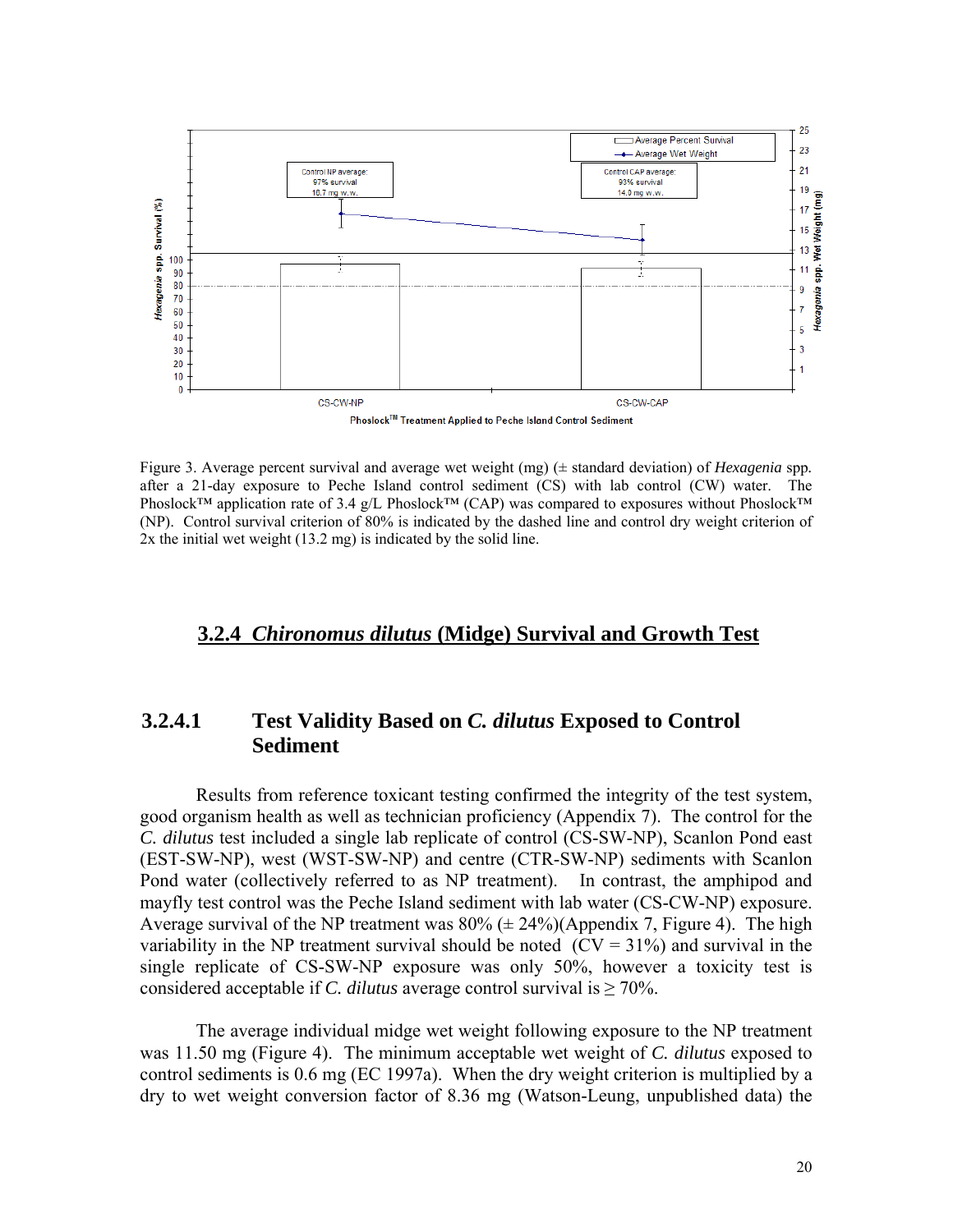acceptable criterion is 5.0 mg wet weight. Therefore the wet weight of midges in the control (NP) was over 2 times the minimum acceptable value. It should be noted that the feeding rate used followed Bedard *et al.* (1992) and was less than the amount recommended by Environment Canada (EC 1997a). The lower feeding rate did reduce survival or growth in the control (NP) to below test validity criteria and was consistent across all sites so growth data are still comparable. Measurements of pH, DO, conductivity, ammonia and temperature in the NP treatment were not at levels which may cause toxicity (Appendix 7).

## **3.2.4.2 Survival and Growth**

It should be noted that survival in one replicate of the WST-SW-FRP exposure was only 30% and the CV for this treatment was 52%. However, the average survival across the six Phoslock<sup>TM</sup> exposure treatments was greater than or equal to the Environment Canada 70% survival criterion (EC 1997a) and was ≥88% of the average survival in the NP treatments. Therefore there was no significant reduction in survival observed among *C. dilutus* exposed to either the 1.85 mg/L FRP or 3.4 g/L CAP Phoslock<sup>™</sup> dosing rates (p > 0.05, Figure 4, Appendix 7).

Growth of *C. dilutus* exposed to the FRP dose of Phoslock™ was not impaired relative to the growth seen in the organisms not dosed with Phoslock™ (NP treatments) however growth did appear to be reduced in the CAP treatment (Figure 4, Appendix 7). Midges exposed to the capping dose of Phoslock™ were 74-82% of the weight of those not exposed to Phoslock™. The coefficient of variation is tight across all observations for the CAP dose treatment (7.6% CV) however, this is not considered to be a biologically significant reduction in growth.

There was no significant difference observed in survival and growth between the three Scanlon Pond sediments (CTR, EST and WST) within each Phoslock<sup>TM</sup> dose (FRP and CAP). When all average wet weights of all the Scanlon Pond sediments for the FRP dose were pooled the CV was 13%. Similarly the CV for the pooled CAP dose average wet weights was 8%. This highlights the high degree of similarity independent of Scanlon Pond sediment.

Since there was no control sediment with lab water exposure for *C. dilutus*  comparison between lab water and Scanlon Pond water treatments was not possible. However, average survival in the Scanlon Pond water met test validity criteria in all treatments so there does not appear to be an impact due to exposure to Scanlon Pond water.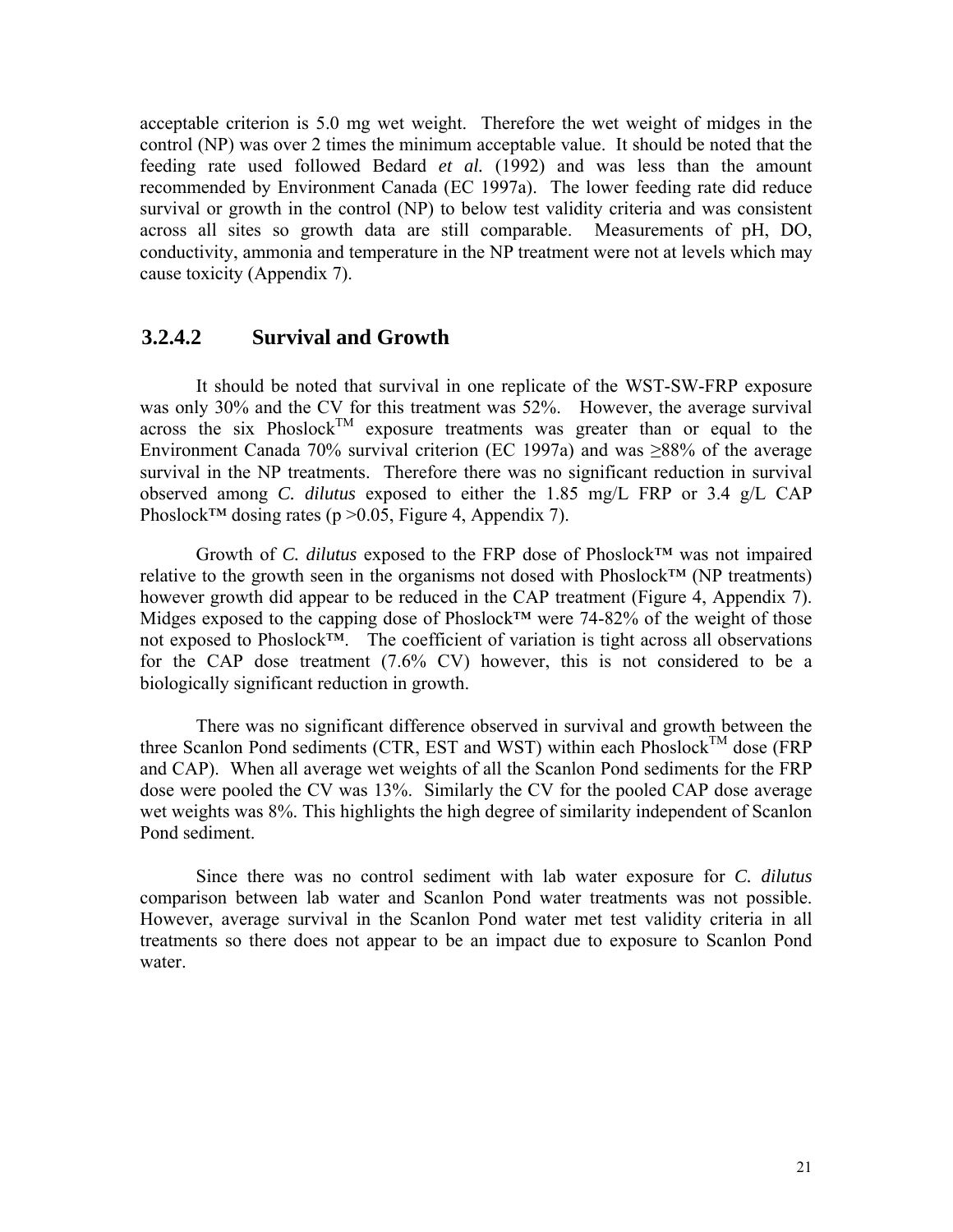## **3.2.4.3 Overlying Water Quality**

For the duration of the test, pH and dissolved oxygen in the all exposure vessels were at acceptable levels (Appendix 7). Unionized ammonia measured in water overlying all test sediments was less than the published  $LC_{50}$  for mayflies  $(1.80 - 5.88 \text{ mg/L})$ (Thurston et al. 1984). Temperature during the test was maintained within  $23 \pm 2^{\circ}\text{C}$ .

Results from chemical analysis of water overlying *C. dilutus* test vessels upon test termination are presented in Appendix 8. As seen in the CAP treatment after 14 days exposure of the *H. azteca,* the reactive silica was elevated in the CAP treatments (average 28 mg/L) when compared to the FRP treatments (average  $= 13$  mg/L). Orthophosphate, TKN and TP were all lower in the CAP treatments (0.02, 1.3 and 0.12 mg/L, respectively) than in the FRP treatments (0.05, 1.9 and 0.25 mg/L, respectively). Orthophosphate was also measured in the NP treatment and was higher seen in both the FRP and CAP treatments (average 0.09 mg/L). Dissolved Al also followed this pattern (FRP average  $= 11 \mu g/L$ ; not detected in CAP) however total Al did not follow any pattern, possibly due to variation in the amount of particulate matter in the samples. Dissolved silicon and dissolved sodium were elevated in the CAP dose (average 13 and 33 mg/L, respectively) compared to the FRP dose (average 6 and 23 mg/L, respectively). The additional metals measured were similar between treatments.



Figure 4. Average percent survival and average wet weight (mg) (± standard deviation) of *Chironomus dilutus.* after a 10 day exposure to Scanlon Pond sediments (CTR, EST and WST) and Peche Island control sediment (part of the NP treatment). All tests were run with Scanlon Pond water as the overlying water. The Phoslock™ application rates of 250 Phoslock™:1 FRP (FRP) and 3.4 g/L Phoslock™ (CAP) were compared to exposures without the addition of Phoslock™ (NP). Control survival criterion of 80% is indicated by the dashed line and the control dry weight criterion of 5.0 mg is indicated by the solid line.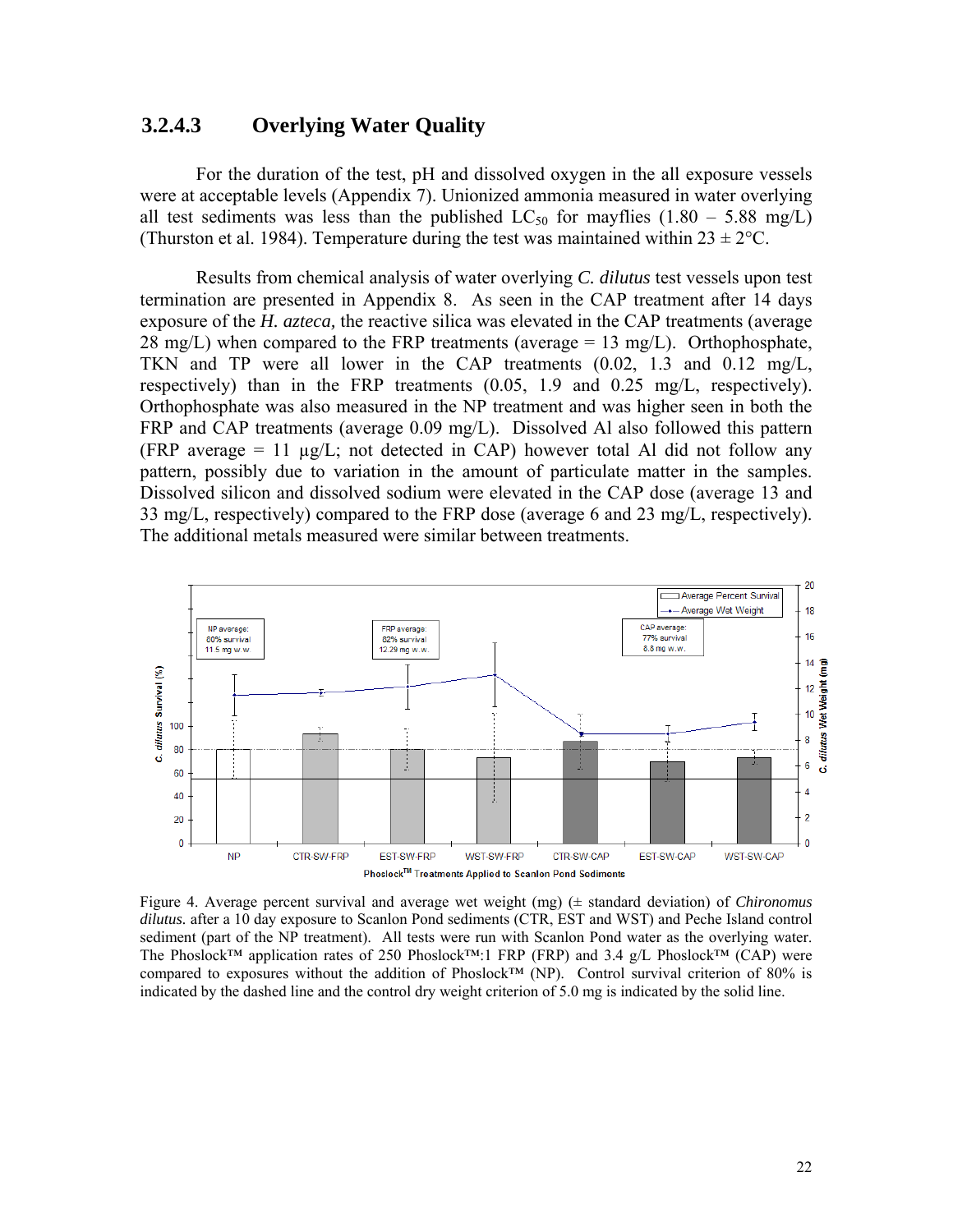## **3.2.5 Toxicity Tests with** *Daphnia magna*

## <span id="page-22-0"></span>**3.2.5.1 Test Validity**

A *D. magna* toxicity test is considered valid if survival in the control is ≥90% and survival in lab and Scanlon Pond water  $(0 \text{ g/L})$  controls was 100% (Appendix 9 and 10). Results from reference toxicant testing confirmed the integrity of the test system, good organism health as well as technician proficiency (Appendix 9 and 10).

### **3.2.5.2 Toxicity**

The results for the dilution series prepared using lab water are presented in Appendix 9 and Table 1. In the two highest test concentrations  $(3.4 \text{ g/L}$  and  $6.8 \text{ g/L})$ 50% of the daphnia were dead. Twenty-five percent were dead in the 1.7 g/L concentration. The 48-hour LC<sub>50</sub> was calculated to be 4.9 g/L Phoslock<sup>™</sup> for daphnia in this test.

The results for the dilution series prepared with Scanlon Pond water are found in Appendix 10 and Table 1. Similar to the lab water dilutions, there was mortality in the 1.7, 3.4 and 6.8 g/L (8, 22 and 42% mortality, respectively) concentrations with Scanlon Pond water. The 48-hour LC<sub>50</sub> of Phoslock<sup>™</sup> for daphnia could not be calculated from this test since there was only 42% mortality in the highest test concentration.

### **3.2.5.3 Water Quality**

Dissolved oxygen, pH and conductivity were at acceptable levels for daphnid health (Appendix 9 & 10). Temperature was monitored daily and was maintained at  $20 \pm$  $2^{\circ}$ C.

The results of the total and dissolved La concentrations in the dilution series of Phoslock™ used in the daphnia toxicity tests with lab water are presented in Appendix 11. Dissolved and total La both increased with increasing concentrations of Phoslock™ until the 6.8 g/L concentration was reached. It is not clear why the concentration of total and dissolved La was lower (194.4 mg/L total, 14 mg/L dissolved) in the 6.8 g/L Phoslock<sup>™</sup> concentration than it was in the 3.4 g/L concentration (239.4 mg/L total, 63.3 mg/L dissolved).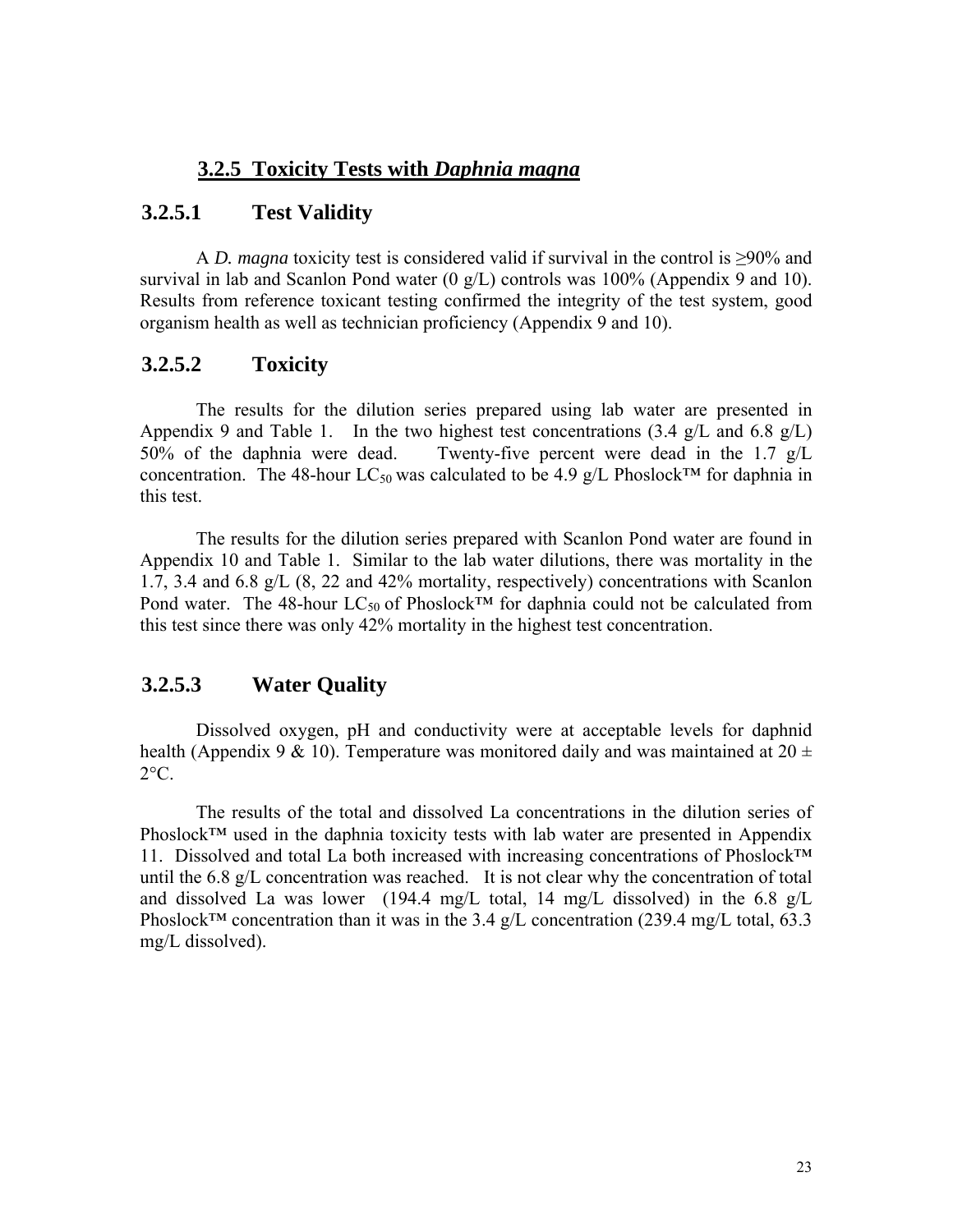## <span id="page-23-0"></span>**3.2.6.1 Test Validity**

A rainbow trout toxicity test is considered valid if survival in the control is  $\geq 90\%$ and survival in the control  $(0 \text{ g/L})$  treatment was 100% (Appendix 10). Results from reference toxicant testing confirmed the integrity of the test system, good organism health as well as technician proficiency (Appendix 10).

## **3.2.6.2 Toxicity**

In the highest test concentration  $(13.6 \text{ g/L})$  only nine organisms were recovered upon test termination (Table 1 and Appendix 10). It is unlikely that a tenth trout died and decayed during the test. It is probable that due to experimenter error only nine organisms were added at test initiation and the turbidity of the water in this test vessel made it difficult to realize this error until the test was terminated. One of the nine organisms recovered alive was trapped in the Phoslock<sup>™</sup> product. The  $LC_{50}$  for rainbow trout exposed to Phoslock™ is greater than 13.6 g/L. The Phoslock™ did not settle out of the water column to the same degree as was seen in the daphnia test vessels, likely due to continual agitation by fish movement.

## **3.2.6.3 Water Quality**

Test solutions were monitored for dissolved oxygen, pH, conductivity, and temperature at the beginning and at the end of testing (Appendix 10). Dissolved oxygen, pH and conductivity were all at acceptable levels for rainbow trout health. Temperature was monitored daily in one vessel throughout the test and was maintained at  $15 \pm 1^{\circ}$ C. It was noted that there was an initial lowering of pH in the highest concentrations of Phoslock and buffering of this pH occurred over the 96-hour test duration (e.g. 3.4 g/L time 0 pH was 7.1 and 96 hour pH was 8.1) (Appendix 10).

The Phoslock™ solutions used in the trout toxicity test were not sent for chemical analysis. It can be assumed the results of total and dissolved La concentrations will be similar to results from the daphnia test where concentrations overlap (Appendix 11).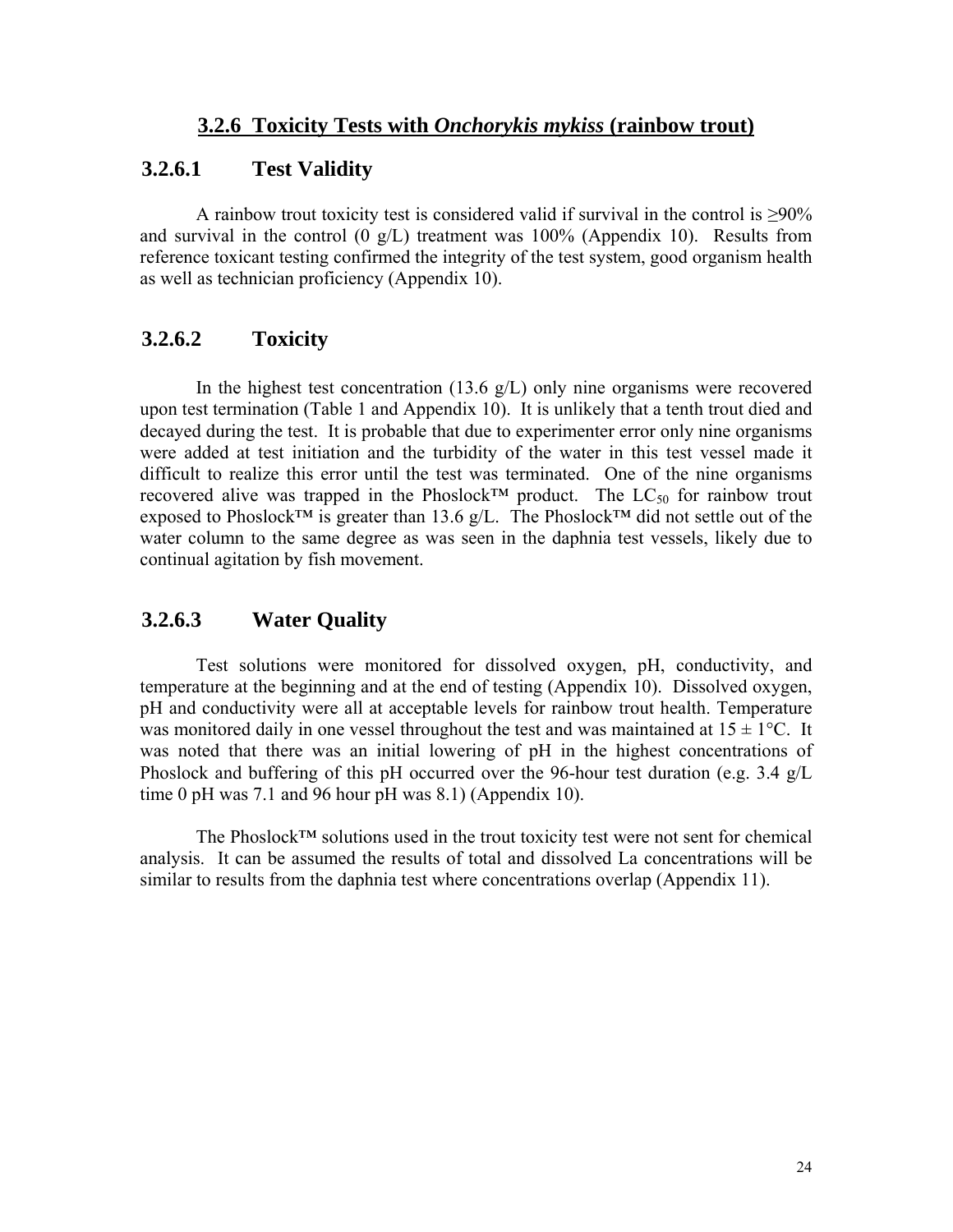|                               |               | % mortality   |               |
|-------------------------------|---------------|---------------|---------------|
| <b>Phoslock Concentration</b> | Daphnia magna | Daphnia magna | rainbow trout |
| (g/L)                         | $(n=12)$      | $(n=12)$      | $(n=10)$      |
|                               | site water    | lab water     | lab water     |
| 13.6                          | nt            | nt            | $10*$         |
| 6.8                           | 42            | $50*$         |               |
| 3.4                           | $33**$        | 50            |               |
| 1.7                           | $8*$          | 25            |               |
| 0.85                          |               |               |               |
| 0.425                         |               |               |               |
| 0.2125                        |               |               | nt            |
| 0.10625                       | nt            |               | nt            |
| lab water                     |               |               |               |
| Scanlon Pond water            |               | nt            | nt            |

<span id="page-24-0"></span>Table 1: Summary of the response of trout and daphnia after exposure to a concentration series of Phoslock™.

nt = not tested.

\* Asterix quantity equals the number of organisms found alive but impaired or immobile due to being stuck in the Phoslock.

## **4.0 INTERPRETATIONS AND CONCLUSIONS**

Lanthanum ions  $(La^{3+})$  are the active components (5% by weight) in Phoslock<sup>TM</sup> (Yasseri and Nowak 2008). There is evidence that lanthanum and lanthanum salts in water can be toxic to many aquatic species. For example, Barry and Meehan (2000) found the 48-hour acute  $EC_{50}$  (lethality) for *Daphnia carinata* exposed to lanthanum chloride (total) to be 1.2 mg La/L (in ASTM hardwater). Birge *et al.* (1979) found lanthanum to be highly toxic to rainbow trout (28-day  $LC_{50}$  20  $\mu$ g/L). Unfortunately, no short-term rainbow trout  $LC_{50}$  data is available at this time.

It has been reported that in the presence of FRP Phoslock<sup>TM</sup> has no detectable toxic effect (Yasseri and Nowak 2008) due to the binding of the free Lanthanum ions with FRP. Toxicological testing with Phoslock™ (Yasseri and Nowak 2008) determined the 48-hour  $EC_{50}$  for *D. magna* and the 96-hour  $EC_{50}$  for rainbow trout fry to be 103 and 150 mg La/L, respectively. The total La concentration measured in the 6.8 and 3.4 g/L Phoslock<sup>TM</sup> solutions made with lab dilution water were 194.4 and 239.4 mg/L La, respectively (note: it is unclear why the La concentration was higher in the 3.4 g/L concentration). The *D. magna*  $LC_{50}$  was 4.94 g/L and the trout  $LC_{50}$  was greater than 13.6 g/L (Appendix 10 and 11). Based on these results, the La released into solution from Phoslock<sup>TM</sup> appears to be less toxic to daphnids than was seen in the testing with La alone, described above (Barry and Meehan 2000).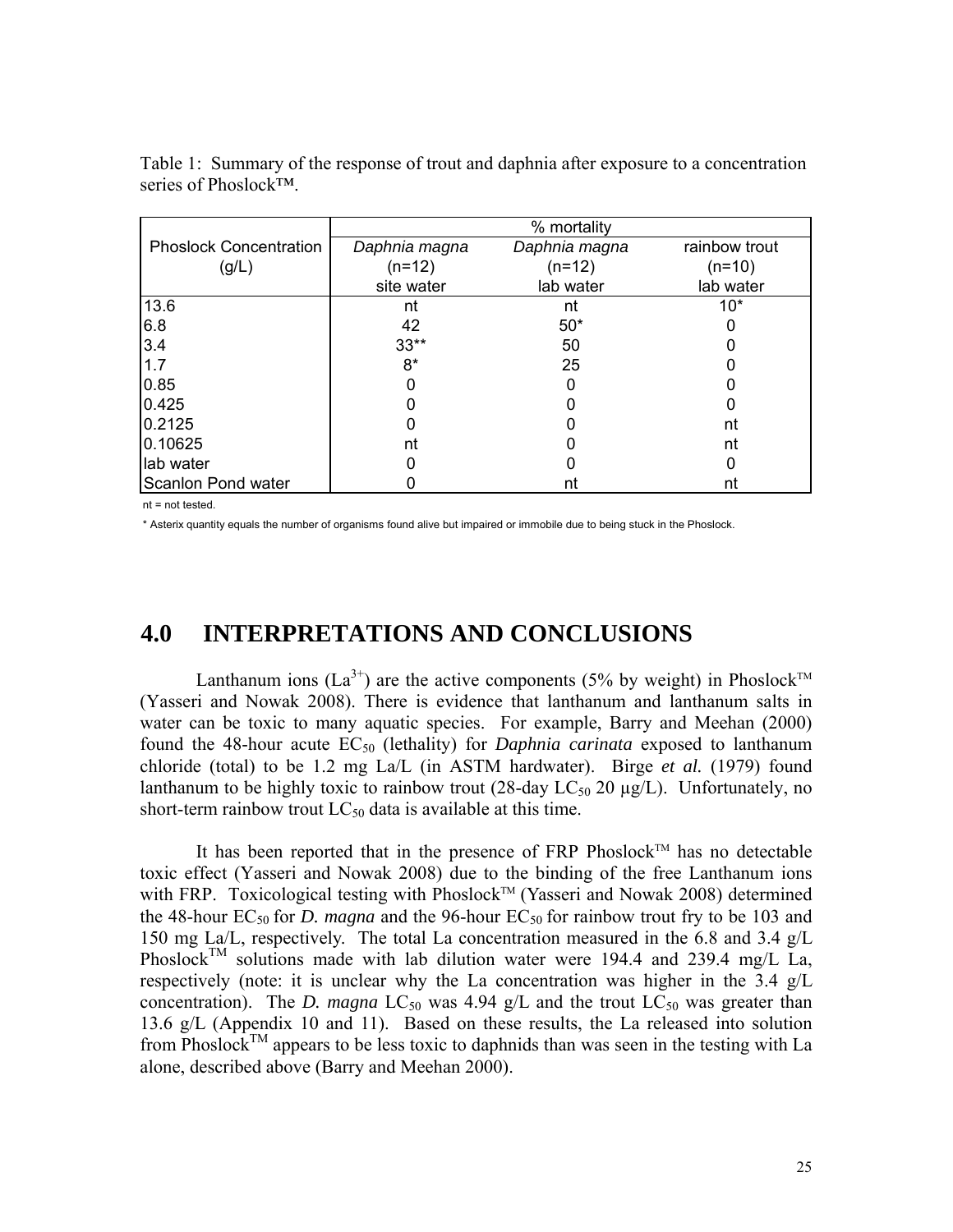In the present study, the highest concentration of  $Phoslock^{TM}$  tested in the water exposures using rainbow trout and *Daphnia* was 13.6 g/L and 6.8 g/L, respectively. Mortalities seen in daphnia (1.7 g/L and greater) appeared to be caused by physical entrapment in Phoslock<sup>TM</sup> and some of the organisms physically trapped in the Phoslock<sup>TM</sup> slurry were alive upon test termination. The 48-hour daphnia LC<sub>50</sub> calculated in this study was greater than 6.8 g/L (42% mortality in 6.8 g/L) when the dilutions were made with Scanlon Pond water and was 4.94 g/L when dilutions were made with lab water.

Comparison of our study with a previous study on toxicity of Phoslock<sup>TM</sup> to *D*. *magna* (Martin and Hickey 2004) is difficult.The Martin and Hickey (2004) *D. magna* test was conducted following the OECD (1984) method while this study followed the EC (2000a) method. These methods are very similar however different formulations of Phoslock<sup>TM</sup> were used and Martin and Hickey (2004) prepared test solutions using a modified USEPA Toxicity Characteristic Leachate Procedure (TCLP)(USEPA 1992) and  $50 \text{ g/L}$  of Phoslock<sup>TM</sup>. This TCLP technique was performed with reagent water instead of acid and was chosen in order to remove the impact of high concentrations of particulate solids on the test species. The organisms were exposed to supernatant that had been filtered through a 40 um nylon mesh. The Martin and Hickey (2004) 48-hour  $LC_{50}$  for *D*. *magna* was >50 g/L of Phoslock<sup>™</sup> (average survival 63% in the 50 g/L exposure). In our study the 48-hour *D. magna*  $LC_{50}$  was much lower (4.94- $\leq$ 6.8 g/L). This may be due to changes in the formulation of the Phoslock<sup>TM</sup> or because our test design did not remove the potential confounding effect of toxicity due to particulate solids. We feel our study design tested the formulation as it would be applied and may be a better predictor of toxicity in the field. Ecotox (2008) performed 48-hour toxicity tests with locally collected *Ceriodaphnia dubia*. *C. dubia* is a common and ecologically relevant Canadian toxicity test species. The granules of Phoslock<sup>TM</sup> were the more recent formulation and were added to field collected water in the same way as was done in our study. The concentrations tested were much lower than in our study and the 48-hour  $LC_{50}$  was  $>50$ mg/L.

Martin and Hickey (TCLP procedure)(2004) and Clearwater and Hickey (2004) conducted Phoslock<sup>TM</sup> 4-day toxicity tests with rainbow trout. The LC<sub>50</sub>s were 4350 mg/L and 200 mg/L, respectively. These are much lower than was seen in our study, where only 10% of the exposed trout were found dead in 13600 mg/L of Phoslock<sup>TM</sup>. In the Clearwater and Hickey (2004) study the fish were pre-treated for disease and were fed which may have led to increased ingestion of the Phoslock<sup>TM</sup> granules. The difference may also be due to the difference in Phoslock<sup>TM</sup> formulations between studies.

The impact of not only the free La ions but also the potential physical smothering effect was of importance in the sediment toxicity testing of the Phoslock<sup>TM</sup> product. Sediment toxicity tests revealed no biologically or statistically significant growth or survival impairment in the midge, mayfly or amphipod with Phoslock<sup>TM</sup>. Both CAP (3.4)  $g/L$ ) and FRP (<0.001  $g/L$ ) application rates of Phoslock<sup>TM</sup> were tested for the three sediment dwelling invertebrates. In previous toxicology and field studies with Phoslock<sup>TM</sup> the highest concentrations of La were detected immediately after the addition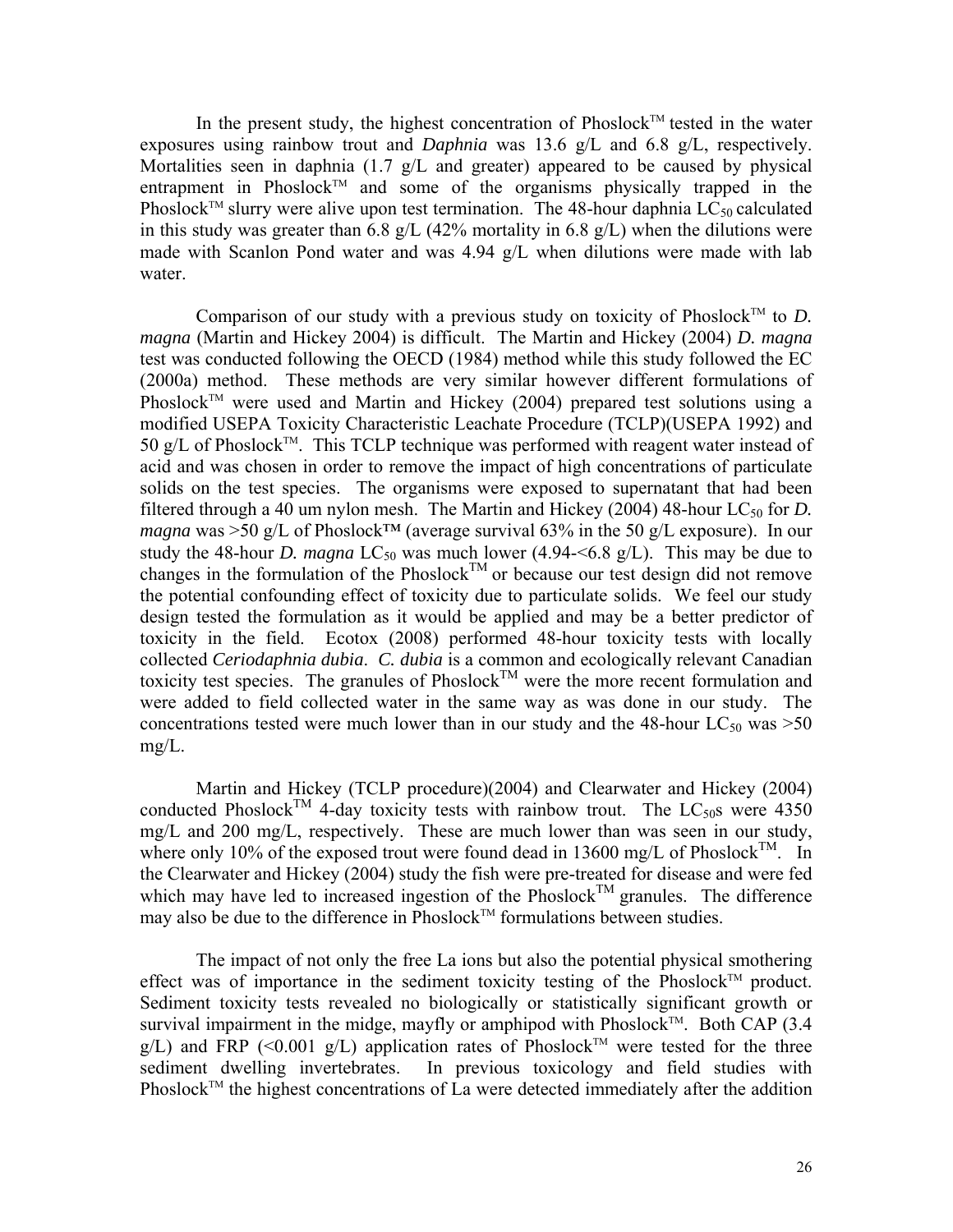of Phoslock<sup>™</sup> and decline over time (McIntosh 2007; Martin and Hickey 2004). In our sediment toxicity tests concentrations of La in the overlying water were not measured until the end of the tests and based on reductions shown by Martin and Hickey (2004) could have been less than 1% of the concentration at test initiation. Total La concentrations measured in water overlying chironomid CAP dose sediment tests in this study were 340, 380 and 880 µg/L (Appendix 8). Khangarot (1991) determined the 24 hour EC<sub>50</sub> (intoxication) of La hydroxide to *Tubifex tubifex* to be 33500 (24450-36390) µg/L. Unfortunately, there were no published studies on the chronic effects of La on benthic invertebrates at the time of this study.

Previous toxicity testing (10-day) was performed in New Zealand on the freshwater amphipod *Phreatogammarus helmsii*, the worm *Lumbriculus variegatus* and the midge larvae *Polypedilum parvidum* (Clearwater and Hickey 2004). The resulting LC<sub>50</sub>s were 33 mg/L,  $>1000$  mg/L and  $>400$  mg/L, respectively. The authors hypothesized that physical smothering of the sediment or chemical changes in the pore water were responsible for reduced amphipod survival. Again, comparison of this study with ours is difficult since a different formulation of Phoslock<sup>TM</sup> and a TCLP preparation procedure were used. The experimental design used in this study portrayed a real-life application scenario that included the possibility of physical and chemical impairment as opposed to looking at chemical toxicity alone. *H. azteca* in our study were not impaired by concentrations of Phoslock<sup>TM</sup> as high as 3400 mg/L.

It is important to remember that the actual application rates used in the Lake Simcoe region in 2008 were only 0.05 g/L (Cane Parkway) and 0.02 g/L (Scanlon Pond reservoir), much less than the concentrations assessed in this toxicology study. Toxicity tests should always be compared with field results (EC 2008). Additional Phoslock<sup>TM</sup> tests should always be compared with field results (EC 2008). application field trials and thorough chemical and benthic community monitoring is being conducted by the Lake Simcoe Region Conservation Authority and the Phoslock<sup>TM</sup> Steering Committee.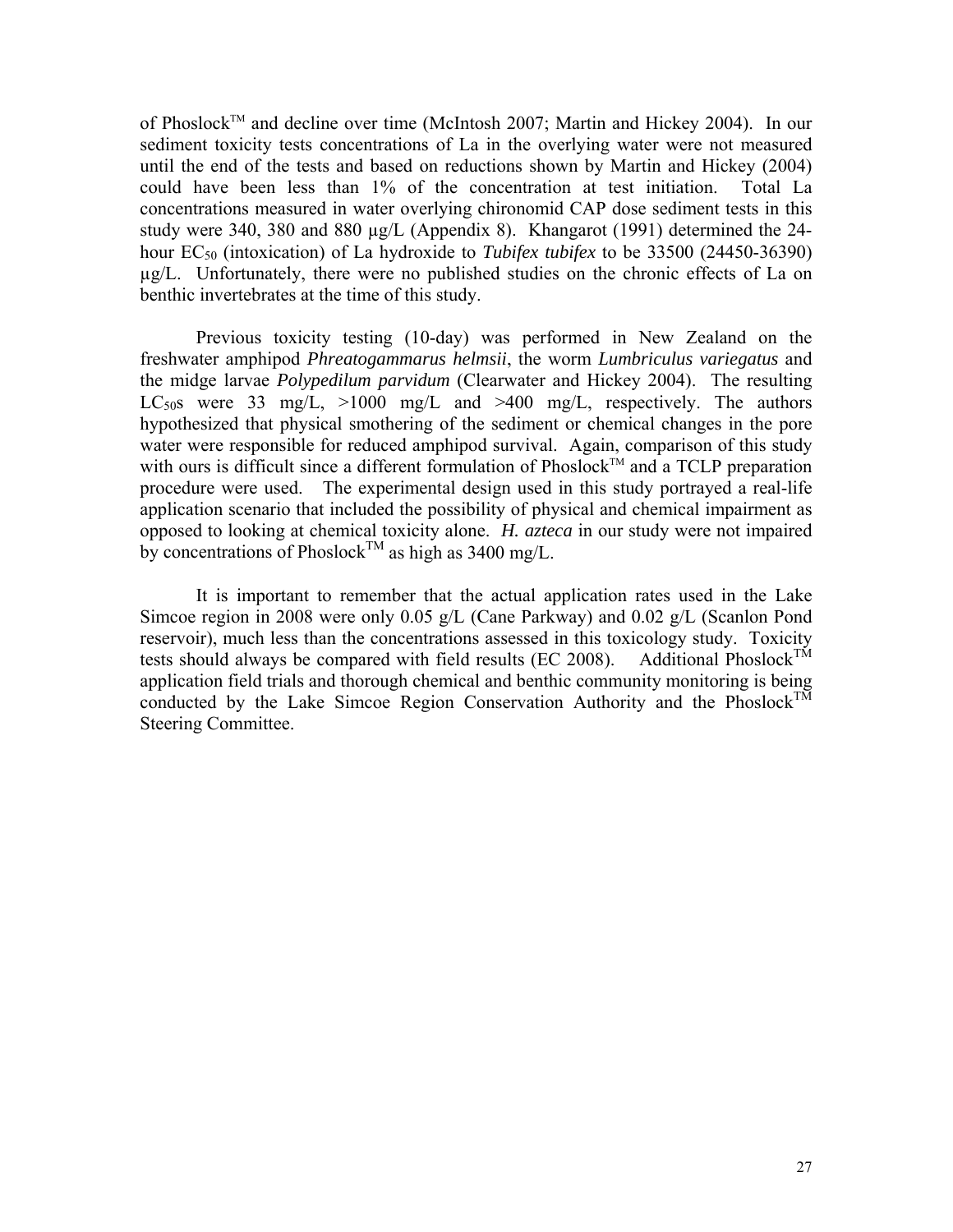## <span id="page-27-0"></span>**5.0 REFERENCES**

Ankley, G., S. Schubauer-Berigen and P. Monson. 1995. Influence of pH and Hardness on Toxicity of Ammonia to the Amphipod *Hyalella azteca*. *Can. J. Fish. Aquat. Sci.* 65 (7):1352-1365

(ASTM) American Society for Testing and Materials. 2000. Standard Test Methods for Measuring the Toxicity of Sediment-associated Contaminants with Fresh Water Invertebrates. E1706-00. In: Annual Book of ASTM Standards, Vol. 11.05.

Barry, M.J. and B.J. Meehan. 2000. The acute and chronic toxicity of lanthanum to *Daphnia carinata*. *Chemosphere* (41): 1669-1674.

Bedard, D., A. Hayton and D. Persaud. 1992. Ontario Ministry of the Environment Laboratory Sediment Biological Testing Protocol, Ontario Ministry of the Environment, Water Resources Branch, ISBN 0-7729-9924-4, Toronto, Ontario. 23 p.

Birge, W.J., J.A. Black, A.G. Westerman. 1979. Evaluation of aquatic pollutants using fish and amphibian eggs as bioassay organisms. *Anim. Monit. Pollution:* 108-118*.* 

Clearwater, S.J. 2004. Chronic exposure of midge larvae to Phoslock. National Institute of Water and Atmospheric Research (NIWA) report AUS2004-005 prepared for ECOWISE Environmental Pty Ltd.

Clearwater, S.J. and C.W. Hickey. 2004. Ecotoxicity Testing of Phoslock on Sediment-Dwelling Aquatic Biota and Rainbow Trout. NIWA report AUS2004-004 prepared for ECOWISE Environmental Pty Ltd.

Environment Canada (EC). 2008. Canada-Ontario Decision-Making Framework for Assessment of Great Lakes Contaminated Sediment. Environment Canada report prepared by Peter Chapman (Golder Associates Ltd.) and the COA Sediment Task Group. PIBS 6223e.

EC. 2000a. Biological Test Method: Reference Method for Determining Acute Lethality of Effluents to Rainbow Trout. EPS 1/RM/13.

 EC. 2000b. Biological Test Method: Reference Method for Determining Acute Lethality of Effluents to *Daphnia magna*. EPS 1/RM/14.

EC. 1997a. Biological Test Method: Test for Survival and Growth in Sediment Using the Larvae of Freshwater Midges (*Chironomus tentans* or *Chironomus riparius*). EPS 1/RM/32 – December 1997.

EC. 1997b. Biological Test Method: Test for Survival and Growth in Sediment Using the Freshwater Amphiphod *Hyalella azteca.* EPS 1/RM/33 – December 1997.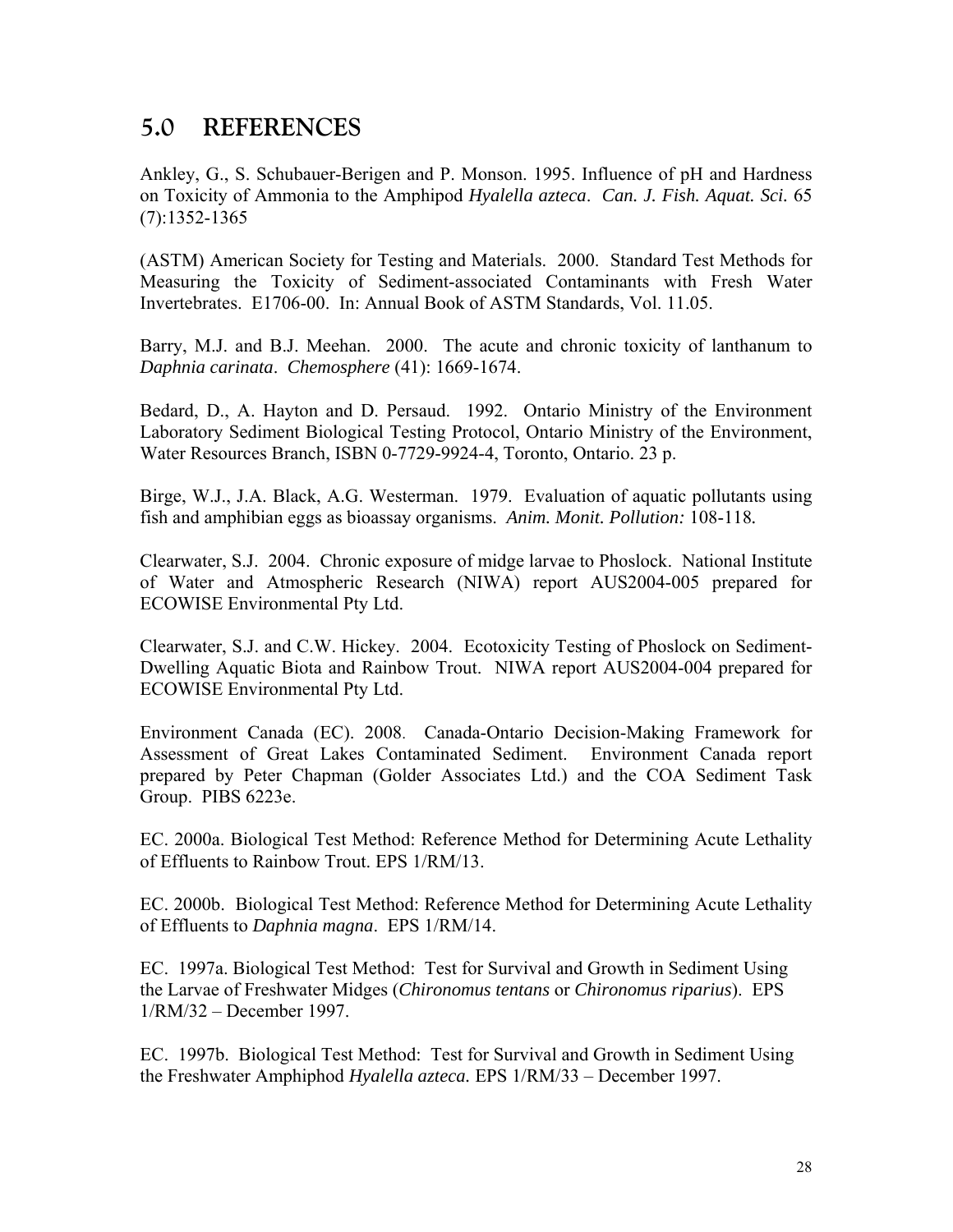Ecotox (Ecotox Services Australasia). 2008. Toxicity Assessment of Granular Phoslock to the Cladoceran *Ceriodaphnia dubia.* July 2008 report for Phoslock Water Solutions Ltd.

Ecotox. 2006a. Toxicity Assessment of Two Phoslock<sup>TM</sup> Formulations to the Eastern Rainbowfish. March 2006 report for Hydrobiology Pty for Phoslock Water Solutions Pty Ltd.

Ecotox. 2006b. Toxicity Assessment of Phoslock<sup>TM</sup> to the Freshwater Shrimp *Macrobrachium* sp. November 2006 report for Hydrobiology Pty for Phoslock Water Solutions Pty Ltd.

Khangarot, B.S. 1991. Toxicity of metals to a freshwater tubificid worm, *Tubifex tubifex*. *Bull. Environ. Contam. Toxicol* 46:906-912.

Garman, D. 2008. Multiple Barriers – the Role of Phosphorous & Eutrophication Control in Water Bodies. Phoslock Water Solutions. Presentation prepared March 15, 2008. [www.phoslock.com.au](http://www.phoslock.com.au/) April 29, 2009.

Martin, M.L. and C.W. Hickey. 2004. Determination of HSNO Ecotoxic Thresholds for Granular PhoslockTM (Eureka 1 Formulation) Phase 1: Acute Toxicity. NIWA report HAM2004-147 prepared for Primaxa Ltd.

McIntosh, J. 2007. Phoslock Application – Lake Okareka Final Report. Environmental Bay of Plenty, New Zealand. Environmental Publication 2007/23. Moore, M.R. and B. Chriswell. 2006. Environmental Risk Assessment Study. Report prepared by Uniquest Pty Limited (Project No. 14447) for Phoslock™ Water Solutions.

Moore, M.R. and B. Chiswell. 2006. Environmental Rish Assessment Study (Revision 1). Uniquest Pty Limited, Queensland. Prepared for Phoslock TM Water Solutions.

National Occupational Health and Safety Commission. 2001. National Industrial Chemicals Notification and Assessment Scheme Full Public Report: Lanthanum Modified Clay. Sydney, Australia. File No: NA/899.

Organisation for Economic Co-operation and Development (OECD). 1984. *Daphnia*  sp., Acute Immobilization Test and Reproduction Test. Part 1-24 h EC50 Acute immobilization Test. Guideline Protocol 202. Paris. 15p.

SYSTAT for Windows (Version 11.00.01) [Computer software]. 2004. Richmond, CA: SYSTAT Software Inc. Available from http://www.systat.com

Thurston RV, RJ Luedtke and RC Russo. 1984. Toxicity of ammonia to freshwater insects of three families. Technical Report No 84-2, Fisheries Bioassay Laboratory, Montana State University, Bozeman, MT. 26pp In: U.S. EPA. 1999. 1999 Update of Ambient Water Quality Criteria for Ammonia. Office of Water, Washington, DC.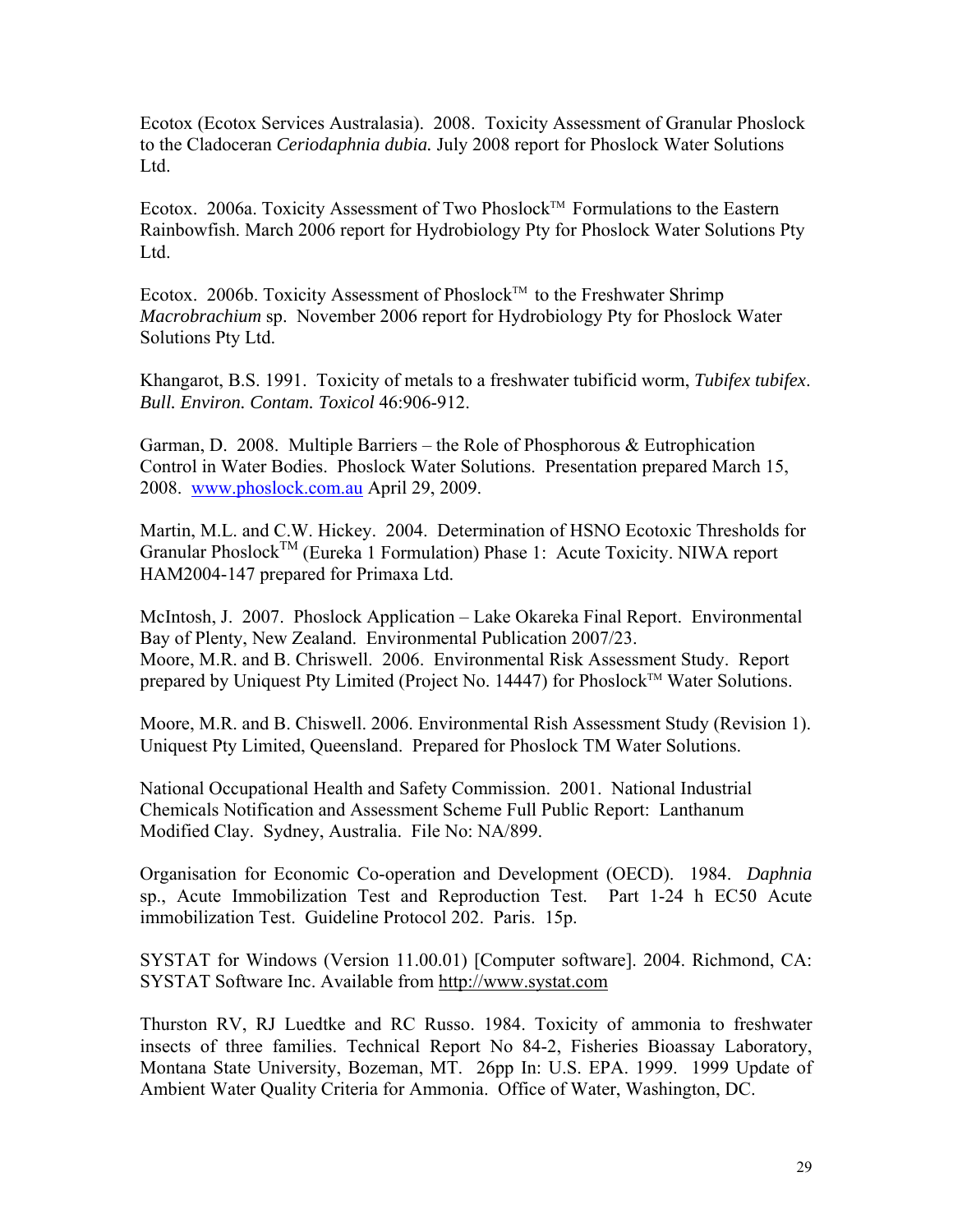United States Environmental Protection Agency (USEPA). 1992. Toxicity characteristic leaching procedure. USEPA Method 1311. Cincinnati. 34p.

Yasseri, S. and N. Nowak. 2008. First results of Bentophos® - Applications in Germany: Introduction and Preliminary Application Results. Presentation given at Phoslock Seminar in Toronto, 17<sup>th</sup> of March 2008.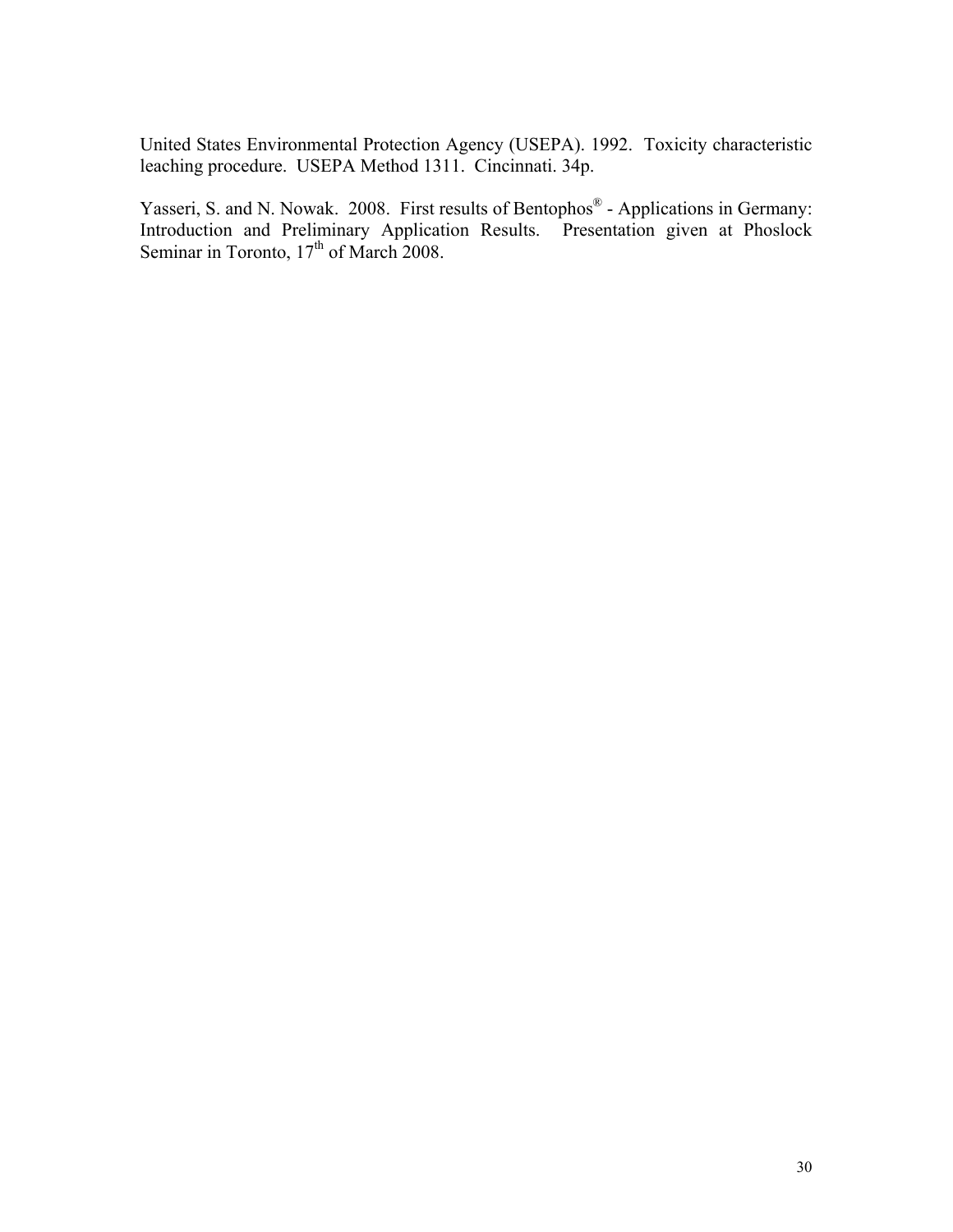## <span id="page-30-0"></span>**6.0 APPENDICES**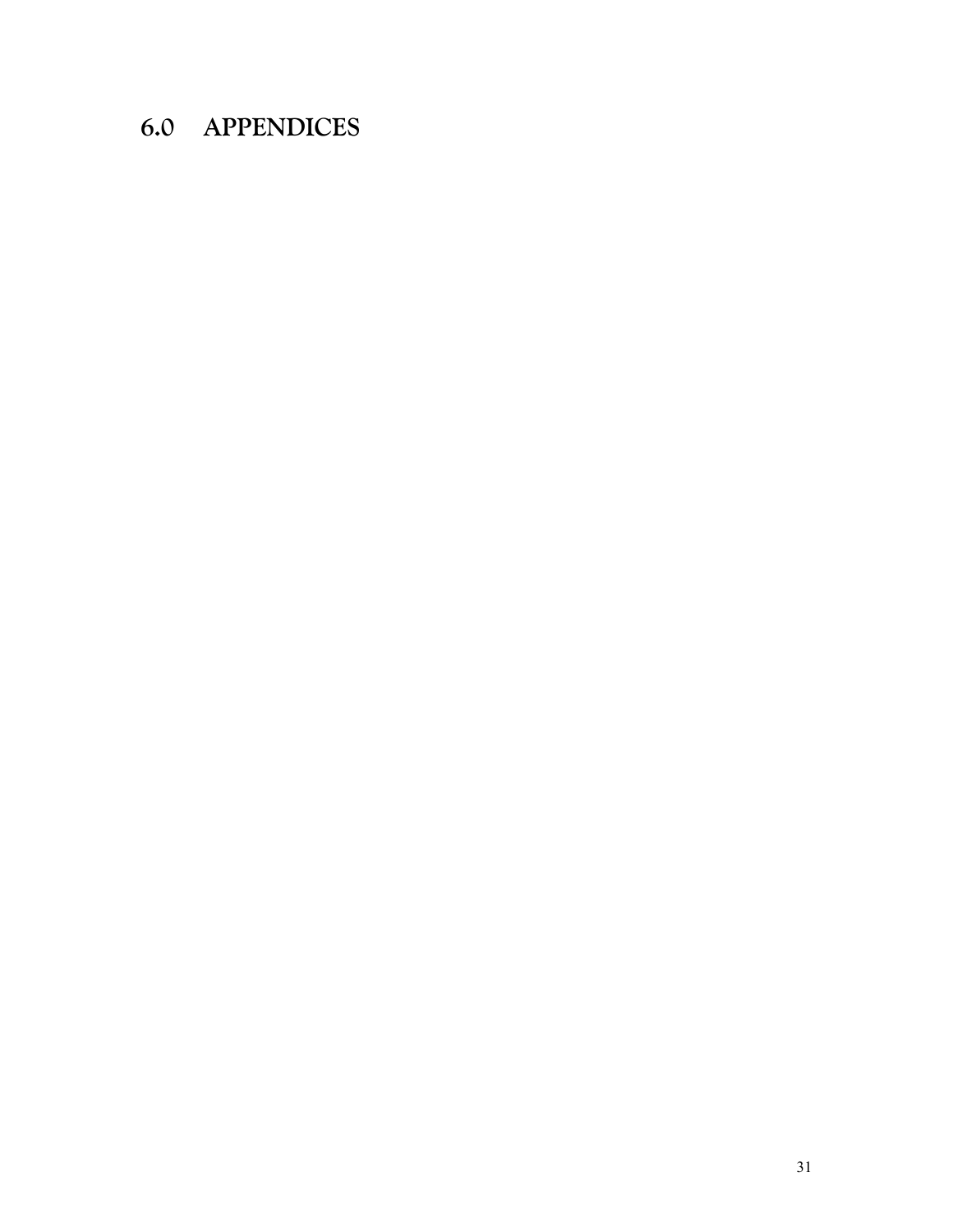## **Appendix 1:**



Ministry of the Environment 125 Resources Road<br>Aquatic Toxicology Unit Ethnology Of the Environment Ethnology of the Structure of the Ethnology Unit Ethnolog Aquatic Toxicology Unit Etobicoke, ON<br>Physical Chemistry and Litigation Section M9P 3V6 Prone: 416-235-6363<br>Laboratory Services Branch M9-235-6363

FAX: 416-235-5744

#### **TOXICITY TEST REPORT**

#### **Sample Information**

**Location:No. of Samples:** 7

**Submitted by:** Lake Simcoe Conservation Authority (Mike Walters) and MOE Standards Development Branch Scanlon Pond, Lake Simcoe Basin

| Name of Samples                           | Treatment                      | ATU Sample No. | <b>Sample Code</b>           | <b>Test Codes</b>  | LIMS No <sup>1</sup> |
|-------------------------------------------|--------------------------------|----------------|------------------------------|--------------------|----------------------|
| Peche Island Control with control water   | No Phoslock                    | n/a            | CS-CW-NP                     | CTMOE. HXMOE       | n/a                  |
| Peche Island Control with site water      | No Phoslock                    | n/a            | CS-SW-NP                     | CTMOE. HXMOE       | C160020-0001         |
| Center of Scanlon Pond with site water    | No Phoslock                    | 01080011       | CTR-SW-NP                    | CTMOE. HXMOE       | C160020-0002         |
| Center of Scanlon Pond with site water    | Phoslock *                     | 01080011       | CTR-SW-FRP and/or CTR-SW-CAP | HYEC. CTMOE. HXMOE | C160020-0003         |
| East site of Scanlon Pond with site water | No Phoslock                    | 01080012       | EST-SW-NP                    | CTMOE. HXMOE       | C160020-0004         |
| East site of Scanlon Pond with site water | Phoslock *                     | 01080012       | EST-SW-FRP and/or EST-SW-CAP | HYEC. CTMOE. HXMOE | C160020-0005         |
| West site of Scanlon Pond with site water | No Phoslock                    | 01080013       | WST-SW-NP                    | CTMOE. HXMOE       | C160020-0006         |
| West site of Scanlon Pond with site water | Phoslock *                     | 01080013       | WST-SW-FRP and/or WST-SW-CAP | HYEC. CTMOE. HXMOE | C160020-0007         |
| Phoslock Pure Product                     | 8 conc. series with lab water  | 01080132       | Phoslock - lab water         | DMLC, RTLC         | C160435-0001         |
| <b>Phoslock Pure Product</b>              | 8 conc. series with site water | 01080134       | Phoslock - site water        | <b>DMLC</b>        | C160435-0002         |

1LIMS number which refers to requested toxicity test product codes

\* Phoslock applied based on 250 Phoslock : 1 Filtered Reactive Phosphorous (FRP (i.e. Orthophosphate)) or in a capping dose (CAP) of 3.4 g/L

#### **Unless otherwise noted all of the above samples were:**

| Sediment                     |                                                              | <b>Water</b>                  |                                                              |
|------------------------------|--------------------------------------------------------------|-------------------------------|--------------------------------------------------------------|
| Sampled by:                  | Rob Wilson & Dave Lembke                                     | Sampled by:                   | Rob Wilson & Dave Lembke                                     |
| <b>Sample Method:</b>        | Ekman                                                        | <b>Sample Method:</b>         | arab                                                         |
| Date Sampled:                | Mav.15.2008                                                  | Date Sampled:                 | May 15, May 20 and May 26                                    |
| Date Received:               | Mav.16.2008                                                  | Water Chem. Submission codes: | C159649-0001, C159649-0002, C159829-0001, C159829-0002       |
| Received by:                 | 「. Watson - Leung                                            | Received by:                  | T. Watson - Leung                                            |
| <b>Condition on Receipt:</b> | seals intact, bags in tact                                   | <b>Condition on Receipt:</b>  | seals intact, bags in tact                                   |
| Storage:                     | 4°C in laboratory cooler                                     | Storage:                      | 4°C in laboratory cooler                                     |
| Tests performed:             | 14-day Hyalella azteca growth and survival test (SOP HA2)    | Tests performed:              | 14-day Hyalella azteca growth and survival test (SOP HA2)    |
|                              | 10-day Chironomid dilutus growth and survival test (SOP CT2) |                               | 10-day Chironomid dilutus growth and survival test (SOP CT2) |
|                              | 21-day Hexagenia sp. growth and survival test (SOP HX2)      |                               | 21-day Hexagenia sp. growth and survival test (SOP HX2)      |
|                              |                                                              |                               | 48 hour Daphnia magna LC <sub>50</sub>                       |

#### **Sediment Description:**

| <b>Name of Samples</b>    | colour           | odour  | soil type   | Other            |
|---------------------------|------------------|--------|-------------|------------------|
| Center of Scanlon Pond    | black            | slight | silt, humic | none             |
| East site of Scanlon Pond | black            | slight | silt, humic | none             |
| West site of Scanlon Pond | dark brown/black | slight | silt, humic | some dried twigs |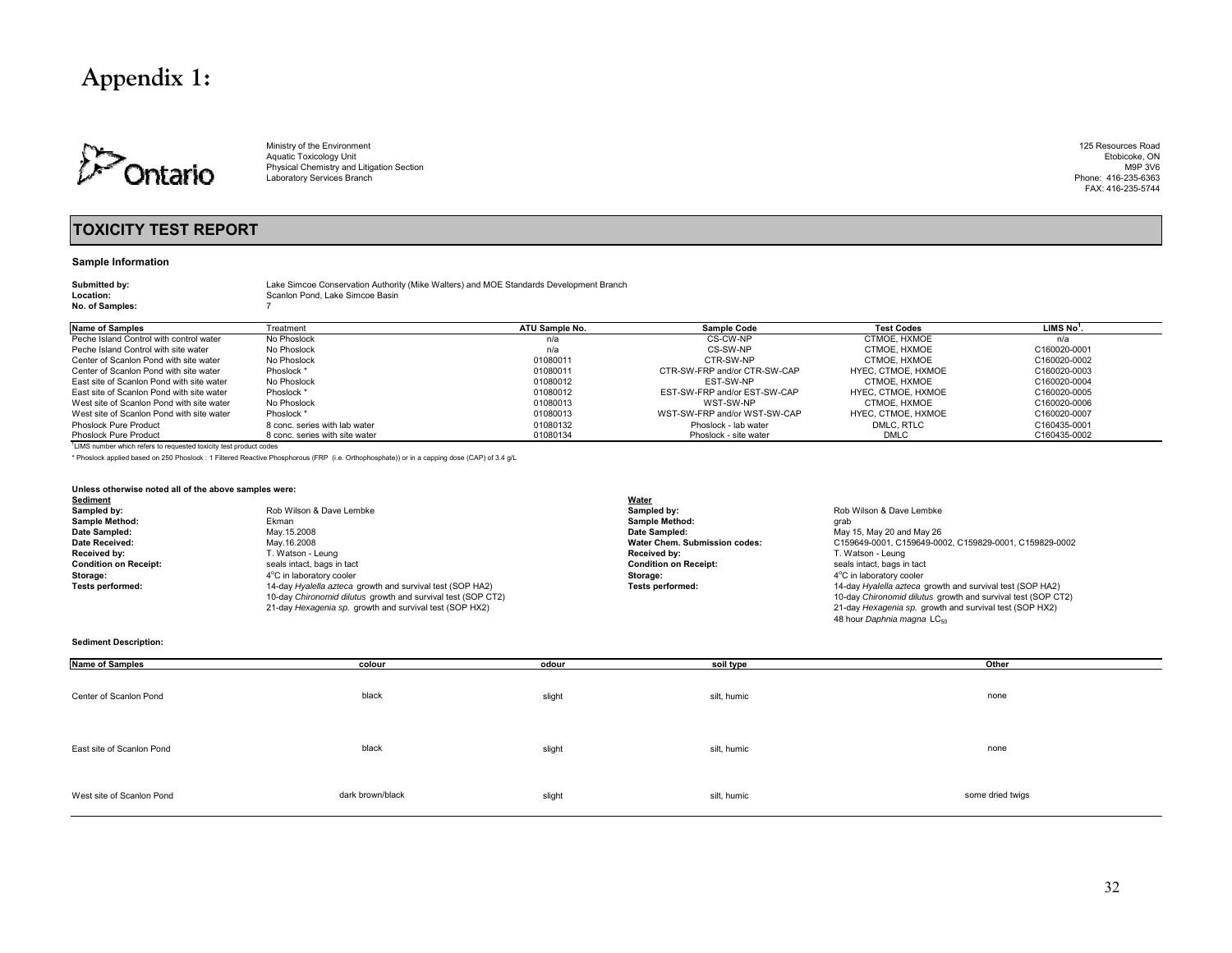## **Appendix 2:**

### <span id="page-32-0"></span>**SEDIMENT TOXICITY TEST REPORT**

#### *Hyalella azteca: 14-day survival and growth Test; Results Summary*

#### **TEST METHOD** *Based on:*

Environment Canada. Biological Test Method: Test for Survival and Growth in Sediment Using the Freshwater Amphipod Hyalella azteca. EPS 1/RM/33. December 1997.

and<br>Bedard D, A Hayton & D Persaud. 1992. *Ontario Ministry of the Environment Laboratory Sediment Biological Testing Protocol,* Ontario Ministry of the Environment, Toronto, ON. 23 p.<br>and

Borgmann, U, K.M. Ralph and W.P. Norwood. 1989. Toxicity Test Procedures for *Hyalella azteca* , and Chronic Toxicity of Cadmium and Pentachlorophenol to H. *azteca* , *Gammarus fasciatus* , and *Daphnia magna* . Arch. Environ. Contam. Toxicol., 18: 756-764.

#### **TEST SYSTEM:**

| Sediment volume:<br>Water volume:<br>No. animals/replicate:<br>No. replicates: | $100 \text{ mL}$<br>400 mL<br>10<br>3 | Test containers: 700 mL glass jars<br>Control water source: dechlor. Toronto Tap<br>Site water source: Scanlon Pond water collected May.15.2008<br>Orthophosphate of site water = 0.0023 mg/L<br>FRP rate of 250 Phoslock: 1 FRP = 0.575 mg/L Phoslock<br>CAP rate = 3400 mg/L $(0.25 \text{ kg/m}^2)$ | Feeding:<br><b>Test Option:</b>                                                      | 2 mg NutraFin 3 times per week<br>static, aerated |
|--------------------------------------------------------------------------------|---------------------------------------|--------------------------------------------------------------------------------------------------------------------------------------------------------------------------------------------------------------------------------------------------------------------------------------------------------|--------------------------------------------------------------------------------------|---------------------------------------------------|
| <b>CULTURE INFORMATION:</b>                                                    |                                       | QA/QC DATA (a reference toxicant test was performed):                                                                                                                                                                                                                                                  |                                                                                      |                                                   |
| Batch No.:<br>Age Range at time 0:                                             | May 16<br>5 to 7 days                 | Reference test date: May. 22.2008<br>ATU Sample No.: 01080119<br>96-hr LC50 (mg/L KCI): 308 mg/L<br>95% confidence limits (mg/L): 258 - 367                                                                                                                                                            | Historical Mean (mg/L): 280<br><b>Historical Warning</b><br>Limits (mg/L): 221 - 340 |                                                   |

#### **RESULTS:**

| Date Test Initiated:  | May.21.2008                                                                       | Initiated by: | T. Watson - Leung, J. Jassi                                  |
|-----------------------|-----------------------------------------------------------------------------------|---------------|--------------------------------------------------------------|
| Date Test Terminated: | June.04.2008                                                                      |               | <b>Terminated by:</b> T. Watson - Leung, J. Jassi, A. Sharma |
| Statistical Software: | SYSTAT Statistics. Inc. 2004. SYSTAT® 11 Statistics I. Richmond. CA. Version 11.0 |               |                                                              |

**1) Survival Effects** (≥ 80% required in the control)

| Sediment   |         | <b>Percentage Survival</b> ( $n = 10$ per replicate) |        | <b>Mean Survival per</b> | <b>Standard</b> | <b>Coefficient of</b> | <b>Percent Survival</b> |                          |
|------------|---------|------------------------------------------------------|--------|--------------------------|-----------------|-----------------------|-------------------------|--------------------------|
|            | rep. A  | rep. B                                               | rep. C | Sediment (%)             | Deviation       | Variation (%)         | of control              | <b>Fisher Exact Test</b> |
| CS-CW-FRP  | 100     | 100*                                                 | 80     | 90                       |                 | 16                    | n/a                     | n/a                      |
| CS-SW-FRP  | 90      | 100                                                  | 90     | 93                       |                 |                       | 104                     | Not significant          |
| CTR-SW-FRP | 50      | 100                                                  | 90     | 80                       | 26              | 33                    | 89                      | Not significant          |
| EST-SW-FRP | $100**$ | 100                                                  | 100    | 100                      |                 |                       | 111                     | Not significant          |
| WST-SW-FRP | 100     | 100                                                  | 80     | 93                       |                 |                       | 104                     | Not significant          |
| CTR-SW-CAP | 80      | 80                                                   | 70     | 77                       |                 |                       | 85                      | Not significant          |
| EST-SW-CAP | 90      | 90                                                   | 90     | 90                       |                 |                       | 100                     | Not significant          |
| WST-SW-CAP | 90      | 100                                                  | 100    | 97                       |                 |                       | 107                     | Not significant          |

\* 11 amphipods found; \*\* 12 amphipods found

#### **2) Growth Effects (dry weight measured, ≥ 0.1 mg required in the control )**

| <b>Sediment</b> | Dry weight per organism (mg) |        |        |                   | <b>Standard</b>  | <b>Coefficient of</b> | <b>Percent Growth</b> | >60% Difference of |
|-----------------|------------------------------|--------|--------|-------------------|------------------|-----------------------|-----------------------|--------------------|
|                 | rep. A                       | rep. B | rep. C | per sediment (mg) | <b>Deviation</b> | Variation (%)         | of control            | Control            |
| CS-CW-FRP       | 0.40                         | 0.32   | 0.29   | 0.33              | 0.05             | 16                    | n/a                   | n/a                |
| CS-SW-FRP       | 0.37                         | 0.38   | 0.50   | 0.41              | 0.07             |                       | 123                   | no                 |
| CTR-SW-FRP      | 0.64                         | 0.60   | 0.50   | 0.58              | 0.07             | 13                    | 173                   | no                 |
| EST-SW-FRP      | 0.43                         | 0.49   | 0.54   | 0.49              | 0.06             |                       | 146                   | no                 |
| WST-SW-FRP      | 0.40                         | 0.51   | 0.37   | 0.42              | 0.07             | 18                    | 127                   | no                 |
| CTR-SW-CAP      | n/a                          | 0.40   | 0.21   | 0.31              | 0.14             | 44                    | 92                    | no                 |
| EST-SW-CAP      | 1.14                         | 0.34   | 0.36   | 0.61              | 0.46             | 74                    | 183                   | no                 |
| WST-SW-CAP      | 0.46                         | 0.39   | 0.36   | 0.40              | 0.05             | 10                    | 120                   | no                 |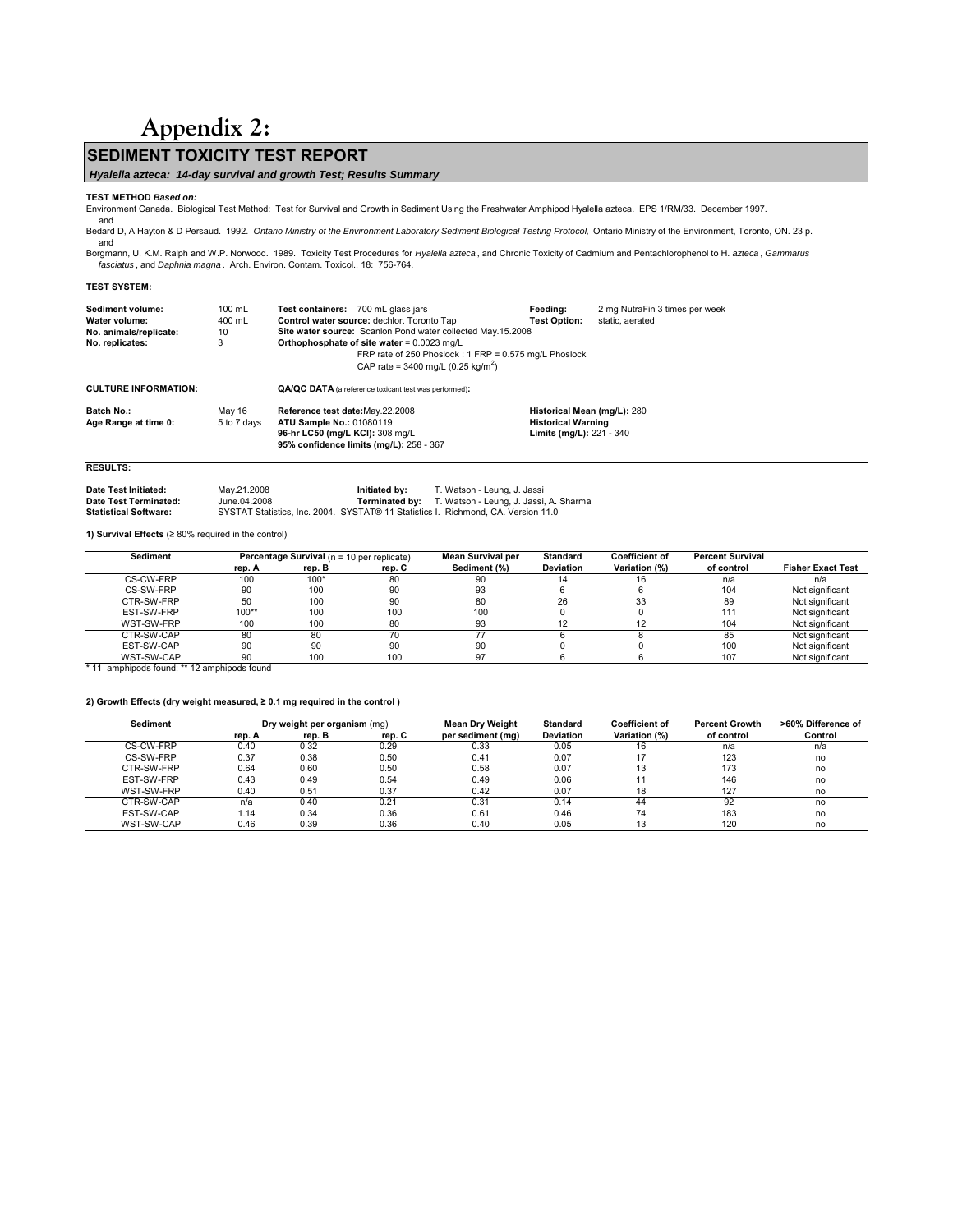## **SEDIMENT TOXICITY TEST REPORT (continued)**

## *Hyalella azteca: 14-day survival and growth Test; Results Summary*

Parameters measured at Day 0, 7 & 14

| DAY 0 |             |           |     |         |              |             | Ammonia     | <b>Unionized Ammonia</b> |
|-------|-------------|-----------|-----|---------|--------------|-------------|-------------|--------------------------|
|       | Sample Name | Replicate | рH  | DO      | Conductivity | Temperature | $NH3 + NH4$ | NH <sub>3</sub>          |
|       |             |           |     | mq/L    | uS/cm        | °C          | mq/L        | mg/L                     |
|       | CS-CW-FRP   | $A-C^*$   | 8.0 | 8.2     | 315          | 23.1        | 3.5         | 0.2                      |
|       | CS-SW-FRP   | $A-C^*$   | 8.3 | 8.3     | 455          | 23.1        | 3.6         | 0.3                      |
|       | CTR-SW-FRP  | $A-C^*$   | 8.2 | 8.1     | 483          | 23.3        | 3.1         | 0.2                      |
|       | EST-SW-FRP  | $A-C^*$   | 8.1 | 7.9     | 486          | 23.7        | 4.2         | 0.3                      |
|       | WST-SW-FRP  | $A-C^*$   | 8.0 | $6.9**$ | 494          | 23.7        | 3.3         | 0.2                      |
|       | CTR-SW-CAP  | $A-C^*$   | 8.3 | 8.1     | 522          | 23.7        | 3.1         | 0.3                      |
|       | EST-SW-CAP  | $A-C^*$   | 8.2 | 8.0     | 480          | 23.3        | 4.2         | 0.3                      |
|       | WST-SW-CAP  | $A-C^*$   | 8.2 | 8.0     | 488          | 23.6        | 3.5         | 0.3                      |

\* A:40ml B:40ml C:20ml

\*\* aeration increased before animals were added

| DAY 7 |             |           |     |      |              |             | Ammonia     | <b>Unionized Ammonia</b> |
|-------|-------------|-----------|-----|------|--------------|-------------|-------------|--------------------------|
|       | Sample Name | Replicate | рH  | DO   | Conductivity | Temperature | $NH3 + NH4$ | NH <sub>3</sub>          |
|       |             |           |     | mq/L | uS/cm        | ۰c          | mq/L        | mq/L                     |
|       | CS-CW-FRP   | $A-C^*$   | 8.3 | 8.1  | 494          | 22.8        | ${}_{0.8}$  | < 0.1                    |
|       | CS-SW-FRP   | $A-C^*$   | 8.3 | 8.1  | 464          | 22.7        | ${}_{0.8}$  | < 0.1                    |
|       | CTR-SW-FRP  | $A-C^*$   | 8.4 | 7.8  | 557          | 22.9        | ${}_{0.8}$  | < 0.1                    |
|       | EST-SW-FRP  | $A-C^*$   | 8.1 | 7.1  | 545          | 22.7        | 5.5         | 0.3                      |
|       | WST-SW-FRP  | $A-C^*$   | 8.3 | 7.8  | 548          | 23.1        | 1.3         | 0.1                      |
|       | CTR-SW-CAP  | $A-C^*$   | 8.2 | 7.1  | 565          | 23.1        | 1.7         | 0.1                      |
|       | EST-SW-CAP  | $A-C^*$   | 8.2 | 7.6  | 542          | 22.8        | 5.7         | 0.4                      |
|       | WST-SW-CAP  | $A-C^*$   | 8.2 | 7.5  | 544          | 23.1        | ${}_{0.8}$  | < 0.1                    |

\* A:20ml B:40ml C:40ml

Day 7 (May 27th) after Day 7 parameters were measured Phoslock was added to NP replicates top bring them from a 250:1 Phoslock:FRP dose up to a 1mm thick (3.4 g/L) capping dose.

| <b>DAY 14</b> |           |     |      |              |             | Ammonia     | <b>Unionized Ammonia</b> |
|---------------|-----------|-----|------|--------------|-------------|-------------|--------------------------|
| Sample Name   | Replicate | рH  | DO   | Conductivity | Temperature | $NH3 + NH4$ | NH <sub>3</sub>          |
|               |           |     | mg/L | µS/cm        | °C          | mg/L        | mg/L                     |
| CS-CW-FRP     |           | 8.5 | 8.1  | 476          | 22.8        | < 1.0       | < 0.1                    |
| CS-SW-FRP     | ⌒<br>◡    | 8.6 | 8.3  | 521          | 22.7        | < 1.0       | < 0.2                    |
| CTR-SW-FRP    | ⌒<br>U    | 8.6 | 8.3  | 638          | 22.7        | < 1.0       | < 0.2                    |
| EST-SW-FRP    | С         | 8.6 | 7.9  | 634          | 22.7        | < 1.0       | < 0.2                    |
| WST-SW-FRP    | ⌒<br>U    | 8.6 | 8.0  | 588          | 22.7        | < 1.0       | < 0.2                    |
| CTR-SW-CAP    | ⌒<br>U    | 8.5 | 7.0  | 786          | 22.9        | < 1.0       | < 0.1                    |
| EST-SW-CAP    | С         | 8.6 | 8.0  | 675          | 22.7        | < 1.0       | < 0.2                    |
| WST-SW-CAP    | ⌒         | 8.6 | 7.8  | 630          | 22.7        | < 1.0       | < 0.2                    |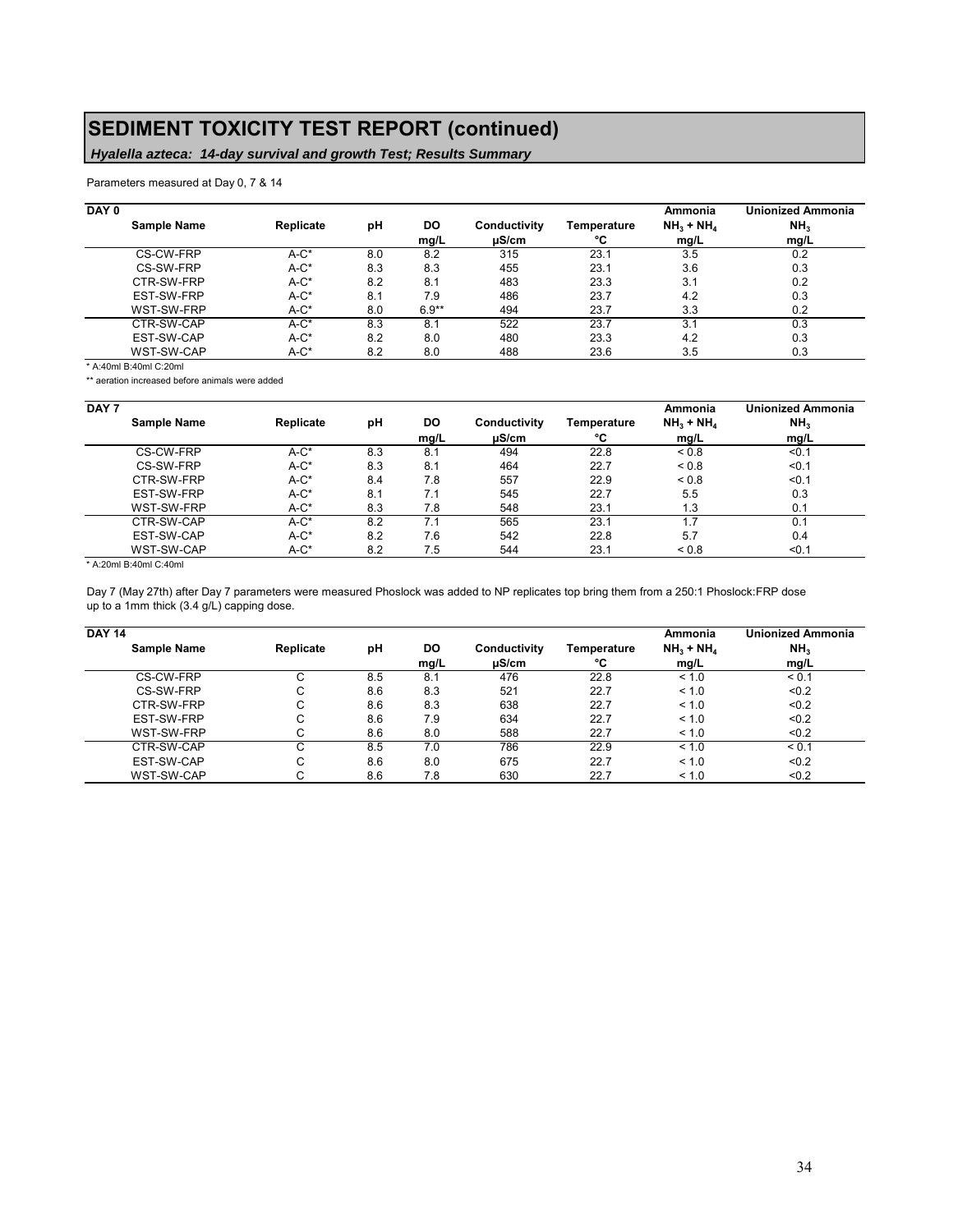## **Appendix 3:**

## Overlying Water in *Hyalella azteca* Test Vessels at Test Termination

| Parameter                     | units | <b>CS-CW-FRP</b> | <b>RDL</b> | CS-SW-FRP | <b>RDI</b> | CTR-SW-FRP | <b>RDI</b> | EST-SW-FRP | <b>RDI</b> | WST-SW-FRP | <b>RDL</b> | CTR-SW-CAP | <b>RDL</b> | EST-SW-CAP | <b>RDI</b> | WST-SW-CAP | <b>RDL</b> |
|-------------------------------|-------|------------------|------------|-----------|------------|------------|------------|------------|------------|------------|------------|------------|------------|------------|------------|------------|------------|
| Total Kieldahl Nitrogen (TKN) | mg/L  | 0.8              | n/a        | 0.9       | 0.1        | 0.9        |            | 0.9        | 0.1        | . .        | n/a        | 1.0        | 0.1        | 1.1        | 0.1        |            | 0.1        |
| Orthophosphate (P)            | mg/L  | 0.05             | n/a        | 0.05      | 0.01       | 0.03       | 0.01       | 0.04       | 0.01       | 0.06       | n/a        | 0.02       | 0.01       | 0.01       | 0.01       | 0.05       | 0.01       |
| IpH                           | pH    | 8.4              |            | 8.4       |            | 8.4        |            | 8.4        |            | 8.5        |            | 8.5        |            | 8.5        |            | 8.5        |            |
| Total Phosphorous             | mg/L  | 0.073            | n/a        | 0.080     | 0.002      | 0.072      | 0.002      | 0.076      | 0.002      | 0.110      | n/a        | 0.040      | 0.002      | 0.062      | 0.002      | 0.120      | 0.002      |
| Reactive Silica (SiO2)        | mg/L  | 17               | n/a        | 18        | 0.5        |            | 0.5        | 16         | 0.5        | 26         | n/a        | 40         |            | 39         |            | 31         |            |
| Alkalinity (total as CaCO3)   | mq/L  | 145              | n/a        | 156       |            | 201        |            | 186        |            | 203        | n/a        | 207        |            | 187        |            | 208        |            |
| 'Lanthanum (total)            | ppb   |                  |            |           |            |            |            |            |            | 585        |            | 240        |            | 1790       |            | 133        |            |
| *Lanthanum (dissolved)        | ppb   | <2               |            |           |            |            |            |            |            |            |            |            |            |            |            |            |            |
| <b>Total Aluminum</b>         | ug/L  | 3000             |            | 1400      |            | 100        |            | 110        |            | 130        |            | 37         |            | 2300       |            | 120        |            |
| Dissolved Arsenic             | ug/L  |                  |            |           |            | <b>ND</b>  |            | <b>ND</b>  |            |            |            | <b>ND</b>  |            | <b>ND</b>  |            | <b>ND</b>  |            |
| Total Arsenic                 | ug/L  |                  |            |           |            | <b>ND</b>  |            | <b>ND</b>  |            |            |            |            |            |            |            |            |            |

\* Lanthanum results are questionable. Possible mix up of labels or samples.

<span id="page-34-0"></span>RDL = Reportable Detection Limit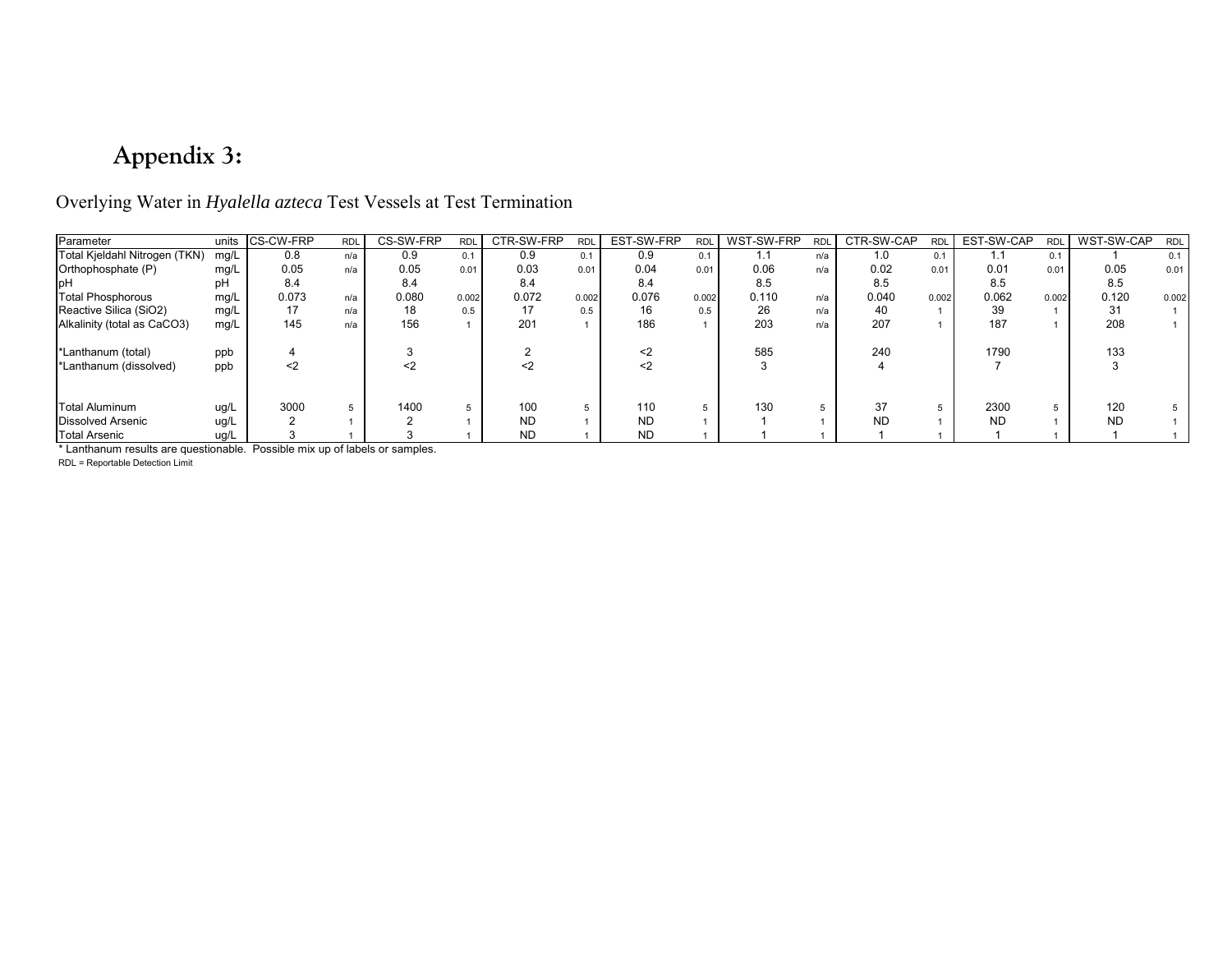## <span id="page-35-0"></span>**Appendix 4:**

### **SEDIMENT TOXICITY TEST REPORT**

 *Hexagenia spp: 21-day survival and growth Test; Results Summary*

#### **TEST METHOD** *Based on:*

Bedard D, A Hayton & D Persaud. 1992. *Ontario Ministry of the Environment Laboratory Sediment Biological Testing Protocol,* Ontario Ministry of the Environment, Toronto, ON. 23 p.

*and*

American Society for Testing and Materials. 2000. Test Method for Measuring the Toxicity of Sediment-Associated Contaminants with<br>Freshwater Invertebrates. E 1706-00. Annual Book of ASTM Standards, Vol 11.05. pp 1109-1223.

#### **TEST SYSTEM:**

| Sediment volume:<br>Water volume:                                           | 325 mL<br>1300 mL | <b>Test containers:</b> | 1.8 L glass jars<br>Control water source: dechlor. Toronto Tap                                                                                                                                                                            | Feeding:                                                                 | none            |
|-----------------------------------------------------------------------------|-------------------|-------------------------|-------------------------------------------------------------------------------------------------------------------------------------------------------------------------------------------------------------------------------------------|--------------------------------------------------------------------------|-----------------|
| No. animals/replicate:<br>No. replicates: 3                                 | 10                |                         | Site water source: Scanlon Pond water collected May.15 & May 20.2008<br><b>Orthophosphate of site water</b> = 0.0023 mg/L and 0.0013 mg/L, respectively. Average = $0.0018$ mg/L<br>FRP rate of 250 Phoslock: 1 FRP = 0.450 mg/L Phoslock | <b>Test Option:</b>                                                      | static, aerated |
| <b>CULTURE INFORMATION:</b>                                                 |                   |                         | <b>QA/QC DATA</b> (a reference toxicant test was performed):                                                                                                                                                                              |                                                                          |                 |
| <b>Batch No.:</b><br>Average wet weight (mg $\pm$ s.d.): 4.29 $\pm$ 1.89 mg | 07-LP-08.09       |                         | Reference test date: May.16.2008<br><b>ATU Sample No.: 01080108</b><br>96-hr LC50 (a/L KCI): 1.54                                                                                                                                         | Historical Mean (g/L): 2.2<br>Historical Warning Limits (g/L): 1.3 - 3.1 |                 |

**95% confidence limits (g/L):** 1.21 - 1.96

#### **RESULTS:**

| Date Test Initiated:  | May.22.2008  | Initiated by: | T. Watson - Leung, J. Jassi, M. Appleton                                          |
|-----------------------|--------------|---------------|-----------------------------------------------------------------------------------|
| Date Test Terminated: | June.12.2008 |               | <b>Terminated by:</b> T. Watson - Leung, J. Jassi, R. Chong-Kit                   |
| Statistical Software: |              |               | SYSTAT Statistics. Inc. 2004. SYSTAT® 11 Statistics I. Richmond. CA. Version 11.0 |

**1) Survival Effects** (≥ 80% required in the control)  $\alpha$  Eigher's Exact test ( $\alpha$  = 0.05)

| $\frac{1}{2}$ significative unique trial is survival in the control sequilient using Fisher's Exact test ( $u = 0.03$ )<br><b>Sediment</b> |        | <b>Percentage Survival</b> ( $n = 10$ per replicate) |        | <b>Mean Survival</b> | <b>Standard</b>  | <b>Coefficient of</b> | <b>Percent Survival</b> |                           |
|--------------------------------------------------------------------------------------------------------------------------------------------|--------|------------------------------------------------------|--------|----------------------|------------------|-----------------------|-------------------------|---------------------------|
|                                                                                                                                            | rep. A | rep. B                                               | rep. C | per sediment (%)     | <b>Deviation</b> | Variation (%)         | of control              | <b>Fisher Exact Test*</b> |
| CS-CW-NP                                                                                                                                   | 100    | 100                                                  | 100    | 100                  |                  |                       | n/a                     | n/a                       |
| CS-SW-NP                                                                                                                                   | 100    | 100                                                  | 100    | 100                  |                  |                       | 100                     | not signif.               |
| CTR-SW-NP                                                                                                                                  | 100    | 100                                                  | 100    | 100                  |                  |                       | 100                     | not signif.               |
| EST-SW-NP                                                                                                                                  | 100    | 80                                                   | 90     | 90                   | 10               |                       | 90                      | not signif.               |
| WST-SW-NP                                                                                                                                  | 100    | 100                                                  | 100    | 100                  |                  |                       | 100                     | not signif.               |
| CTR-SW-FRP                                                                                                                                 | 100    | 100                                                  | 100    | 100                  |                  |                       | 100                     | not signif.               |
| EST-SW-FRP                                                                                                                                 | 100    | 100                                                  | 100    | 100                  |                  |                       | 100                     | not signif.               |
| WST-SW-FRP                                                                                                                                 | 100    | 100                                                  | 100    | 100                  |                  |                       | 100                     | not signif.               |

**2) Growth Effects** (wet weight measured; 2x initial weight required in control)

| <b>Sediment</b> |        | Wet weight per organism (mg) |        | <b>Mean Wet Weight</b> | <b>Standard</b>  | <b>Coefficient of</b> | <b>Percent Weight</b> | >60% Difference of |
|-----------------|--------|------------------------------|--------|------------------------|------------------|-----------------------|-----------------------|--------------------|
|                 | rep. A | rep. B                       | rep. C | per sediment (ma)      | <b>Deviation</b> | Variation (%)         | of control            | Control            |
| CS-CW-NP        | 23.90  | 28.90                        | 25.90  | 26.23                  | 2.52             | 10                    | n/a                   | n/a                |
| CS-SW-NP        | 22.60  | 24.40                        | 27.30  | 24.77                  | 2.37             | 10                    | 94                    | no                 |
| CTR-SW-NP       | 48.80  | 54.70                        | 45.50  | 49.67                  | 4.66             |                       | 189                   | no                 |
| EST-SW-NP       | 37.60  | 46.38                        | 37.67  | 40.55                  | 5.05             | 12                    | 155                   | no                 |
| WST-SW-NP       | 54.80  | 52.90                        | 47.70  | 51.80                  | 3.68             |                       | 197                   | no                 |
| CTR-SW-FRP      | 50.10  | 45.90                        | 47.40  | 47.80                  | 2.13             |                       | 182                   | no                 |
| EST-SW-FRP      | 42.20  | 46.30                        | 45.70  | 44.73                  | 2.21             |                       | 171                   | no                 |
| WST-SW-FRP      | 49.10  | 50.10                        | 49.60  | 49.60                  | 0.50             |                       | 189                   | no                 |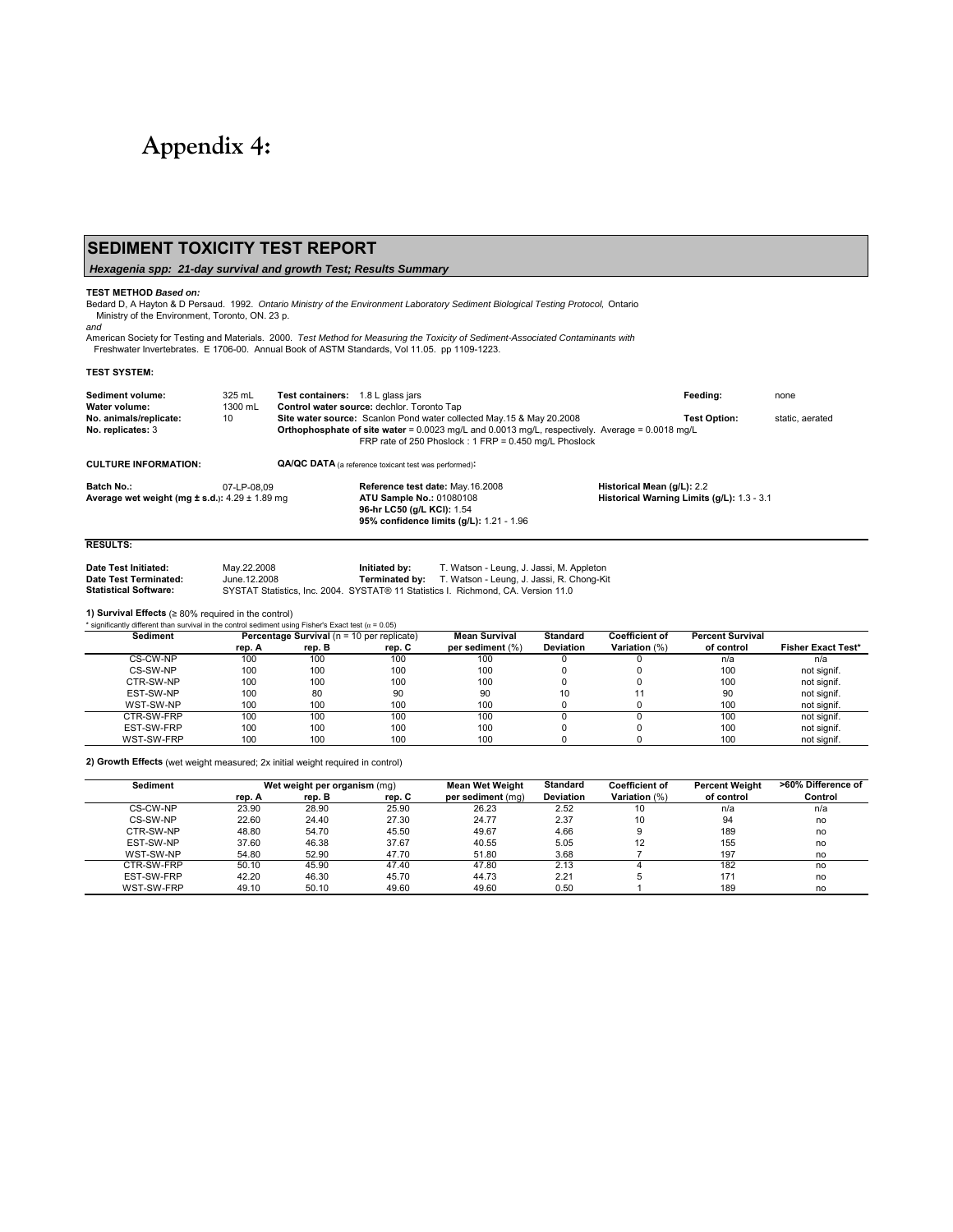## **SEDIMENT TOXICITY TEST REPORT**

### *Hexagenia spp: 21-day survival and growth Test; Results Summary*

Parameters measured at Day 0, 9 & 21

| DAY 0              |           |     |      |              |             | Ammonia     | <b>Unionized Ammonia</b> |
|--------------------|-----------|-----|------|--------------|-------------|-------------|--------------------------|
| <b>Sample Name</b> | Replicate | рH  | DO   | Conductivity | Temperature | $NH3 + NH4$ | NH <sub>3</sub>          |
|                    |           |     | mg/L | uS/cm        | °C          | mg/L        | mg/L                     |
| CS-CW-NP           |           | 8.4 | 8.7  | 317          | 22.3        | 2.5         | 0.3                      |
| CS-SW-NP           | A         | 8.5 | 8.5  | 452          | 22.3        | 2.2         | 0.3                      |
| CTR-SW-NP          | Α         | 8.4 | 8.5  | 461          | 22.2        | 1.9         | 0.2                      |
| EST-SW-NP          | Α         | 8.4 | 8.4  | 485          | 22.0        | 3.3         | 0.3                      |
| WST-SW-NP          | A         | 8.5 | 8.5  | 458          | 22.2        | 2.2         | 0.3                      |
| CTR-SW-FRP         | А         | 8.4 | 8.5  | 463          | 21.9        | 1.9         | 0.2                      |
| EST-SW-FRP         | Α         | 8.5 | 8.5  | 469          | 21.9        | 3.1         | 0.4                      |
| WST-SW-FRP         | A         | 8.5 | 8.5  | 459          | 22.3        | 2.3         | 0.3                      |

| DAY <sub>9</sub>   |           |     |           |              |             | Ammonia     | <b>Unionized Ammonia</b> |
|--------------------|-----------|-----|-----------|--------------|-------------|-------------|--------------------------|
| <b>Sample Name</b> | Replicate | рH  | <b>DO</b> | Conductivity | Temperature | $NH3 + NH4$ | NH <sub>3</sub>          |
|                    |           |     | mq/L      | uS/cm        | °C          | mq/L        | mq/L                     |
| CS-CW-NP           | $A-C^*$   | 8.2 | 8.0       | 461          | 22.1        | < 0.8       | < 0.1                    |
| CS-SW-NP           | $A-C^*$   | 8.4 | 8.4       | 467          | 22.2        | 1.3         | $0.1$                    |
| CTR-SW-NP          | $A-C^*$   | 8.2 | 7.2       | 587          | 22.5        | < 0.8       | $0.1$                    |
| EST-SW-NP          | $A-C^*$   | 8.4 | 8.0       | 636          | 22.6        | < 0.8       | < 0.1                    |
| WST-SW-NP          | $A-C^*$   | 8.1 | 7.7       | 485          | 22.6        | < 0.8       | < 0.1                    |
| CTR-SW-FRP         | $A-C^*$   | 8.4 | 8.3       | 605          | 22.3        | < 0.8       | < 0.1                    |
| EST-SW-FRP         | $A-C^*$   | 8.4 | 8.2       | 671          | 22.5        | <0.8        | < 0.1                    |
| WST-SW-FRP         | $A-C^*$   | 8.3 | 8.3       | 485          | 22.6        | < 0.8       | < 0.1                    |

\* A:40ml B:40ml C:20ml

| <b>DAY 21</b>      |           |     |      |              |             | Ammonia     | <b>Unionized Ammonia</b> |
|--------------------|-----------|-----|------|--------------|-------------|-------------|--------------------------|
| <b>Sample Name</b> | Replicate | рH  | DO   | Conductivity | Temperature | $NH3 + NH4$ | NH <sub>3</sub>          |
|                    |           |     | mg/L | $\mu$ S/cm   | °C          | mq/L        | mg/L                     |
| CS-CW-NP           | A         | 8.4 | 8.6  | 526          | 22.1        | < 0.9       | < 0.1                    |
| CS-SW-NP           | Α         | 8.4 | 8.4  | 531          | 22.6        | < 0.9       | < 0.1                    |
| CTR-SW-NP          | Α         | 8.2 | 8.2  | 843          | 22.4        | < 0.9       | < 0.1                    |
| EST-SW-NP          | A         | 8.2 | 8.5  | 979          | 21.9        | $0.9$       | < 0.1                    |
| WST-SW-NP          | A         | 8.3 | 8.4  | 673          | 22.1        | < 0.9       | < 0.1                    |
| CTR-SW-FRP         | A         | 8.1 | 8.5  | 832          | 22.2        | < 0.9       | < 0.1                    |
| EST-SW-FRP         | А         | 8.3 | 8.3  | 1032         | 22.2        | < 0.9       | < 0.1                    |
| WST-SW-FRP         | A         | 8.3 | 8.5  | 637          | 22.1        | < 0.9       | < 0.1                    |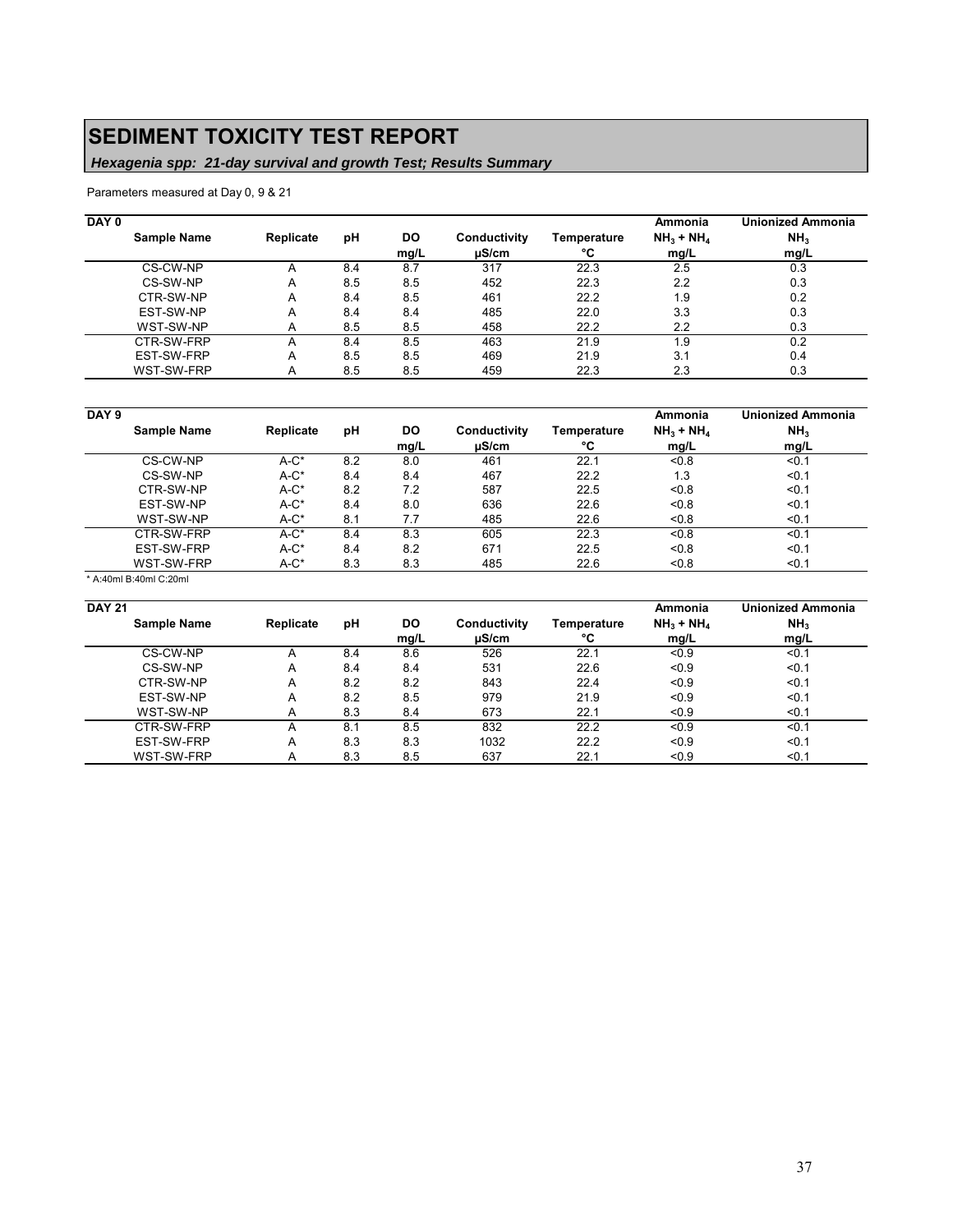## **Appendix 5:**

| <b>Parameter Name</b>         | units | CS-CW-NP  | <b>RDL</b> | CS-SW-NP  | <b>RDL</b> | CTR-NP    | <b>RDL</b> | EST-NP    | <b>RDL</b> | WST-NP    | <b>RDL</b> | CTR-FRP   | <b>RDL</b> | EST-FRP           | <b>RDL</b> | WST-FRP   | <b>RDL</b> |
|-------------------------------|-------|-----------|------------|-----------|------------|-----------|------------|-----------|------------|-----------|------------|-----------|------------|-------------------|------------|-----------|------------|
| Total Kjeldahl Nitrogen (TKN) | mg/L  |           |            | 2.5       | 0.1        | 2.1       | 0.5        | 2.1       | 0.5        | 2.1       | 0.5        | 1.7       | 0.1        |                   |            | 2.1       | 0.5        |
| Orthophosphate (P)            | mg/L  | 0.02      | 0.01       | 0.02      | 0.01       | 0.02      | 0.01       | 0.02      | 0.01       | 0.04      | 0.01       | 0.03      | 0.01       | 0.03              | 0.01       | 0.05      | 0.01       |
| IpH                           | рH    | 8.2       |            | 8.2       |            | 8.1       |            | 8.2       |            | 8.1       |            | 8.1       |            | 8.0               |            | 8.2       |            |
| <b>Total Phosphorous</b>      | mg/L  | 0.18      | 0.01       | 0.17      | 0.01       | 0.24      | 0.01       | 0.21      | 0.01       | 0.24      | 0.01       | 0.18      | 0.004      | 0.28              | 0.01       | 0.29      | 0.004      |
| Reactive Silica (SiO2)        | mg/L  | 17        | 0.5        | 17        | 0.5        | 13        | 0.5        | 12        | 0.5        | 12        | 0.5        | 13        | 0.5        | 11                | 0.5        | 12        | 0.5        |
| Alkalinity (total as CaCO3)   | mg/L  | 105       |            | 106       |            | 105       |            | 125       |            | 103       |            | 102       |            | 101               |            | 102       |            |
| Lanthanum (total)             | ppb   | 9         |            | 10        |            | 8         |            |           |            |           |            | 6         |            |                   |            |           |            |
| Lanthanum (dissolved)         | ppb   | $<$ 2     |            | $2$       |            | $2$       |            | <3        |            | <2        |            | <2        |            | <2                |            | <3        |            |
| Dissolved Aluminum            |       | <b>ND</b> | 5          | <b>ND</b> |            | 8         |            |           |            | 12        |            | 9         |            | $12 \overline{ }$ |            | 11        |            |
|                               | ug/L  |           |            |           | 5          |           | 5          | 11        | 5          |           | 5          |           | 5          |                   | 5          |           | 5          |
| <b>Total Aluminum</b>         | ug/L  | 5000      |            | 5600      |            | 2700      | 5          | 3200      |            | 3100      | 5          | 2200      |            | 3000              | 5          | 2700      | 5          |
| Dissolved Arsenic             | ug/L  |           |            | ົ         |            | <b>ND</b> |            | <b>ND</b> |            | <b>ND</b> |            | <b>ND</b> |            | <b>ND</b>         |            | <b>ND</b> |            |
| <b>Total Arsenic</b>          | ug/L  |           |            |           |            |           |            |           |            |           |            |           |            |                   |            |           |            |

Overlying Water in *Hexagenia spp.* Test Vessels at Test Termination (FRP application rate = 0.45 mg/L)

<span id="page-37-0"></span>RDL = Reportable Detection Limit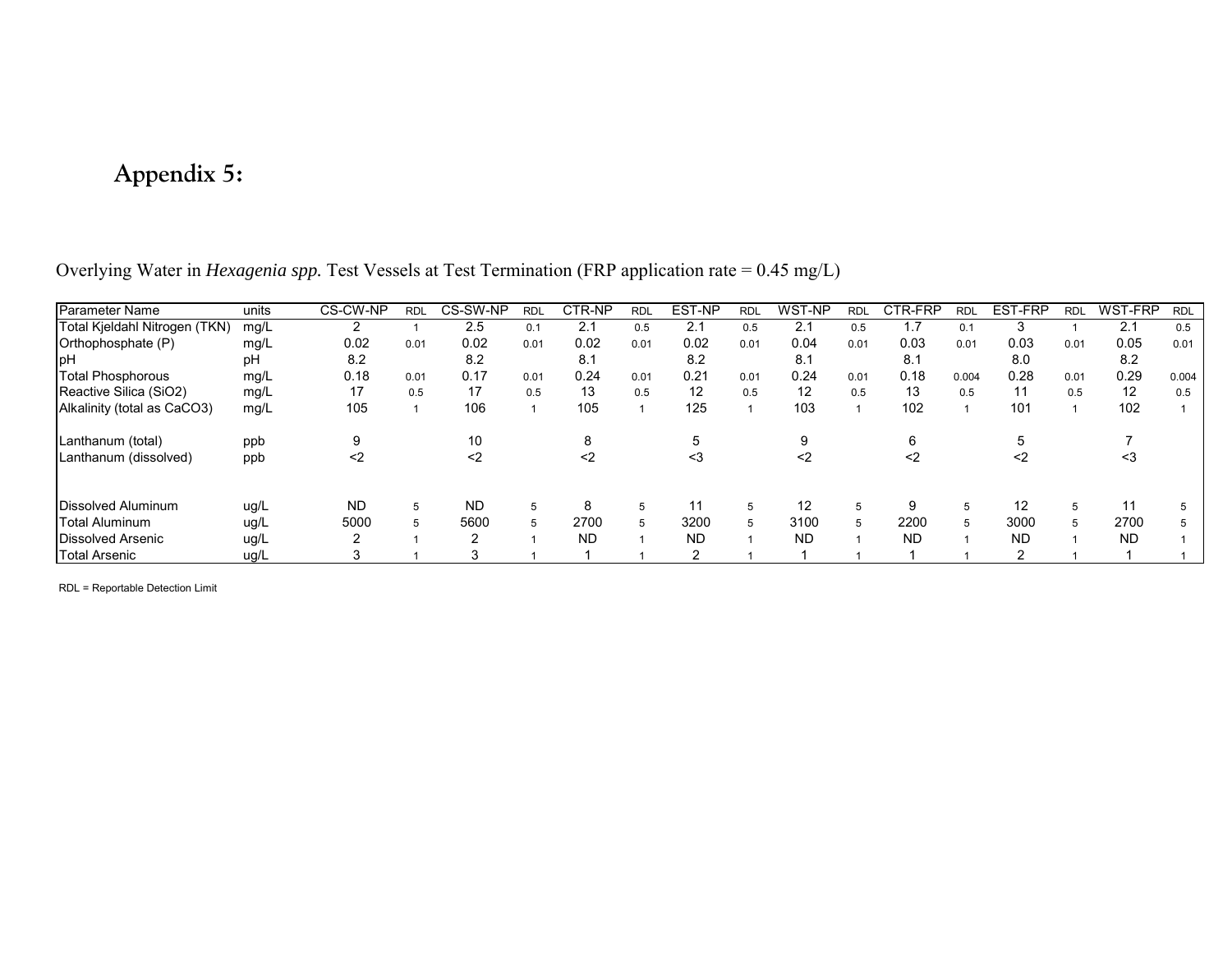# <span id="page-38-0"></span>**Appendix 6:**

| <b>SEDIMENT TOXICITY TEST REPORT</b>                                                                                                                                                                                                                                                                                                                                                                                                                              |                              |                                                                                       |                                                        |                                                                                                                                                   |                                     |                                 |                                            |                           |
|-------------------------------------------------------------------------------------------------------------------------------------------------------------------------------------------------------------------------------------------------------------------------------------------------------------------------------------------------------------------------------------------------------------------------------------------------------------------|------------------------------|---------------------------------------------------------------------------------------|--------------------------------------------------------|---------------------------------------------------------------------------------------------------------------------------------------------------|-------------------------------------|---------------------------------|--------------------------------------------|---------------------------|
| Hexagenia spp: 21-day survival and growth Test; Results Summary                                                                                                                                                                                                                                                                                                                                                                                                   |                              |                                                                                       |                                                        |                                                                                                                                                   |                                     |                                 |                                            |                           |
| <b>TEST METHOD Based on:</b><br>Bedard D, A Hayton & D Persaud. 1992. Ontario Ministry of the Environment Laboratory Sediment Biological Testing Protocol, Ontario<br>Ministry of the Environment, Toronto, ON. 23 p.<br>and<br>American Society for Testing and Materials. 2000. Test Method for Measuring the Toxicity of Sediment-Associated Contaminants with<br>Freshwater Invertebrates. E 1706-00. Annual Book of ASTM Standards, Vol 11.05. pp 1109-1223. |                              |                                                                                       |                                                        |                                                                                                                                                   |                                     |                                 |                                            |                           |
| <b>TEST SYSTEM:</b>                                                                                                                                                                                                                                                                                                                                                                                                                                               |                              |                                                                                       |                                                        |                                                                                                                                                   |                                     |                                 |                                            |                           |
| Sediment volume:                                                                                                                                                                                                                                                                                                                                                                                                                                                  | 325 mL                       | Test containers: 1.8 L glass jars                                                     |                                                        |                                                                                                                                                   |                                     |                                 | Feeding:                                   | none                      |
| Water volume:<br>No. animals/replicate:<br>No. replicates:                                                                                                                                                                                                                                                                                                                                                                                                        | 1300 mL<br>10<br>3           | Control water source: dechlor. Toronto Tap<br>Site water source: dechlor. Toronto Tap |                                                        |                                                                                                                                                   |                                     |                                 | <b>Test Option:</b>                        | static, aerated           |
| <b>CULTURE INFORMATION:</b>                                                                                                                                                                                                                                                                                                                                                                                                                                       |                              | QA/QC DATA (a reference toxicant test was performed):                                 |                                                        |                                                                                                                                                   |                                     |                                 |                                            |                           |
| Batch No.:<br>Average wet weight (mg $\pm$ s.d.): 6.6 $\pm$ 1.3 mg                                                                                                                                                                                                                                                                                                                                                                                                | 08-PI-62                     |                                                                                       | ATU Sample No.: 01080237<br>96-hr LC50 (g/L KCI): 2.60 | Reference test date: Nov.27.2008<br>95% confidence limits (g/L): 0.71 - 1.12                                                                      |                                     | Historical Mean (g/L): 2.1      | Historical Warning Limits (g/L): 1.2 - 3.0 |                           |
| <b>RESULTS:</b>                                                                                                                                                                                                                                                                                                                                                                                                                                                   |                              |                                                                                       |                                                        |                                                                                                                                                   |                                     |                                 |                                            |                           |
| Date Test Initiated:<br>Date Test Terminated:<br><b>Statistical Software:</b>                                                                                                                                                                                                                                                                                                                                                                                     | Nov.27.2008<br>Dec. 18, 2008 |                                                                                       | Initiated by:<br>Terminated by:                        | T. Watson - Leung, L. Simmie<br>T. Watson - Leung, L. Simmie<br>SYSTAT Statistics, Inc. 2004. SYSTAT® 11 Statistics I. Richmond, CA. Version 11.0 |                                     |                                 |                                            |                           |
| 1) Survival Effects (? 80% required in the control)                                                                                                                                                                                                                                                                                                                                                                                                               |                              |                                                                                       |                                                        |                                                                                                                                                   |                                     |                                 |                                            |                           |
| * significantly different than survival in the control sediment using Fisher's Exact test ( $\alpha$ = 0.05)                                                                                                                                                                                                                                                                                                                                                      |                              |                                                                                       |                                                        |                                                                                                                                                   |                                     |                                 |                                            |                           |
| <b>Sediment</b>                                                                                                                                                                                                                                                                                                                                                                                                                                                   | rep. A                       | Percentage Survival ( $n = 10$ per replicate)<br>rep. B                               | rep. C                                                 | <b>Mean Survival</b><br>per sediment (%)                                                                                                          | <b>Standard</b><br><b>Deviation</b> | Coefficient of<br>Variation (%) | <b>Percent Survival</b><br>of control      | <b>Fisher Exact Test*</b> |

| Sediment          |        | I (n = 10 per replicate)<br>Percentage Survival |        | Mean Survival    | Standard         | Coefficient of | <b>Percent Survival</b> |                           |
|-------------------|--------|-------------------------------------------------|--------|------------------|------------------|----------------|-------------------------|---------------------------|
|                   | rep. A | rep. E                                          | rep. C | per sediment (%) | <b>Deviation</b> | Variation<br>% | of control              | <b>Fisher Exact Test*</b> |
| CS-CW-NP          | 100    | 90                                              | 100    | o٦               |                  |                | n/a                     | n/a                       |
| $CS$ -<br>CW-CAF- | 90     | 100                                             |        | 93               |                  |                | 0.97                    | not signif.               |
|                   |        |                                                 |        |                  |                  |                |                         |                           |

**2) Growth Effects** (wet weight measured; 2x initial weight required in control)

| Sediment         |        | Wet weight per organism (mg) |        |                   | <b>Standard</b>  | Coefficient of | <b>Percent Weight</b> | >60% Difference of |
|------------------|--------|------------------------------|--------|-------------------|------------------|----------------|-----------------------|--------------------|
|                  | rep. A | rep. L                       | rep. ( | per sediment (mg) | <b>Deviation</b> | Variation (%)  | of control            | Control            |
| CS-CW-NP         | 15.05  | 17.29                        | 17.69  | 16.68             | 4۷.              |                | ı va                  | n/a                |
| -CW-CAF<br>$CS-$ | 4.52   | 10.07<br>، ے۔ ا              | 15.26  | 14.02             | .56              |                | 84                    | n,                 |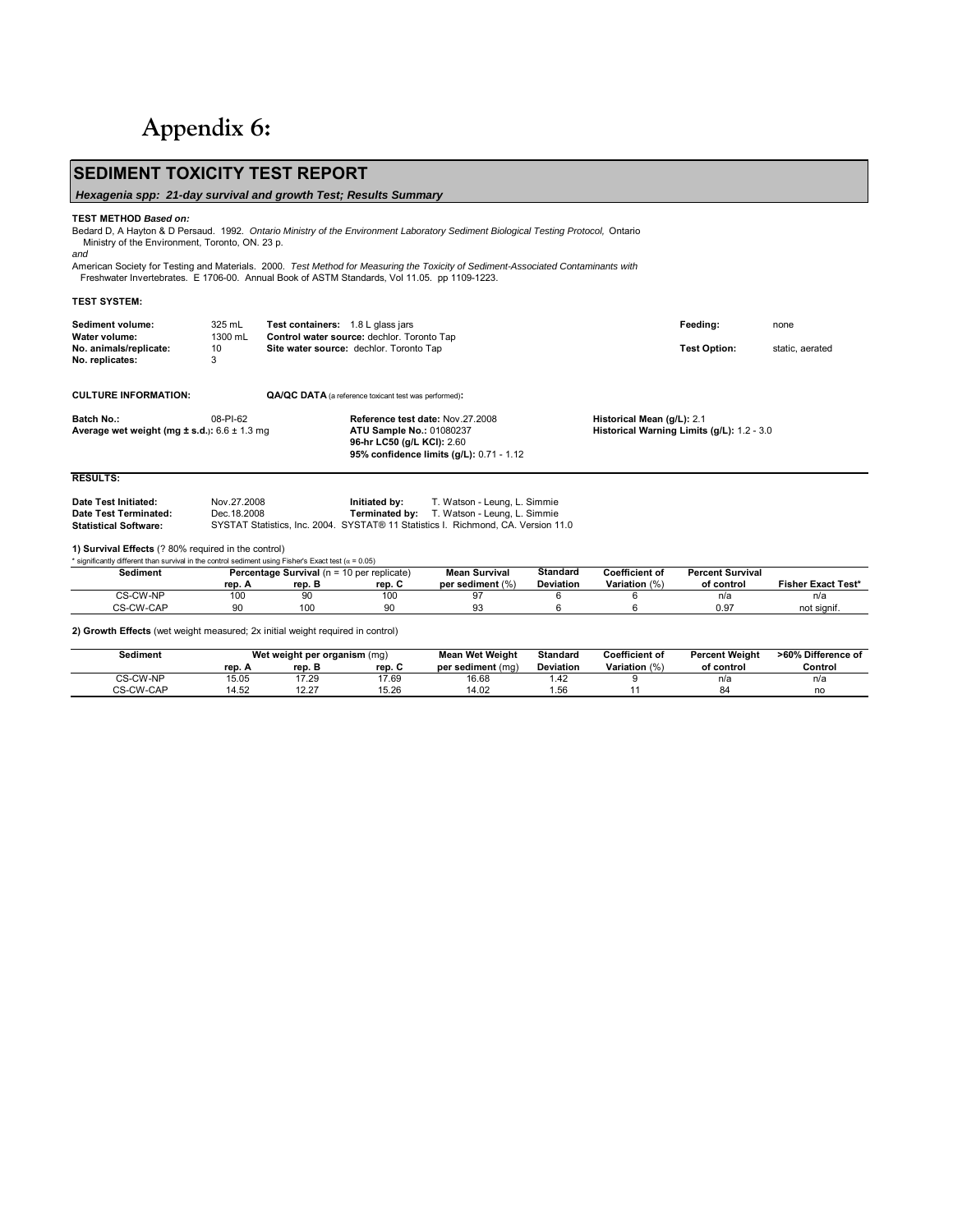## **SEDIMENT TOXICITY TEST REPORT**

### *Hexagenia spp: 21-day survival and growth Test; Results Summary*

#### Parameters measured at Day 0, 11 & 21

| DAY 0 - before phoslock       |           |     |             |                       |                   | Ammonia             | <b>Unionized Ammonia</b> |
|-------------------------------|-----------|-----|-------------|-----------------------|-------------------|---------------------|--------------------------|
| Sample Name                   | Replicate | рH  | DO.<br>mg/L | Conductivity<br>µS/cm | Temperature<br>°C | $NH3 + NH4$<br>mg/L | NH <sub>3</sub><br>mg/L  |
| CS-CW-NP                      | B         | 8.1 | 7.9         | 351                   | 22.3              | 1.6                 | 0.1                      |
| CS-CW-CAP                     | B         | 8.1 | 8.0         | 336                   | 22.2              | 1.6                 | 0.1                      |
| DAY 0 - 1 hour after phoslock |           |     |             |                       |                   | Ammonia             | <b>Unionized Ammonia</b> |
| <b>Sample Name</b>            | Replicate | рH  | <b>DO</b>   | Conductivity          | Temperature       | $NH3 + NH4$         | NH <sub>3</sub>          |
|                               |           |     | mg/L        | $\mu$ S/cm            | °C                | mg/L                | mg/L                     |
| CS-CW-NP                      | B         | 9.0 | 7.8         | 394                   | 22.3              | 2.4                 | 0.8                      |
| CS-CW-CAP                     | B         | 7.8 | 8.1         | 404                   | 22.3              | 6.5                 | 0.2                      |
| <b>DAY 11</b>                 |           |     |             |                       |                   | Ammonia             | <b>Unionized Ammonia</b> |
| <b>Sample Name</b>            | Replicate | рH  | DO.         | Conductivity          | Temperature       | $NH3 + NH4$         | NH <sub>3</sub>          |
|                               |           |     | mg/L        | $\mu$ S/cm            | °C                | mg/L                | mg/L                     |
| CS-CW-NP                      | A         | 8.2 | 8.1         | 460                   | 22.5              | $-0.6$              | < 0.1                    |
| CS-CW-CAP                     | A         | 8.2 | 8.2         | 395                   | 22.3              | 0.6                 | < 0.1                    |
| <b>DAY 21</b>                 |           |     |             |                       |                   | Ammonia             | <b>Unionized Ammonia</b> |

| DAY 21 | <b>Sample Name</b> | <b>Replicate</b> | рH  | DO<br>ma/L | Conductivity<br>uS/cm | Temperature<br>$\sim$ | Ammonia<br>$NH3 + NH4$<br>mq/L | unionized Ammonia<br>NH <sub>3</sub><br>mq/L |
|--------|--------------------|------------------|-----|------------|-----------------------|-----------------------|--------------------------------|----------------------------------------------|
|        | CS-CW-NP           |                  | 8.2 | о.         | 468                   | 21.8                  | < 0.1                          | <0.1                                         |
|        | CS-CW-CAP          |                  | 8.3 | 8.3        | 545                   | 21.6                  | < 0.1                          | < 0.1                                        |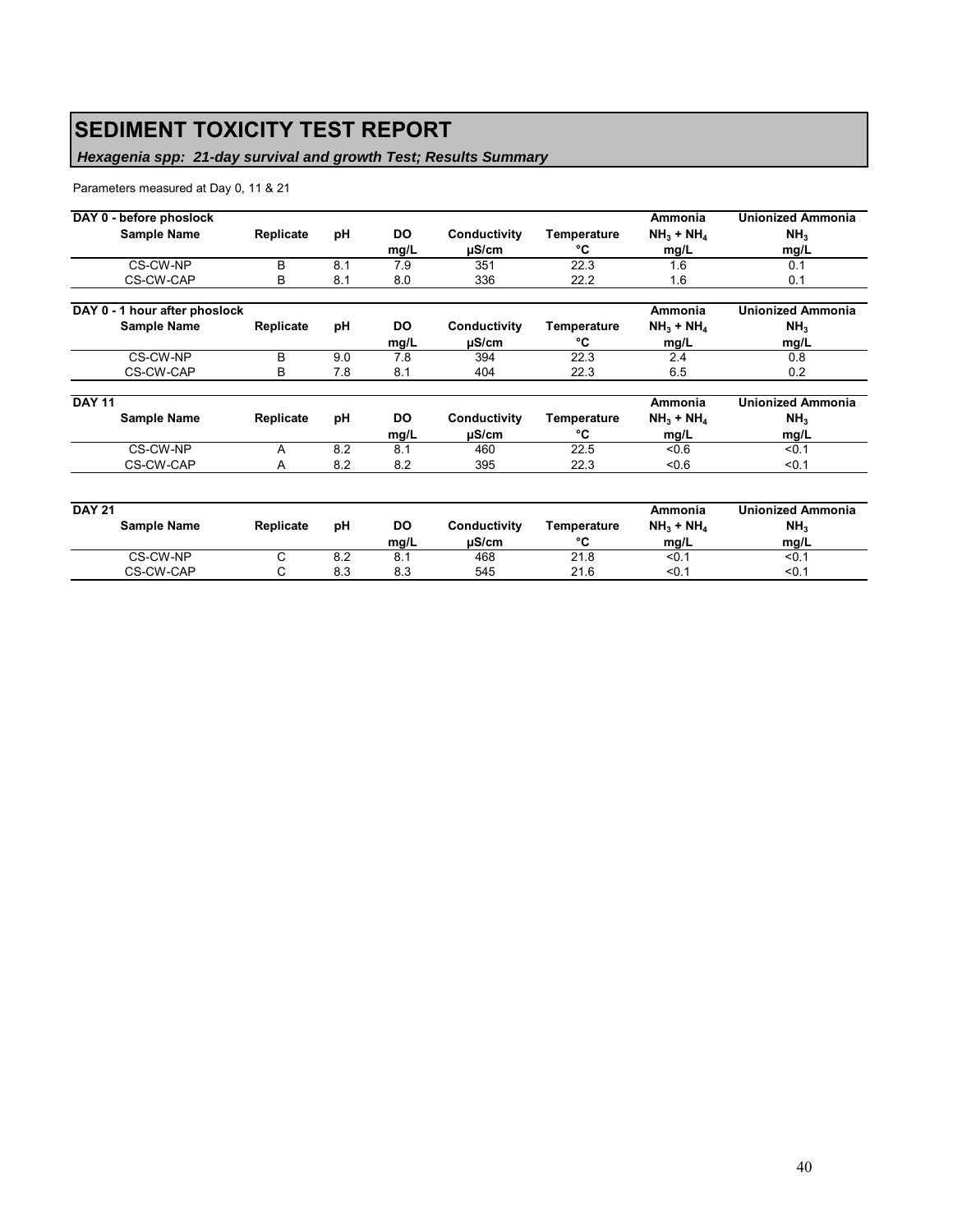## **Appendix 7:**

<span id="page-40-0"></span>**SEDIMENT TOXICITY TEST REPORT**  *Chironomus dilutus* **(formerly** *tentans* **)***: 10-day survival and growth Test; Results Summary*  TEST METHOD: (modified based on the following 2 methods)<br>Environment Canada. Biological Test Method: Test for Survival and Growth in Sediment Using the<br>Larvae of Freshwater Midges (Chironomus tentans or Chironomus riparius December 1997. *and* Bedard, D., A. Hayton and D. Persaud. 1992. Ontario Ministry of the Environment Laboratory Sediment Biological Testing Protocol, Ontario Ministry of the Environment, Water Resources Branch, ISBN 0-7729-9924-4, Toronto, Ontario. 23 p. **TEST SYSTEM: Sediment volume:** 100 mL **Test containers:** 700 mL glass jars **Water volume:** 400 mL<br> **Site water source:** Scanlon Pond water collected May.26.2008<br> **No. animals/replicate:** 10<br> **Orthophosphate of site water** = 0.0074 ma/L **No. animals/replicate:** 10 **Orthophosphate of site water** = 0.0074 mg/L **No. replicates:** 3 FRP rate of 250 Phoslock : 1 FRP = 1.85 mg/L Phoslock **Test Option:** static, aerated CAP rate = 3400 mg/L (0.25 kg/m<sup>2</sup>) **CULTURE INFORMATION: QA/QC DATA** (a KCl reference toxicant test was performed)**: Tank No./source:** ECT 08-45 **Reference test date:** May.26.2008 **Historical Mean:** 4.8 g/L Date of Hatch out: May.19.2008 **ATU Sample No.:**<br>Mean Head Capsule 96-hr LC50 (g/L K **MEAD MEAN MEAN CAPSULE 1999**<br> **Mean Historical** 96-hr LC50 (g/L KCl): 5.0 **Historical Historical Historical Width at t=0:** 0.36 ± 0.02 95% confidence limits: 3.89 - 6.43 g/L **Warning Limits (g/L KCl):** 2.7 - 7.1 **95% confidence limits:**  $3.89 - 6.43$  g/L **RESULTS: Feeding:** 1.5 mL (6.0 mg dw) of 3:2 ceral leaves (Cerophll®) : fish food flakes (Spirulina®); daily

**Date Test Initiated:** May.30.2008 **Initiated by:** T. Watson-Leung, J. Jassi **Date Test Terminated:** Jun.09.2008 **Terminated by:** T. Watson-Leung, J. Jassi **Statistical Software:** SYSTAT Statistics, Inc. 2004. SYSTAT® 11 Statistics I. Richmond, CAersion 11.0

**1) Survival Effects** (≥ 70% required in the control)

| * significantly different than survival in the control sediment using Fisher's Exact test ( $\alpha$ = 0.05) |        |                                            |        |                      |                  |                       |                         |                          |
|--------------------------------------------------------------------------------------------------------------|--------|--------------------------------------------|--------|----------------------|------------------|-----------------------|-------------------------|--------------------------|
| Sediment                                                                                                     |        | Percentage Survival (n = 10 per replicate) |        | <b>Mean Survival</b> | <b>Standard</b>  | <b>Coefficient of</b> | <b>Percent Survival</b> |                          |
|                                                                                                              | rep. A | rep. B                                     | rep. C | per sediment (%)     | <b>Deviation</b> | Variation (%)         | of control              | <b>Fisher Exact Test</b> |
| CS-SW-NP                                                                                                     | 50     | n/a                                        | n/a    |                      |                  |                       |                         |                          |
| CTR-SW-NP                                                                                                    | 70     | n/a                                        | n/a    | 80                   | 24               | 31                    | n/a                     | n/a                      |
| EST-SW-NP                                                                                                    | 100    | n/a                                        | n/a    |                      |                  |                       |                         |                          |
| WST-SW-NP                                                                                                    | 100    | n/a                                        | n/a    |                      |                  |                       |                         |                          |
| CTR-SW-FRP                                                                                                   | 90     | 100                                        | 90     | 93                   |                  |                       | 117                     | not signif.              |
| EST-SW-FRP                                                                                                   | 90     | 90                                         | 60     | 80                   |                  | 22                    | 100                     | not signif.              |
| WST-SW-FRP                                                                                                   | 30     | 90                                         | 100    | 73                   | 38               | 52                    | 92                      | not signif.              |
| CTR-SW-CAP                                                                                                   | 100    | 60                                         | 100    | 87                   | 23               | 27                    | 108                     | not signif.              |
| EST-SW-CAP                                                                                                   | 80     | 80                                         | 50     | 70                   | 17               | 25                    | 88                      | not signif.              |
| WST-SW-CAP                                                                                                   | 70     | 80                                         | 70     |                      | 6                |                       | 92                      | not signif.              |

**2) Growth Effects** (wet weight measured; ≥ 5.0 mg per organism (average) required in control)

| Sediment   |        | Wet weight per organism (mg) |        | <b>Mean Wet Weight</b> | <b>Standard</b>  | <b>Coefficient of</b> | <b>Percent Weight</b> | >60% Difference of |
|------------|--------|------------------------------|--------|------------------------|------------------|-----------------------|-----------------------|--------------------|
|            | rep. A | rep. B                       | rep. C | per sediment (mg)      | <b>Deviation</b> | Variation (%)         | of control            | Control            |
| CS-SW-NP   | 12.59  | n/a                          | n/a    |                        |                  |                       |                       |                    |
| CTR-SW-NP  | 12.62  | n/a                          | n/a    | 11.50                  |                  | 14                    | n/a                   | n/a                |
| EST-SW-NP  | 9.24   | n/a                          | n/a    |                        |                  |                       |                       |                    |
| WST-SW-NP  | 11.57  | n/a                          | n/a    |                        |                  |                       |                       |                    |
| CTR-SW-FRP | 11.75  | 11.36                        | 11.91  | 11.67                  | 0.28             |                       | 101                   | no                 |
| EST-SW-FRP | 11.47  | 10.87                        | 14.11  | 12.15                  | 1.72             | 14                    | 106                   | no                 |
| WST-SW-FRP | 15.79  | 10.95                        | 12.44  | 13.06                  | 2.48             | 19                    | 114                   | no                 |
| CTR-SW-CAP | 8.26   | 8.53                         | 8.65   | 8.48                   | 0.20             |                       | 74                    | no                 |
| EST-SW-CAP | 8.95   | 7.75                         | 8.79   | 8.50                   | 0.65             |                       | 74                    | no                 |
| WST-SW-CAP | 9.86   | 8.64                         | 9.77   | 9.42                   | 0.68             |                       | 82                    | no                 |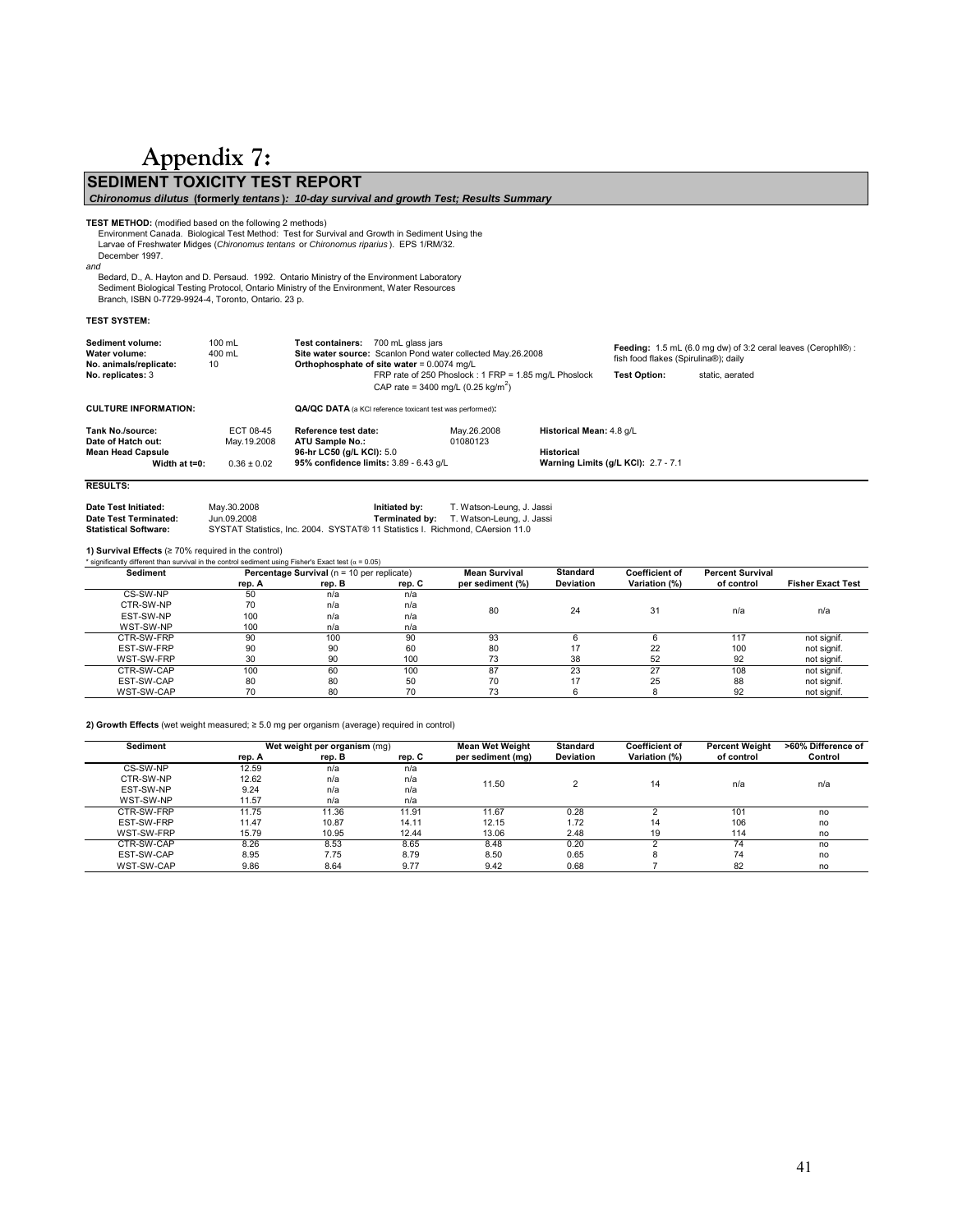## **SEDIMENT TOXICITY TEST REPORT**

 *Chironomus dilutus (formerly tentans): 10-day survival and growth Test; Results Summary* 

Parameters measured at Day 0, 5 & 10

| DAY 0              |           |     |             |                       |                   | Ammonia             | <b>Unionized Ammonia</b> |
|--------------------|-----------|-----|-------------|-----------------------|-------------------|---------------------|--------------------------|
| <b>Sample Name</b> | Replicate | pH  | DO.<br>mg/L | Conductivity<br>uS/cm | Temperature<br>°C | $NH3 + NH4$<br>mg/L | NH <sub>3</sub><br>mg/L  |
| CS-SW-NP           | A         |     |             |                       |                   |                     |                          |
| CTR-SW-NP          | A         | 8.4 | 8.4         | 442                   | 21.6              | 3.2                 | 0.3                      |
| EST-SW-NP          | A         |     |             |                       |                   |                     |                          |
| WST-SW-NP          | A         |     |             |                       |                   |                     |                          |
| CTR-SW-FRP         | $A-C^*$   | 8.4 | 8.4         | 543                   | 22.0              | 3.5                 | 0.4                      |
| EST-SW-FRP         | $A-C^*$   | 8.3 | 8.5         | 535                   | 21.6              | 5.0                 | 0.4                      |
| WST-SW-FRP         | $A-C^*$   | 8.3 | 8.5         | 530                   | 21.8              | 4.0                 | 0.3                      |
| CTR-SW-CAP         | $A-C^*$   | 8.3 | 8.4         | 544                   | 22.0              | 3.5                 | 0.3                      |
| EST-SW-CAP         | $A-C^*$   | 8.3 | 8.5         | 533                   | 21.7              | 5.2                 | 0.4                      |
| WST-SW-CAP         | $A-C^*$   | 8.3 | 8.4         | 537                   | 21.5              | 3.9                 | 0.3                      |

\* A:40ml B:40ml C:20ml

| DAY <sub>5</sub>       |           |     |                   |                            |                   | Ammonia             | <b>Unionized Ammonia</b> |
|------------------------|-----------|-----|-------------------|----------------------------|-------------------|---------------------|--------------------------|
| <b>Sample Name</b>     | Replicate | pH  | <b>DO</b><br>mg/L | Conductivity<br>$\mu$ S/cm | Temperature<br>°C | $NH3 + NH4$<br>mg/L | NH <sub>3</sub><br>mg/L  |
| CS-SW-NP               | В         |     |                   |                            |                   |                     |                          |
| CTR-SW-NP              | B         | 8.9 | 7.9               | 520                        | 23.3              | 1.0                 | < 0.3                    |
| EST-SW-NP              | B         |     |                   |                            |                   |                     |                          |
| WST-SW-NP              | B         |     |                   |                            |                   |                     |                          |
| CTR-SW-FRP             | $A-C^*$   | 9.1 | 7.9               | 648                        | 23.1              | 1.0                 | < 0.4                    |
| EST-SW-FRP             | $A-C^*$   | 8.9 | 7.1               | 584                        | 23.2              | 1.0                 | < 0.3                    |
| WST-SW-FRP             | $A-C^*$   | 8.9 | 7.4               | 585                        | 23.4              | 1.0                 | < 0.3                    |
| CTR-SW-CAP             | $A-C^*$   | 9.0 | 7.2               | 678                        | 23.1              | 1.0                 | < 0.3                    |
| EST-SW-CAP             | $A-C^*$   | 8.9 | 7.9               | 623                        | 23.0              | 1.0                 | < 0.3                    |
| WST-SW-CAP             | $A-C^*$   | 8.7 | 7.2               | 610                        | 23.2              | 1.0                 | < 0.2                    |
| * A:20ml B:40ml C:40ml |           |     |                   |                            |                   |                     |                          |

| <b>DAY 10</b>      |           |     |      |              |             | Ammonia     | <b>Unionized Ammonia</b> |
|--------------------|-----------|-----|------|--------------|-------------|-------------|--------------------------|
| <b>Sample Name</b> | Replicate | рH  | DO   | Conductivity | Temperature | $NH3 + NH4$ | NH <sub>3</sub>          |
|                    |           |     | mg/L | $\mu$ S/cm   | °C          | mg/L        | mg/L                     |
| CS-SW-NP           | A         | 8.5 | 8.3  | 484          | 23.2        | 1.1         | < 0.2                    |
| CTR-SW-NP          | A         | 8.5 | 8.2  | 569          | 23.2        | 1.1         | < 0.2                    |
| EST-SW-NP          | A         | 8.3 | 7.8  | 537          | 23.1        | 1.1         | < 0.1                    |
| WST-SW-NP          | A         | 8.3 | 8.0  | 481          | 23.4        | 1.1         | < 0.1                    |
| CTR-SW-FRP         | A         | 8.5 | 8.1  | 608          | 23.0        | 1.1         | < 0.1                    |
| EST-SW-FRP         | A         | 8.1 | 6.9  | 568          | 22.9        | 1.1         | < 0.1                    |
| EST-SW-FRP         | C         | 8.3 | 7.3  | 574          | 23.2        | 1.1         | < 0.1                    |
| WST-SW-FRP         | Α         | 8.2 | 7.7  | 549          | 23.0        | 1.1         | < 0.1                    |
| CTR-SW-CAP         | A         | 8.4 | 7.8  | 633          | 23.0        | 1.1         | < 0.1                    |
| CTR-SW-CAP         | B         | 8.5 | 8.3  | 646          | 23.1        | 1.1         | < 0.1                    |
| EST-SW-CAP         | A         | 8.4 | 8.1  | 633          | 23.0        | 1.1         | < 0.1                    |
| WST-SW-CAP         | A         | 8.2 | 7.6  | 569          | 22.9        | 1.1         | < 0.1                    |
|                    |           |     |      |              |             |             |                          |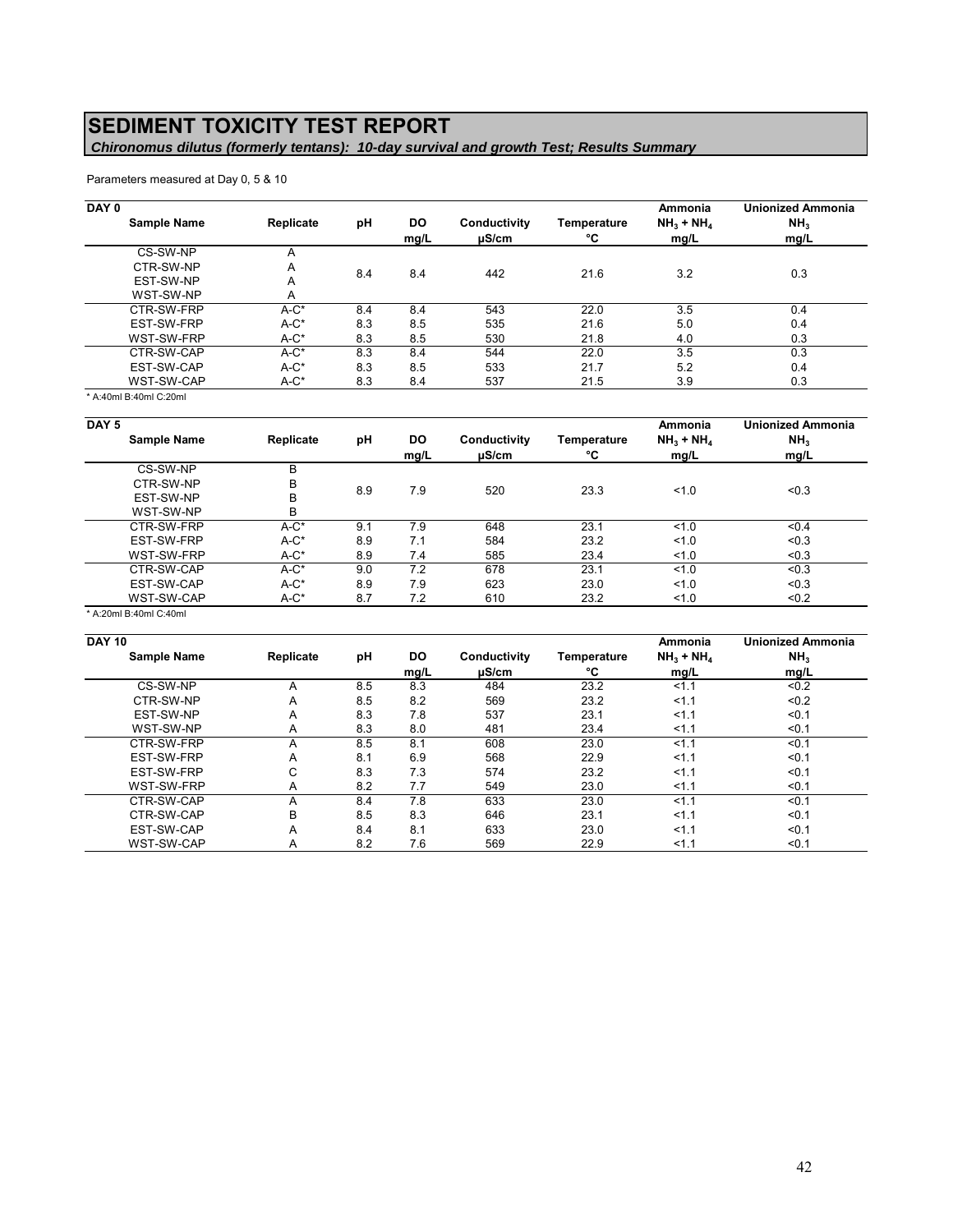## **Appendix 8:**

Overlying Water in *Chironomus dilutus* Test Vessels at Test Termination

| Parameter Name                | units | <b>RDL</b>     | CS-NP | <b>RDL</b>     | CTR-NP | <b>RDL</b>     | EST-NP | <b>RDL</b> | WST-NP | <b>RDL</b>     | CTR-FRP      | <b>RDL</b>     | EST-FRP        | <b>RDL</b>   | WST-FRP        | <b>RDL</b>   | CTR-CAP      | <b>RDL</b>   | EST-CAP        | <b>RDL</b>     | <b>WST-CAP</b> | <b>RDL</b>     |
|-------------------------------|-------|----------------|-------|----------------|--------|----------------|--------|------------|--------|----------------|--------------|----------------|----------------|--------------|----------------|--------------|--------------|--------------|----------------|----------------|----------------|----------------|
| Total Kjeldahl Nitrogen (TKN) | mg/L  |                |       |                |        |                |        |            |        |                | 1.8          | 0.2            | 2.2            | 0.1          | 1.8            | 0.1          | 1.1          | 0.1          | 1.5            | 0.1            | 1.3            | 0.2            |
| Orthophosphate (P)            | mg/L  |                | 0.06  | 0.01           | 0.08   | 0.01           | 0.12   | 0.01       | 0.09   | 0.01           | 0.06         | 0.01           | 0.04           | 0.01         | 0.05           | 0.01         | 0.01         | 0.01         | 0.02           | 0.01           | 0.03           | 0.01           |
| lpH                           | рH    |                | 8.4   |                | 8.3    |                | 8.1    |            | 8.1    |                | 8.3          |                | 8.2            |              | 8.2            |              | 8.4          |              | 8.3            |                | 8.2            |                |
| <b>Total Phosphorous</b>      | mg/L  |                |       |                |        |                |        |            |        |                | 0.26         | 0.002          | 0.26           | 0.002        | 0.22           | 0.002        | 0.076        | 0.002        | 0.17           | 0.002          | 0.12           | 0.002          |
| Reactive Silica (SiO2)        | mg/L  |                |       |                |        |                |        |            |        |                | 14           | 0.5            | 13             | 0.5          | 13             | 0.5          | 29           | $\mathbf{1}$ | 26             | $\overline{1}$ | 29             | $\overline{1}$ |
| Alkalinity (total as CaCO3)   | mg/L  |                | 179   | $\overline{1}$ | 155    | $\overline{1}$ | 122    |            | 123    | $\overline{1}$ | 172          | $\overline{1}$ | 138            | $\mathbf{1}$ | 139            | $\mathbf{1}$ | 172          | $\mathbf{1}$ | 143            | $\overline{1}$ | 137            | $\overline{1}$ |
|                               |       |                |       |                |        |                |        |            |        |                |              |                |                |              |                |              |              |              |                |                |                |                |
| Lanthanum (total)             | ppb   |                |       |                |        |                |        |            |        |                | $2$          |                | $2$            |              | $3$            |              | 880          |              | 380            |                | 340            |                |
|                               |       |                |       |                |        |                |        |            |        |                |              |                |                |              |                |              |              |              |                |                |                |                |
| Dissolved Aluminum            | ug/L  | 5              |       |                |        |                |        |            |        |                | 14           |                | 11             |              | 9              |              | <b>ND</b>    |              | <b>ND</b>      |                | <b>ND</b>      |                |
| <b>Total Aluminum</b>         | ug/L  | 5              |       |                |        |                |        |            |        |                | 780          |                | 3300           |              | 880            |              | 3100         |              | 940            |                | 500            |                |
| Dissolved Arsenic             | ug/L  | $\overline{1}$ |       |                |        |                |        |            |        |                | $\mathbf{1}$ |                | <b>ND</b>      |              | <b>ND</b>      |              |              |              | -1             |                | <b>ND</b>      |                |
| <b>Total Arsenic</b>          | ug/L  | $\overline{1}$ |       |                |        |                |        |            |        |                | $\mathbf{1}$ |                | $\overline{2}$ |              | $\mathbf{1}$   |              | $\mathbf{1}$ |              | $\overline{1}$ |                | <b>ND</b>      |                |
| <b>Dissolved Antimony</b>     | ug/L  | 0.5            |       |                |        |                |        |            |        |                | <b>ND</b>    |                | <b>ND</b>      |              | <b>ND</b>      |              | <b>ND</b>    |              | <b>ND</b>      |                | <b>ND</b>      |                |
| <b>Dissolved Barium</b>       | ug/L  | 5              |       |                |        |                |        |            |        |                | 40           |                | 41             |              | 43             |              | 53           |              | 49             |                | 55             |                |
| <b>Dissolved Beryllium</b>    | ug/L  | 0.5            |       |                |        |                |        |            |        |                | <b>ND</b>    |                | <b>ND</b>      |              | <b>ND</b>      |              | <b>ND</b>    |              | <b>ND</b>      |                | <b>ND</b>      |                |
| <b>Dissolved Bismuth</b>      | ug/L  | $\overline{1}$ |       |                |        |                |        |            |        |                | <b>ND</b>    |                | <b>ND</b>      |              | <b>ND</b>      |              | <b>ND</b>    |              | <b>ND</b>      |                | <b>ND</b>      |                |
| <b>Dissolved Boron</b>        | ug/L  | 10             |       |                |        |                |        |            |        |                | 41           |                | 49             |              | 36             |              | 44           |              | 49             |                | 35             |                |
| <b>Dissolved Cadmium</b>      | ug/L  | 0.1            |       |                |        |                |        |            |        |                | <b>ND</b>    |                | <b>ND</b>      |              | <b>ND</b>      |              | <b>ND</b>    |              | <b>ND</b>      |                | <b>ND</b>      |                |
| <b>Dissolved Calcium</b>      | ug/L  | 200            |       |                |        |                |        |            |        |                | 84000        |                | 77000          |              | 64000          |              | 75000        |              | 76000          |                | 64000          |                |
| <b>Dissolved Chromium</b>     | ug/L  | 5              |       |                |        |                |        |            |        |                | <b>ND</b>    |                | <b>ND</b>      |              | <b>ND</b>      |              | <b>ND</b>    |              | <b>ND</b>      |                | <b>ND</b>      |                |
| <b>Dissolved Cobalt</b>       | ug/L  | 0.5            |       |                |        |                |        |            |        |                | <b>ND</b>    |                | 0.7            |              | <b>ND</b>      |              | <b>ND</b>    |              | 0.6            |                | <b>ND</b>      |                |
| <b>Dissolved Copper</b>       | ug/L  | $\overline{1}$ |       |                |        |                |        |            |        |                | 2            |                | $\overline{2}$ |              | $\overline{2}$ |              | 2            |              | 2              |                | 3              |                |
| <b>Dissolved Iron</b>         | ug/L  | 100            |       |                |        |                |        |            |        |                | <b>ND</b>    |                | <b>ND</b>      |              | <b>ND</b>      |              | <b>ND</b>    |              | <b>ND</b>      |                | <b>ND</b>      |                |
| <b>Dissolved Lead</b>         | ug/L  | 0.5            |       |                |        |                |        |            |        |                | <b>ND</b>    |                | <b>ND</b>      |              | <b>ND</b>      |              | <b>ND</b>    |              | <b>ND</b>      |                | <b>ND</b>      |                |
| <b>Dissolved Lithium</b>      | ug/L  | 5              |       |                |        |                |        |            |        |                | <b>ND</b>    |                | <b>ND</b>      |              | <b>ND</b>      |              | <b>ND</b>    |              | <b>ND</b>      |                | <b>ND</b>      |                |
| Dissolved Magnesium           | ug/L  | 50             |       |                |        |                |        |            |        |                | 13000        |                | 11000          |              | 11000          |              | 12000        |              | 10000          |                | 11000          |                |
| <b>Dissolved Manganese</b>    | ug/L  | $\overline{2}$ |       |                |        |                |        |            |        |                | <b>ND</b>    |                | <b>ND</b>      |              | <b>ND</b>      |              | <b>ND</b>    |              | <b>ND</b>      |                | <b>ND</b>      |                |
| Dissolved Molybdenum          | ug/L  | $\overline{1}$ |       |                |        |                |        |            |        |                | <b>ND</b>    |                | $\mathbf{1}$   |              | <b>ND</b>      |              | <b>ND</b>    |              | <b>ND</b>      |                | <b>ND</b>      |                |
| <b>Dissolved Nickel</b>       | ug/L  | $\overline{1}$ |       |                |        |                |        |            |        |                | <b>ND</b>    |                | <b>ND</b>      |              | <b>ND</b>      |              | <b>ND</b>    |              | <b>ND</b>      |                | <b>ND</b>      |                |
| <b>Dissolved Phosphorous</b>  | ug/L  | 100            |       |                |        |                |        |            |        |                | <b>ND</b>    |                | <b>ND</b>      |              | <b>ND</b>      |              | <b>ND</b>    |              | <b>ND</b>      |                | <b>ND</b>      |                |
| <b>Dissolved Potassium</b>    | ug/L  | 200            |       |                |        |                |        |            |        |                | 8600         |                | 7700           |              | 6000           |              | 7800         |              | 7500           |                | 6200           |                |
| <b>Dissolved Selenium</b>     | ug/L  | $\overline{2}$ |       |                |        |                |        |            |        |                | <b>ND</b>    |                | <b>ND</b>      |              | <b>ND</b>      |              | <b>ND</b>    |              | <b>ND</b>      |                | <b>ND</b>      |                |
| <b>Dissolved Silicon</b>      | ug/L  | 50             |       |                |        |                |        |            |        |                | 6400         |                | 6100           |              | 6000           |              | 14000        |              | 12000          |                | 14000          |                |
| <b>Dissolved Silver</b>       | ug/L  | 0.1            |       |                |        |                |        |            |        |                | <b>ND</b>    |                | <b>ND</b>      |              | <b>ND</b>      |              | <b>ND</b>    |              | ND.            |                | ND             |                |
| Dissolved Sodium              | ug/L  | 100            |       |                |        |                |        |            |        |                | 24000        |                | 22000          |              | 22000          |              | 33000        |              | 33000          |                | 34000          |                |
| <b>Dissolved Strontium</b>    | ug/L  | $\overline{1}$ |       |                |        |                |        |            |        |                | 230          |                | 190            |              | 190            |              | 220          |              | 210            |                | 200            |                |
| Dissolved Tellurium           | ug/L  | $\overline{1}$ |       |                |        |                |        |            |        |                | <b>ND</b>    |                | <b>ND</b>      |              | <b>ND</b>      |              | <b>ND</b>    |              | ND.            |                | <b>ND</b>      |                |
| <b>Dissolved Thallium</b>     | ug/L  | 0.05           |       |                |        |                |        |            |        |                | <b>ND</b>    |                | <b>ND</b>      |              | <b>ND</b>      |              | <b>ND</b>    |              | <b>ND</b>      |                | <b>ND</b>      |                |
| Dissolved Thorium             | ug/L  | $\overline{1}$ |       |                |        |                |        |            |        |                | <b>ND</b>    |                | <b>ND</b>      |              | <b>ND</b>      |              | <b>ND</b>    |              | <b>ND</b>      |                | <b>ND</b>      |                |
| <b>Dissolved Tin</b>          | ug/L  | $\overline{1}$ |       |                |        |                |        |            |        |                | <b>ND</b>    |                | <b>ND</b>      |              | <b>ND</b>      |              | <b>ND</b>    |              | <b>ND</b>      |                | <b>ND</b>      |                |
| <b>Dissolved Titanium</b>     | ug/L  | 5              |       |                |        |                |        |            |        |                | <b>ND</b>    |                | <b>ND</b>      |              | <b>ND</b>      |              | <b>ND</b>    |              | <b>ND</b>      |                | <b>ND</b>      |                |
| <b>Dissolved Tungsten</b>     | ug/L  | $\overline{1}$ |       |                |        |                |        |            |        |                | <b>ND</b>    |                | <b>ND</b>      |              | <b>ND</b>      |              | <b>ND</b>    |              | <b>ND</b>      |                | <b>ND</b>      |                |
| Dissolved Uranium             | ug/L  | 0.1            |       |                |        |                |        |            |        |                | 1.0          |                | 0.8            |              | 0.6            |              | 0.5          |              | 0.7            |                | 0.4            |                |
| <b>Dissolved Vanadium</b>     | ug/L  | $\overline{1}$ |       |                |        |                |        |            |        |                | 3            |                | $\overline{2}$ |              | $\overline{2}$ |              | 2            |              | 2              |                | $\overline{2}$ |                |
| Dissolved Zinc                | ug/L  | 5              |       |                |        |                |        |            |        |                | <b>ND</b>    |                | <b>ND</b>      |              | <b>ND</b>      |              | <b>ND</b>    |              | <b>ND</b>      |                | <b>ND</b>      |                |
| Dissolved Zirconium           | ua/L  | $\overline{1}$ |       |                |        |                |        |            |        |                | <b>ND</b>    |                | <b>ND</b>      |              | <b>ND</b>      |              | <b>ND</b>    |              | <b>ND</b>      |                | <b>ND</b>      |                |

<span id="page-42-0"></span>RDL = Reportable Detection Limit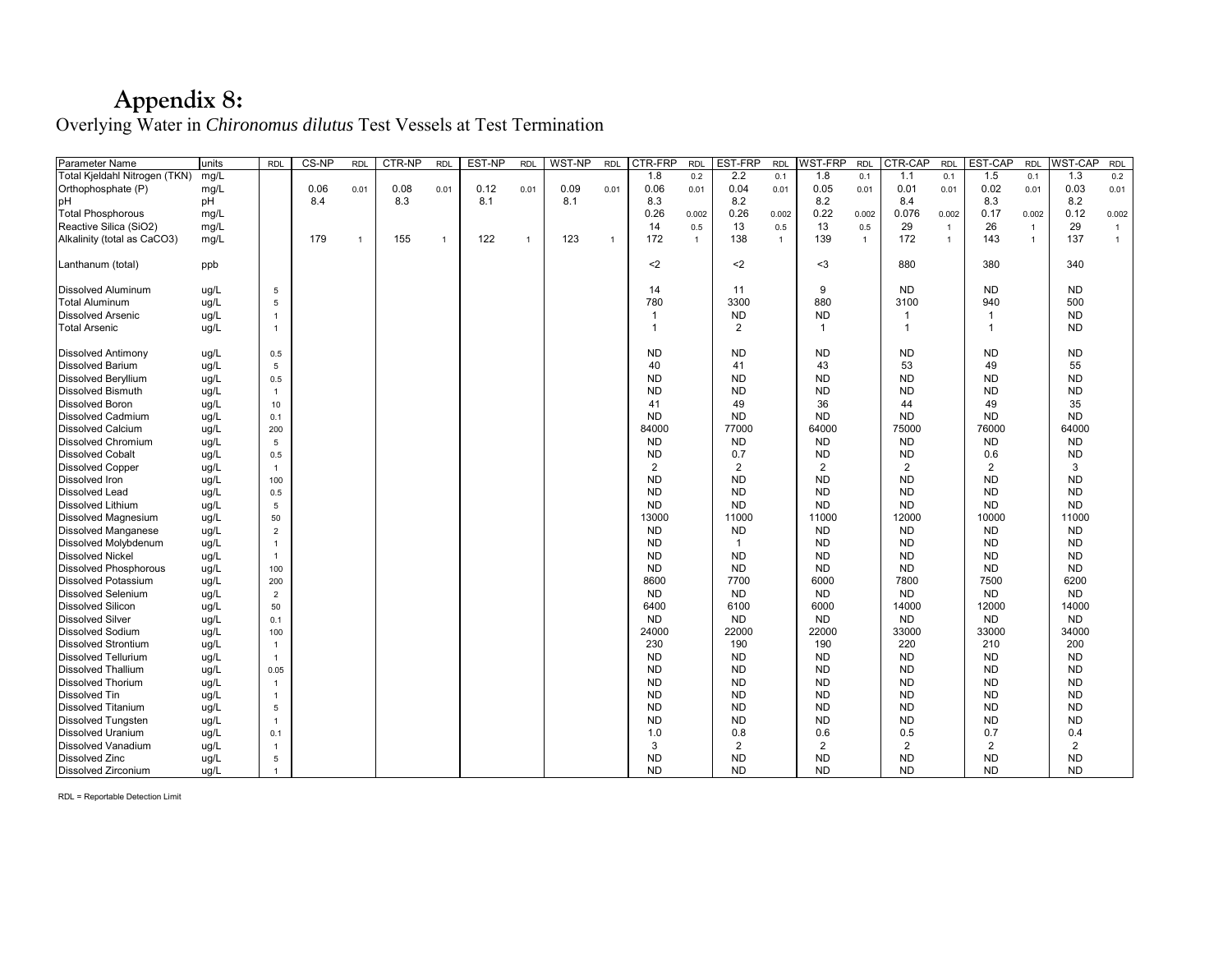

**Ontario Ministry Aqualc Toxicology Unit**<br>Of Environment <sub>Laboratory Services Branch<br>Of Environment <sub>Laboratory Services Branch</sub></sub>

125 Resources Road Etobicoke, ON<br>Etobicoke, ON<br>Phone: 416-235-5792<br>FAX: 416-235-5744

## **AQUATIC TOXICITY TEST REPORT**

Acute toxicity to Rainbow trout and Daphnia magna

#### Sample Information

| <b>Submitted by:</b>         | Barrie, Central                      |                              |              |       |
|------------------------------|--------------------------------------|------------------------------|--------------|-------|
| Industry:                    | Phoslock                             |                              |              |       |
| <b>IMIS Code:</b>            | 143                                  | Sample Number                | 01080132     |       |
| Location:                    | Lake Simcoe                          | Lims Sample No               | C160435-0001 |       |
| Sample (CP):                 | 1                                    | <b>Field Sample Number:</b>  | N            |       |
| Sample Name:                 | Phoslock Pure Product (Dry chemical) | Legal Seal?:<br>Legal Seals: |              |       |
| Date Sampled:                | 16-JUN-2008                          |                              |              |       |
| Sample Method:               | grab                                 | Sampled by:                  | Mike Walters |       |
| Date Received:               | 16-JUN-08 12:00 AM                   | <b>Sample Appearance:</b>    | Colour:      | Tan   |
| <b>Condition on Receipt:</b> | sealed                               |                              | Odour:       | None  |
| <b>Composited:</b>           | No                                   |                              | Turbidity:   | Heavy |
| Storage:                     | Cooler                               |                              |              |       |
| Notes:                       |                                      |                              |              |       |

#### **Test Results Summary**

2) Daphnia magna: 48-Hour Acute Lethality Test

Environment Canada. 1990. Biological Test Method: Acule Lethality Test Using Daphnia spp. EPS 1/RM/11. with May 1996 amendments.

|                | Date of Test: 17-JUN-08 02:45 PM | LC50 (%):                  | 4.94       |
|----------------|----------------------------------|----------------------------|------------|
| Test Type LC50 |                                  | 95% confidence limits:     | 18.18.3.06 |
|                |                                  | <b>Calculation Method:</b> | Probit     |

**Reported by:** 

**Report Date:** 

Sample No: 01080132

Page 1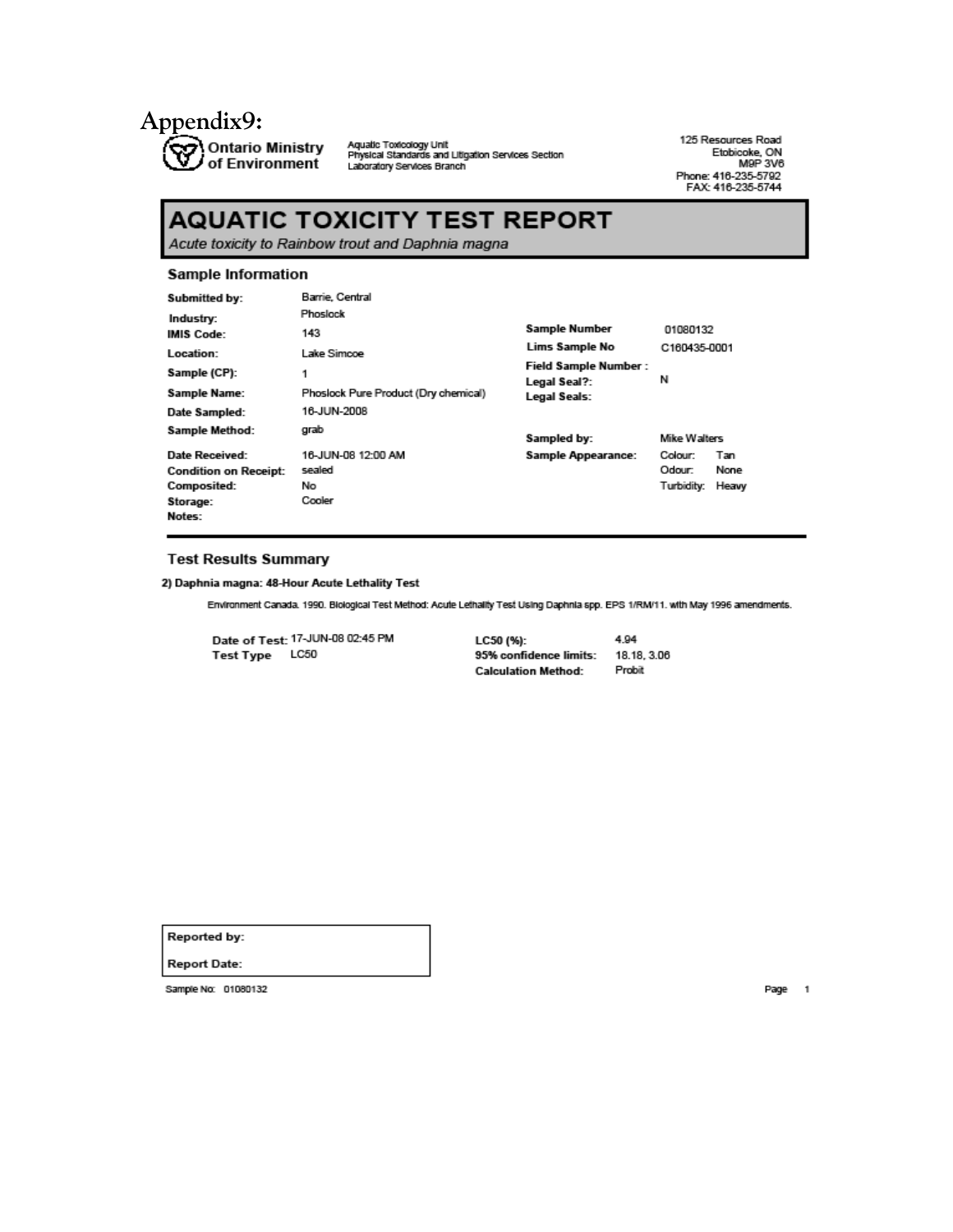#### Aquatic Toxicology

### Daphnia magna Toxicity Test Data and Related QA/QC Data

| Lims Sample No:<br>Sample Number: | 01080132  | C160435-0001              | Sample Initial Parameters: |                      |                                                         |                           |
|-----------------------------------|-----------|---------------------------|----------------------------|----------------------|---------------------------------------------------------|---------------------------|
| Sample Name:                      |           | Phosinck Pure Product     | temp (degrees C):          | 20.9                 | pH:                                                     | 6.8                       |
| Date Test Initiated:              | 17-JUN-08 |                           | Cond. (uS/cm):             | 401                  | D.O. (mg/L):                                            | 9                         |
| Time Test Initiated:              | 02:45 PM  |                           | hardness:                  | 192                  | (mg/L as CaCO3)                                         |                           |
| Initiated by:                     | A. Sharma |                           |                            |                      |                                                         |                           |
|                                   |           |                           |                            |                      |                                                         |                           |
| <b>TEST SYSTEM</b>                |           |                           |                            |                      |                                                         |                           |
| test volume:                      | 200 mi    | aeration rate*(mi/min/L): | 25-50                      | dil. water source:   |                                                         | Dechiorinated Toronto Tap |
| no. Animala/conc.:                | 12        | pre-aeration time (min):  | 0                          | dil. water hardness: |                                                         | 128 (mg/L as CaCO3)       |
| no. Replicates:                   |           | pH Adjusted:              | No                         |                      |                                                         |                           |
| no. daphnia/replicate:            | 12        | light intensity (lux):    | 518                        |                      | *refers to before testing from oil-free compressed air. |                           |

**CULTURE INFORMATION** 

| brood jar no.:       | May 26 B.C | avg. no. neonates/brood: | 25 |
|----------------------|------------|--------------------------|----|
| days to first brood: | 9          | % adult mortality:       |    |

| Observation at:    | 17-JUN-08 14:45:00 |                         | 0.00 hrs.     | D. magna        |           |            |
|--------------------|--------------------|-------------------------|---------------|-----------------|-----------|------------|
| %<br>Concentration | pH                 | $D.O.$ (mg/L)           | Cond. (umhos) | Temperature (C) | Mortality | Impairment |
| 6.8                | 6.8                | 9                       | 401           | 20.9            | 0         | 0          |
| 3.4                | 7.3                | $\overline{\mathsf{Q}}$ | 348           | 20.6            | 0         | 0          |
| 1.7                | 7.6                | 0                       | 322           | 20.4            | 0         | 0          |
| .85                | 7.9                | 9.1                     | 314           | 20.2            | 0         | 0          |
| .425               | 8.1                | 9                       | 310           | 20.2            | 0         | 0          |
| Control            | 8.3                | 9.1                     | 308           | 20.2            | 0         | 0          |
|                    |                    |                         |               |                 |           |            |
| Observation at:    | 19-JUN-08 15:00:00 |                         | 48.25 hrs.    | D. magna        |           |            |
| Concentration<br>% | pН                 | $D.O.$ (mg/L)           | Cond. (umhos) | Temperature (C) | Mortality | Impairment |
| 6.8                | 8                  | 9.5                     | 397           | 20.9            | 6         |            |
| 3.4                | 8.2                | 9.5                     | 335           | 20.9            | 6         | 0          |
| 1.7                | 8.3                | 9.5                     | 306           | 20.9            | 3         | 0          |
| .85                | 8.3                | 9.6                     | 316           | 20.8            | 0         | 0          |
| .425               | 8.3                | 9.6                     | 308           | 20.5            | 0         | 0          |
| Control            | 8.2                | 9.5                     | 294           | 20.8            | 0         | 0          |

#### **Testing Notes:**

#### QA/QC DATA Reference Test Date: 16-JUN-08

A reference toxicant test was performed using the same culture of daphnids under the same test conditions as described above using Sodium Chioride (NaCl)<br>as the reference toxicant.

| 48-hour LC50 (g/l NaCl): | 5.51       | Historical Mean:           | 5.70        |
|--------------------------|------------|----------------------------|-------------|
| 95% confidence limits:   | 5.10, 5.69 | Historical warning limits: | 5.26 . 6.17 |

The reference test indicates that the test system, technical performance and organism response are within established limits.

Data Verified by:

Sample No: 01080132

Page 2

NOTE: Concentrations are in g/L, not % as shown. Concentrations 0.213 and 0.106 g/L were excluded from this data sheet. Survival was 100% at these concentrations. Dilution water was dechlorinated tap water.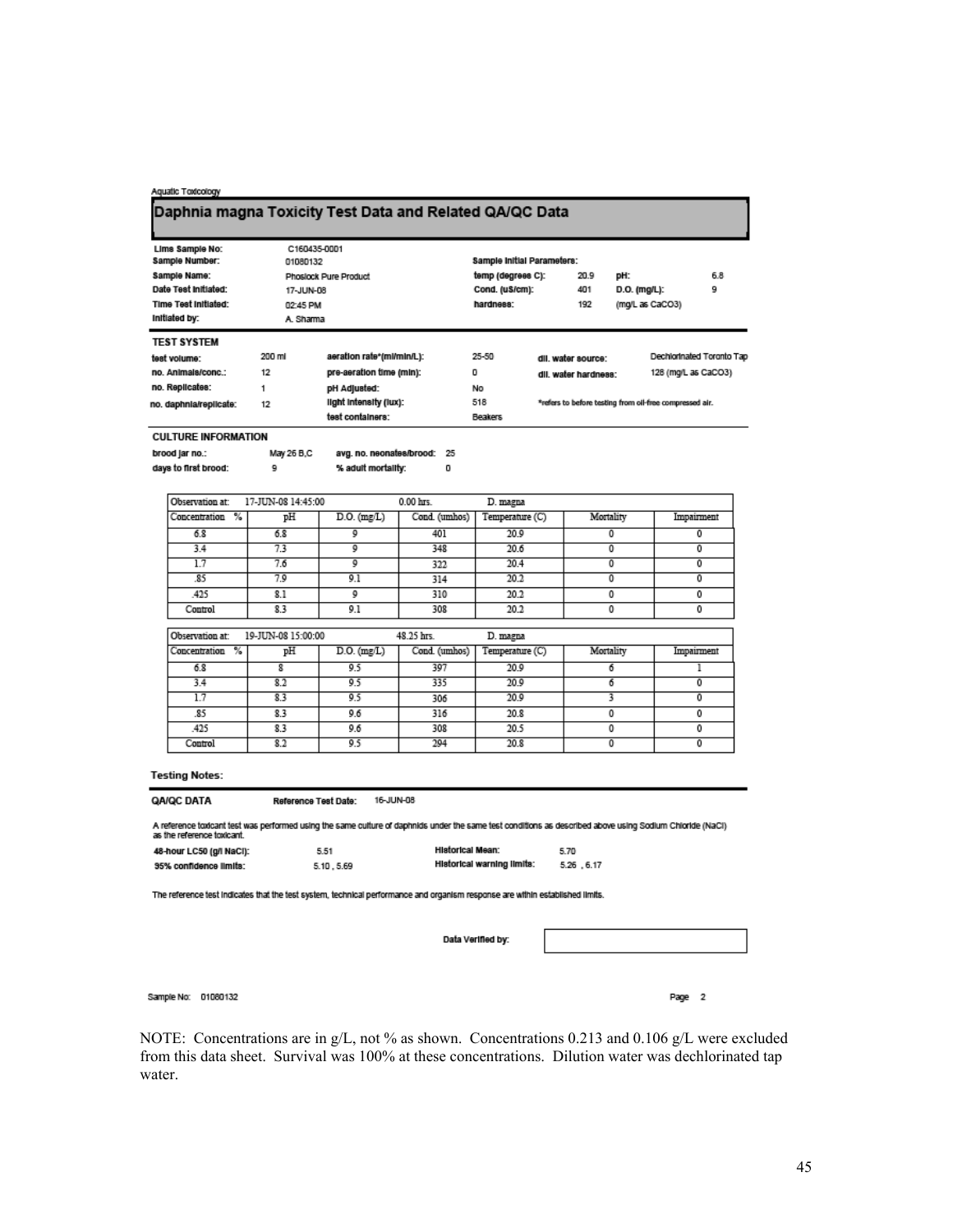## <span id="page-45-0"></span>**Appendix 10:**



Aquatic Toxicology Unit<br>Physical Standards and Litigation Services Section<br>Laboratory Services Branch

125 Resources Road Etobicoke, ON<br>M9P 3V6 wwr<br>Phone: 416-235-5792<br>FAX: 416-235-5744

## **AQUATIC TOXICITY TEST REPORT**

Acute toxicity to Rainbow trout and Daphnia magna

#### **Sample Information**

| Submitted by:                | Barrie, Central                      |                                             |              |       |
|------------------------------|--------------------------------------|---------------------------------------------|--------------|-------|
| Industry:                    | Phoslock                             |                                             |              |       |
| <b>IMIS Code:</b>            | 143                                  | <b>Sample Number</b>                        | 01080134     |       |
| Location:                    | Lake Simcoe                          | Lims Sample No                              | C160435-0002 |       |
| Sample (CP):                 | 1                                    | <b>Field Sample Number:</b><br>Legal Seal?: | Ν            |       |
| Sample Name:                 | Phoslock Pure Product (Dry chemical) | Legal Seals:                                |              |       |
| Date Sampled:                | 16-JUN-2008                          |                                             |              |       |
| Sample Method:               | grab                                 | Sampled by:                                 | Mike Walters |       |
| Date Received:               | 16-JUN-08 12:00 AM                   | Sample Appearance:                          | Colour:      | White |
| <b>Condition on Receipt:</b> | sealed                               |                                             | Odour:       | None  |
| Composited:                  | No                                   |                                             | Turbidity:   | Heavy |
| Storage:                     | Cooler                               |                                             |              |       |
| Notes:                       | Lake Simcoe Study                    |                                             |              |       |

#### **Test Results Summary**

1) Rainbow Trout: 96-Hour Acute Lethality Test

Environment Canada. 1990. Biological Test Method: Acule Lethality Test Using Rainbow Trout. EPS 1/RM/9. with May 1996 amendments.

Date of Test: 03-JUL-08 11:59 AM Test Type LC50

 $>100$ LC50 (%): 95% confidence limits:  $\ddot{\phantom{a}}$ **Calculation Method:** 

2) Daphnia magna: 48-Hour Acute Lethality Test

Environment Canada. 1990. Biological Test Method: Acule Lethality Test Using Daphnia spp. EPS 1/RM/11. with May 1996 amendments.

Date of Test: 02-JUL-08 03:15 PM Test Type LC50

 $>100$ LC50 (%): 95% confidence limits: J. **Calculation Method:** 

**Reported by:** 

**Report Date:** 

Sample No: 01080134

Page 1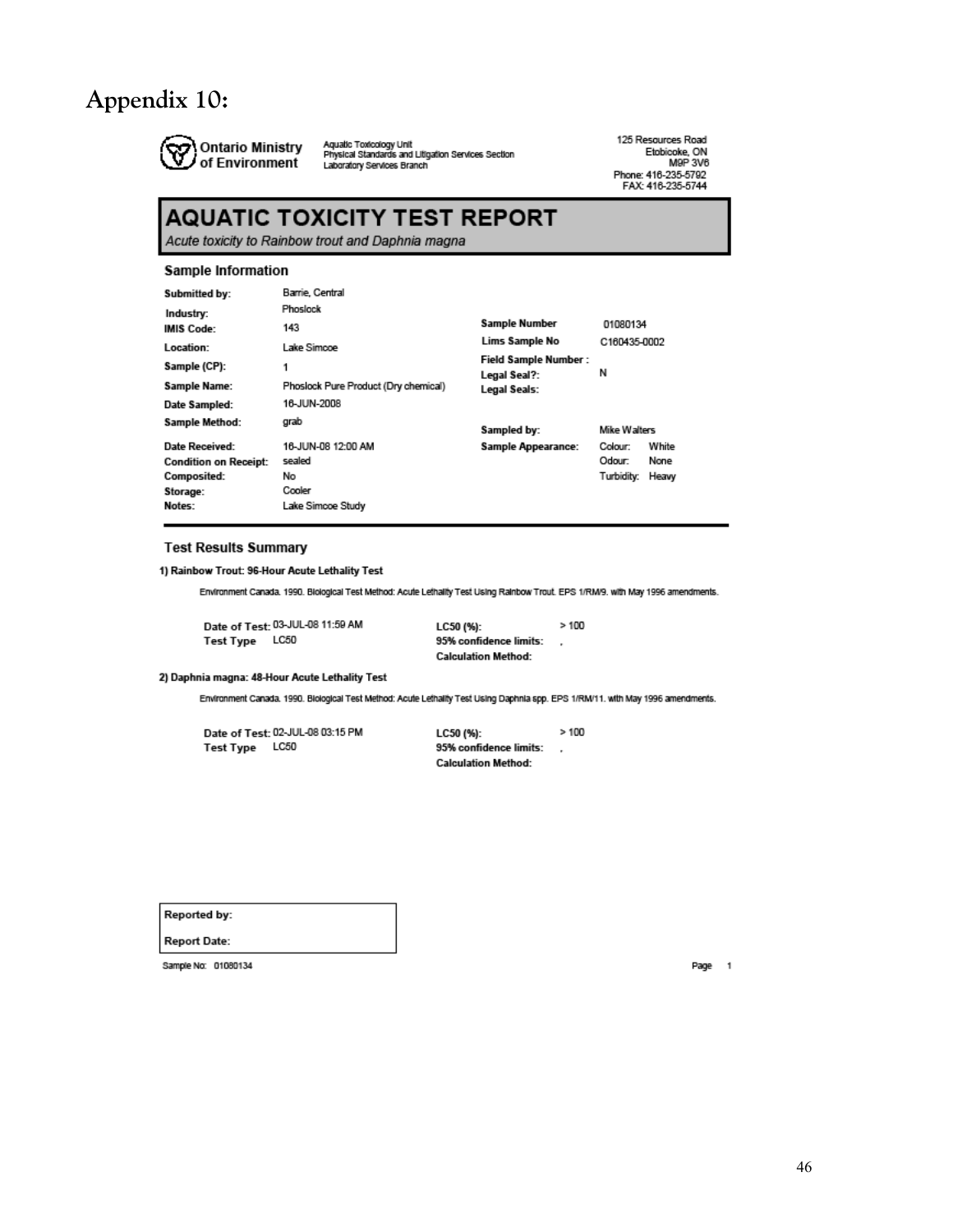| Aquatic Toxicology |  |
|--------------------|--|
|--------------------|--|

## Rainbow Trout Toxicity Test Data and Related QA/QC Data

| Lims Sample No:            | C160435-0002             |                                       |                 |                            |                          |                |                                                               |
|----------------------------|--------------------------|---------------------------------------|-----------------|----------------------------|--------------------------|----------------|---------------------------------------------------------------|
| Sample Number:             | 01080134                 |                                       |                 | Sample Initial Parameters: |                          |                |                                                               |
| Sample Name:               |                          | <b>Phosicck Pure Product</b>          |                 | temp (degrees C):          | 15.3                     | DH:            | 7.1                                                           |
| Date Test Initiated:       | 03-JUL-08                |                                       |                 | Cond. (uS/cm):             | 422                      | D.O. (mg/L):   | 10                                                            |
| Time Test Initiated:       | 11:59 AM                 |                                       |                 |                            |                          |                |                                                               |
| Initiated by:              |                          | R. Chong-Kit, A. Sharma               |                 |                            |                          |                |                                                               |
| <b>TEST SYSTEM</b>         |                          |                                       |                 |                            |                          |                |                                                               |
| test volume:               | 10 litres                | aeration rate*(mi/min/L):             |                 | $6.5 \pm 1$                | dil. water source:       |                | Dechlorinated Toronto Tap                                     |
| no. Animals/conc.:         | 10                       | pre-aeration time (min):              |                 | o                          | dil. water hardness:     |                | 128 (mg/L as CaCO3)                                           |
| no. Replicates:            | 1                        | pH Adjusted:                          |                 | No                         | min solution depth (cm): |                | 15                                                            |
|                            |                          | light intensity (lux):                |                 | 316                        |                          |                | *refers to before and during testing from oil-free compressed |
|                            |                          | test containers:                      |                 | air.<br>lined pails        |                          |                |                                                               |
| <b>CULTURE INFORMATION</b> |                          | <b>CONTROL DATA</b>                   |                 |                            |                          |                |                                                               |
| stock no.:                 |                          | RBT-08-06-(1,2) mean weight ± SD (g): | $0.53 \pm 0.14$ |                            | mean length ± SD (mm):   | 42.50±3.72     |                                                               |
| % mortality (week prior):  | 0                        | weight range (g):                     | 0.30 to 0.70    |                            | length range (mm):       |                | 33.00 to 47.00                                                |
|                            |                          | load density (g/L):                   | 0.53            |                            |                          |                |                                                               |
| Observation at:            | 03-JUL-08 11:59:00       |                                       | $0.00$ hrs.     | trout                      |                          |                |                                                               |
| Concentration<br>%         | pH                       | $D.O.$ (mg/L)                         | Cond. (umhos)   | Temperature (C)            | Mortality                |                | Impairment                                                    |
| 13.6                       | 7.1                      | $\overline{10}$                       | 422             | 15.3                       |                          | $\overline{0}$ | ō                                                             |
| 6.8                        | 75                       | $\overline{10}$                       | 317             | 15.2                       |                          | $\overline{0}$ | ō                                                             |
| 3.4                        | 7.8                      | 9.9                                   | 285             | 15.2                       |                          | 0              | 0                                                             |
| 1.7                        | 7.9                      | 9.9                                   | 268             | 15.9                       |                          | $\overline{0}$ | ō                                                             |
| .85                        | 8.1                      | 10                                    | 261             | 15.2                       |                          | 0              | 0                                                             |
| 425                        | 83                       | 10                                    | 250             | 15.2                       |                          | $\overline{0}$ | 0                                                             |
| Control                    | $\overline{\mathbf{83}}$ | $\overline{10}$                       | 254             | 151                        |                          | $\overline{0}$ | ō                                                             |
| Observation at:            | 04-JUL-08 10:35:00       |                                       | 22.60 hrs.      | trout                      |                          |                |                                                               |
| %<br>Concentration         | pH                       | $D.O.$ (mg/ $L$ )                     | Cond. (umhos)   | Temperature (C)            | Mortality                |                | Impairment                                                    |
| 13.6                       |                          |                                       |                 | 14.6                       |                          | $\overline{0}$ | o                                                             |
| 6.8                        |                          |                                       |                 | 14.4                       |                          | 0              | 0                                                             |
| 3.4                        |                          |                                       |                 | 14.5                       |                          | 0              | ٥                                                             |
| 1.7                        |                          |                                       |                 | 14.5                       |                          | 0              | 0                                                             |
| R5                         |                          |                                       |                 | 14.6                       |                          | $\overline{0}$ | ō                                                             |
| 425                        |                          |                                       |                 | 14.5                       |                          | $\overline{0}$ | 0                                                             |
| Control                    |                          |                                       |                 | 14.7                       |                          | Ō              | ō                                                             |
| Observation at:            | 05-JUL-08 14:16:00       |                                       | 50.28 hrs.      | trout                      |                          |                |                                                               |
| Concentration<br>%         | pH                       | $D.O.$ (mg/ $L$ )                     | Cond. (umhos)   | Temperature (C)            | Mortality                |                | Impairment                                                    |
| 13.6                       |                          |                                       |                 | 14.5                       |                          | 0              | 0                                                             |
| 68                         |                          |                                       |                 | 14.5                       |                          | 0              | 0                                                             |
| 3.4                        |                          |                                       |                 | 14.5                       |                          | $\overline{0}$ | ō                                                             |
| $\overline{1.7}$           |                          |                                       |                 | 14.5                       |                          | 0              | 0                                                             |
| 85                         |                          |                                       |                 | 14.5                       |                          | $\overline{0}$ | ō                                                             |
| 425                        |                          |                                       |                 | 14.5                       |                          | ō              | ō                                                             |
| Control                    |                          |                                       |                 | 14.5                       |                          | $\overline{0}$ | ō                                                             |

Sample No: 01080134

Page 2

NOTE: Concentrations are in g/L, not % as shown.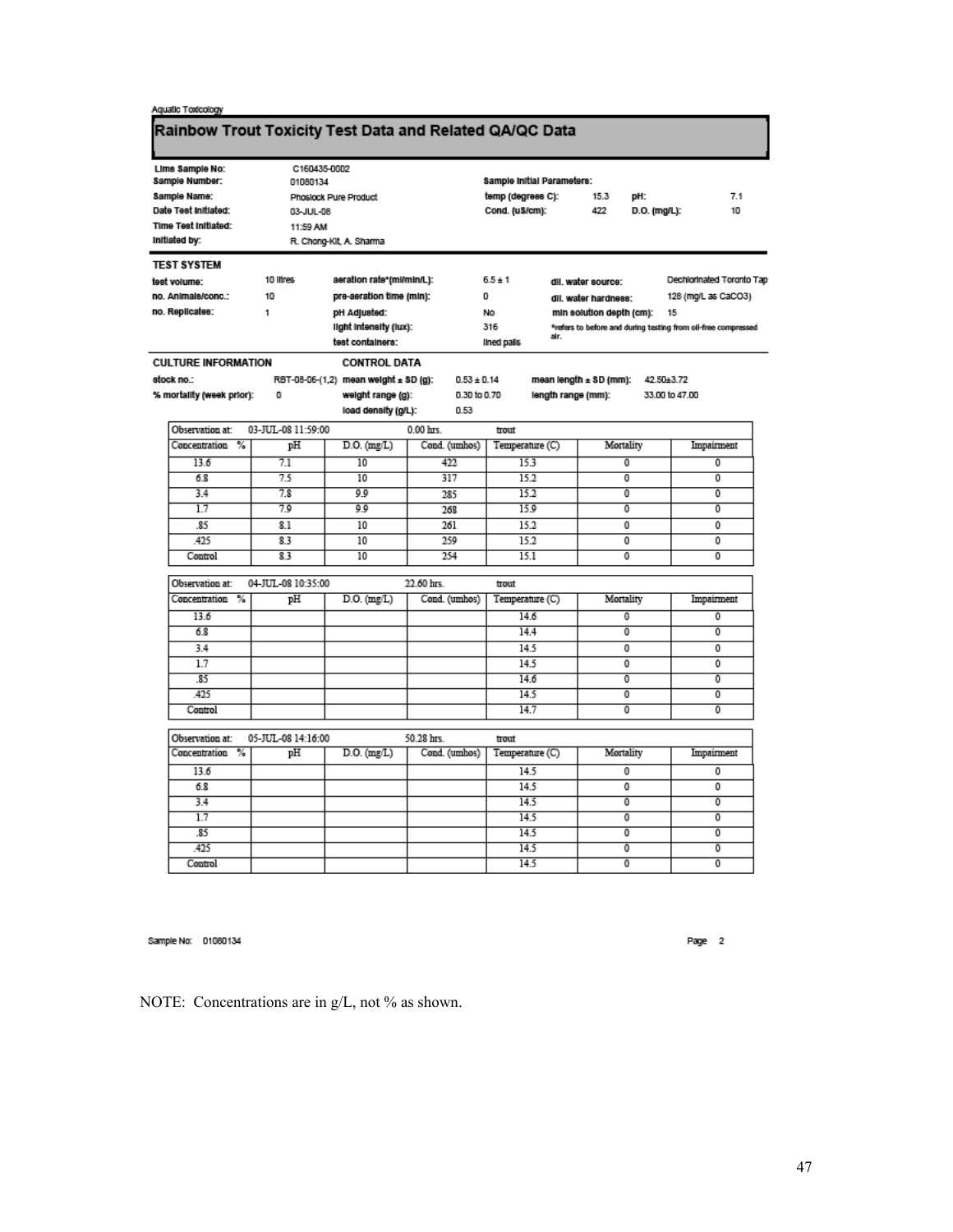| Observation at:       | 06-JUL-08 09:05:00 |               | 69.10 hrs.    | trout           |           |                         |
|-----------------------|--------------------|---------------|---------------|-----------------|-----------|-------------------------|
| Concentration<br>$\%$ | pH                 | $D.O.$ (mg/L) | Cond. (umhos) | Temperature (C) | Mortality | Impairment              |
| 13.6                  |                    |               |               | 14.8            | 0         | 0                       |
| 6.8                   |                    |               |               | 14.8            | 0         | $\overline{\mathbf{0}}$ |
| 3.4                   |                    |               |               | 14.8            | 0         | 0                       |
| 1.7                   |                    |               |               | 14.8            | 0         | 0                       |
| .85                   |                    |               |               | 14.8            | 0         | 0                       |
| .425                  |                    |               |               | 14.8            | 0         | 0                       |
| Control               |                    |               |               | 14.8            | 0         | ō                       |
|                       |                    |               |               |                 |           |                         |
| Observation at:       | 07-JUL-08 11:47:00 |               | 95.80 hrs.    | trout           |           |                         |
| Concentration<br>$\%$ | pH                 | $D.O.$ (mg/L) | Cond. (umhos) | Temperature (C) | Mortality | Impairment              |
| 13.6                  | 8                  | 9.9           | 447           | 14.7            |           | ı                       |
| 6.8                   | 8.1                | 10            | 325           | 14.9            | 0         | $\overline{\mathbf{0}}$ |
| 3.4                   | 8.2                | 10            | 286           | 14.8            | 0         | 0                       |
| 1.7                   | 8.2                | 10            | 271           | 14.8            | 0         | 0                       |
| .85                   | 8.2                | 10            | 270           | 14.9            | 0         | 0                       |
| .425                  | 8.3                | 9.9           | 266           | 14.8            | 0         | 0                       |
| Control               | 8.4                | 9.9           | 269           | 14.7            | 0         | 0                       |
|                       |                    |               |               |                 |           |                         |

#### **Testing Notes:**

#### **QA/QC DATA** Reference Test Date: 20-JUN-08

A reference toxicant test was performed using the same culture of rainbow trout under the same test conditions as described above using Potassium Chloride<br>(KCI) as the reference toxicant.

| 96-hour LC50 (g/l KCI): | 3.50      | Historical Mean:           | 3.05       |
|-------------------------|-----------|----------------------------|------------|
| 95% confidence limits:  | 2.50.5.00 | Historical warning limits: | 1.93 .4.82 |

The reference fest indicates that the fest system, technical performance and organism response are within established limits.

Data Verified by:

Sample No: 01080134

Page 3

NOTE: Concentrations are in g/L, not % as shown. Dilution water was dechlorinated tap water.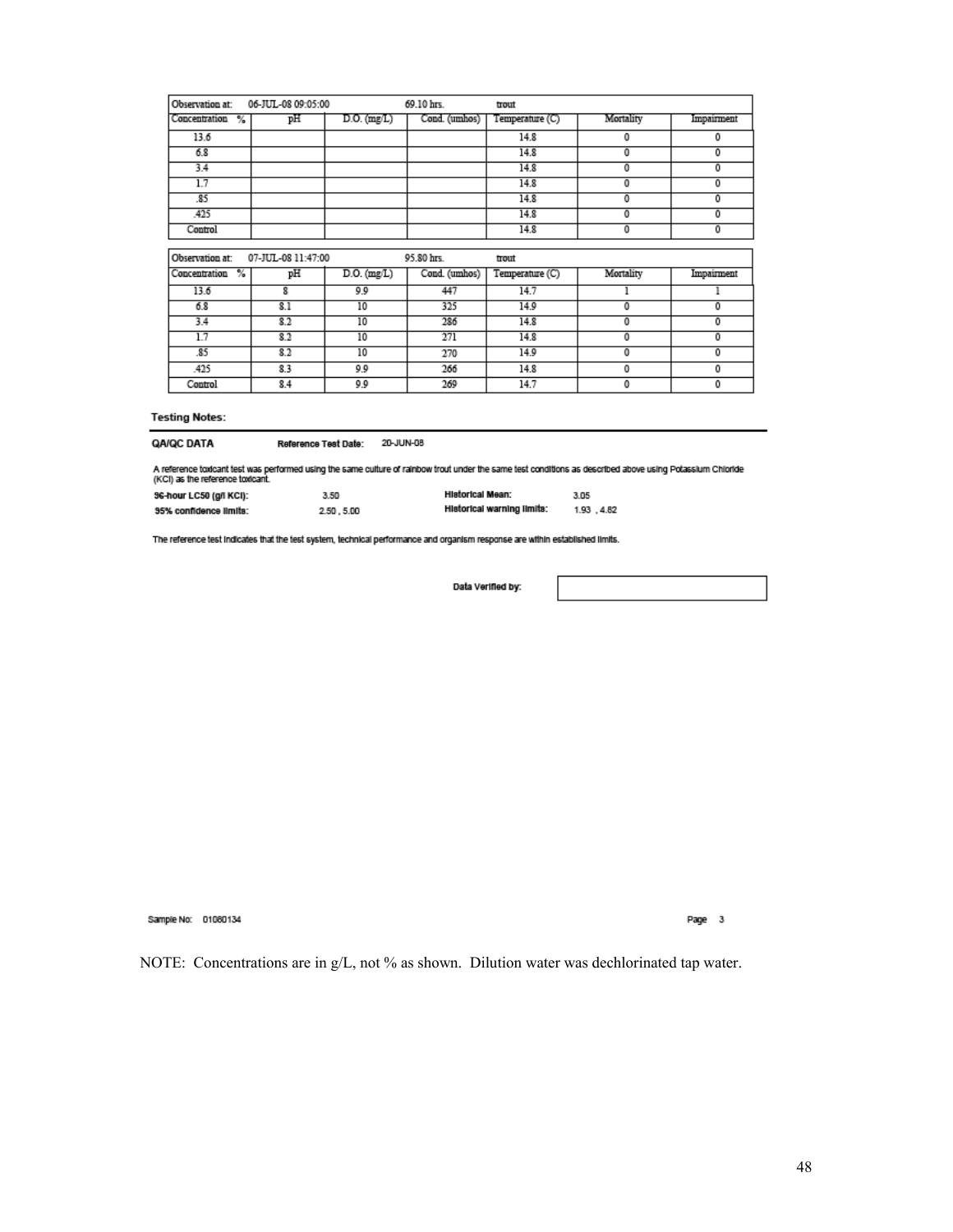### Aquatic Toxicology Daphnia magna Toxicity Test Data and Related QA/QC Data

| Lims Sample No:                | C160435-0002                        |                           |               |                                                 |                                                         |                     |                           |
|--------------------------------|-------------------------------------|---------------------------|---------------|-------------------------------------------------|---------------------------------------------------------|---------------------|---------------------------|
| Sample Number:                 | 01080134                            |                           |               | Sample Initial Parameters:<br>temp (degrees C): |                                                         |                     |                           |
| Sample Name:                   |                                     | Phosicck Pure Product     |               |                                                 | 19.4                                                    | pH:                 | 84                        |
| Date Test Initiated:           | 02-JUL-08                           |                           |               |                                                 | 536                                                     | D.O. (mg/L):        | g                         |
| Time Test Initiated:           | 03:15 PM                            |                           |               | hardness:                                       | 296                                                     | (mg/L as CaCO3)     |                           |
| Initiated by:                  | A. Sharma                           |                           |               |                                                 |                                                         |                     |                           |
| <b>TEST SYSTEM</b>             |                                     |                           |               |                                                 |                                                         |                     |                           |
| test volume:                   | 200 mi                              | aeration rate*(mi/min/L): |               | 25-50                                           | dil. water source:                                      |                     | Dechiorinated Toronto Tap |
| no. Animals/conc.:             | pre-aeration time (min):<br>12<br>n |                           |               | dil. water hardness:                            |                                                         | 128 (mg/L as CaCO3) |                           |
| no. Replicates:                | 1                                   | pH Adjusted:              |               | No                                              |                                                         |                     |                           |
| no. daphnia/replicate:         | 12                                  | light intensity (lux):    |               | 468                                             | *refers to before testing from oil-free compressed air. |                     |                           |
|                                |                                     | test containers:          |               | Beakers                                         |                                                         |                     |                           |
| <b>CULTURE INFORMATION</b>     |                                     |                           |               |                                                 |                                                         |                     |                           |
| brood jar no.:                 | Jun 11 A.B.C                        | avg. no. neonates/brood:  | 25            |                                                 |                                                         |                     |                           |
| days to first brood:           | 8                                   | % adult mortality:        | 12            |                                                 |                                                         |                     |                           |
| Observation at:                | 02-JUL-08 15:15:00                  |                           | $0.00$ hrs.   | D. magna                                        |                                                         |                     |                           |
| $\%$<br>Concentration          | pH                                  | $D.O.$ (mg/L)             | Cond. (umhos) | Temperature (C)                                 |                                                         | Mortality           | Impairment                |
| 6.8                            | 73                                  | 9.2                       | 576           | 19.8                                            |                                                         | 0                   | $\overline{0}$            |
| 3.4                            | $\overline{\mathbf{g}}$             | 9.3                       | 549           | 19.4                                            |                                                         | 0                   | 0                         |
| 1.7                            | 8.4                                 | 9.3                       | 535           | 19.1                                            |                                                         | 0                   | o                         |
| .85                            | 8.5                                 | 9.3                       | 527           | 19.1                                            |                                                         | 0                   | o                         |
| 425                            | 8.5                                 | 9.3                       | 523           | 19.1                                            |                                                         | 0                   | $^{\circ}$                |
| Control                        | 8.5                                 | 93                        | 287           | 10                                              |                                                         | 0                   | 0                         |
| Observation at:                | 04-JUL-08 14:01:00                  |                           | 46.77 hrs.    | D. magna                                        |                                                         |                     |                           |
| $\frac{9}{6}$<br>Concentration | pH                                  | $D.O.$ $(mg/L)$           | Cond. (umhos) | Temperature (C)                                 |                                                         | Mortality           | Impairment                |
| 6.8                            | 8.2                                 | 8.8                       | 601           | 20.3                                            |                                                         | 5                   | 0                         |
| 3.4                            | 8.5                                 | 8.7                       | 557           | 203                                             |                                                         | 4                   | $\overline{2}$            |
| 1.7                            | 8.5                                 | 8.8                       | 540           | 20.4                                            |                                                         | ı                   | ī                         |
| .85                            | 8.5                                 | 8.8                       | 541           | 20.4                                            |                                                         | 0                   | 0                         |
| 423                            | 85                                  | 88                        | 530           | 204                                             |                                                         | 0                   | 0                         |

#### **Testing Notes:**

Control

| Qa/QC DATA | Reference Test Date: | 05-JUL-08 |
|------------|----------------------|-----------|
|            |                      |           |

 $8.3$ 

A reference toxicant test was performed using the same culture of daphnids under the same test conditions as described above using Sodium Chioride (NaCl)<br>as the reference toxicant.

306

20.3

| 48-hour LC50 (g/l NaCl): | 5.52      | Historical Mean:           | 5.69        |
|--------------------------|-----------|----------------------------|-------------|
| 95% confidence limits:   | 4.87.6.24 | Historical warning limits: | 5.25 . 6.17 |

 $9.1$ 

The reference test indicates that the test system, technical performance and organism response are within established limits.

Data Verified by:

Sample No: 01080134

NOTE: Concentrations are in g/L, not % as shown. Concentration 0.213 g/L was excluded from this data sheet. There was 100% survival in this concentration. Dilution water was Scanlon Pond water.

 $\overline{\mathbf{0}}$ 

 $\overline{\mathbf{0}}$ 

Page 4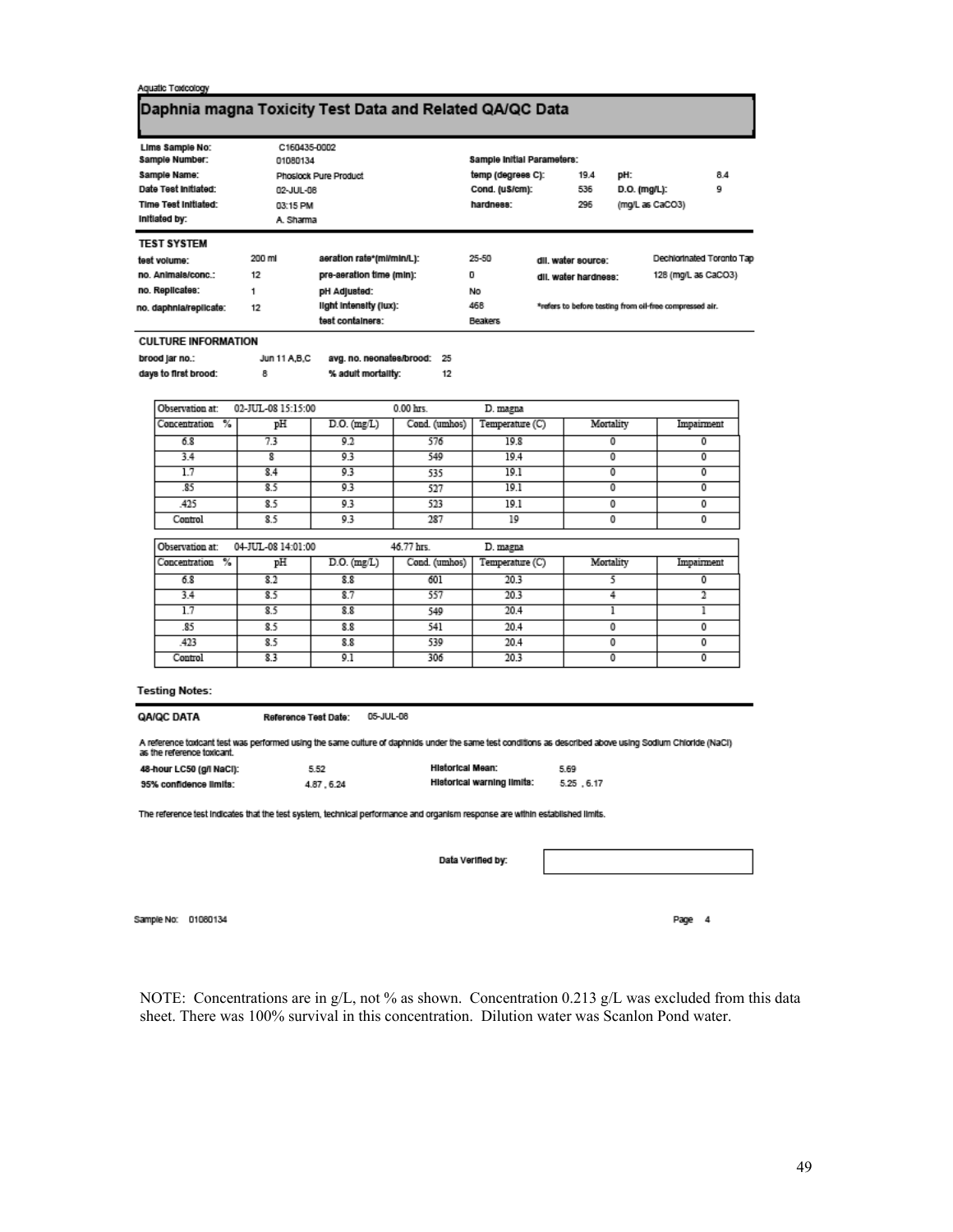# <span id="page-49-0"></span>**Appendix 11:**

| <b>Dilution Concentration</b> | Lanthanum (ppb) |                  |  |  |
|-------------------------------|-----------------|------------------|--|--|
| (g Phoslock/L)                | Total           | <b>Dissolved</b> |  |  |
| 0 (site water)                | 2               | <1               |  |  |
| 0 (lab water)                 | <1              | 2                |  |  |
| 0.2125                        | 10260           | 6360             |  |  |
| 0.425                         | 17910           | 11160            |  |  |
| 0.85                          | 31950           | 17370            |  |  |
| 1.7                           | 57600           | 31770            |  |  |
| 3.4                           | 239400          | 63270            |  |  |
| 6.8                           | 194400          | 14000            |  |  |

Lanthunum Concentration in Dilution Series used in *Daphnia magna* Testing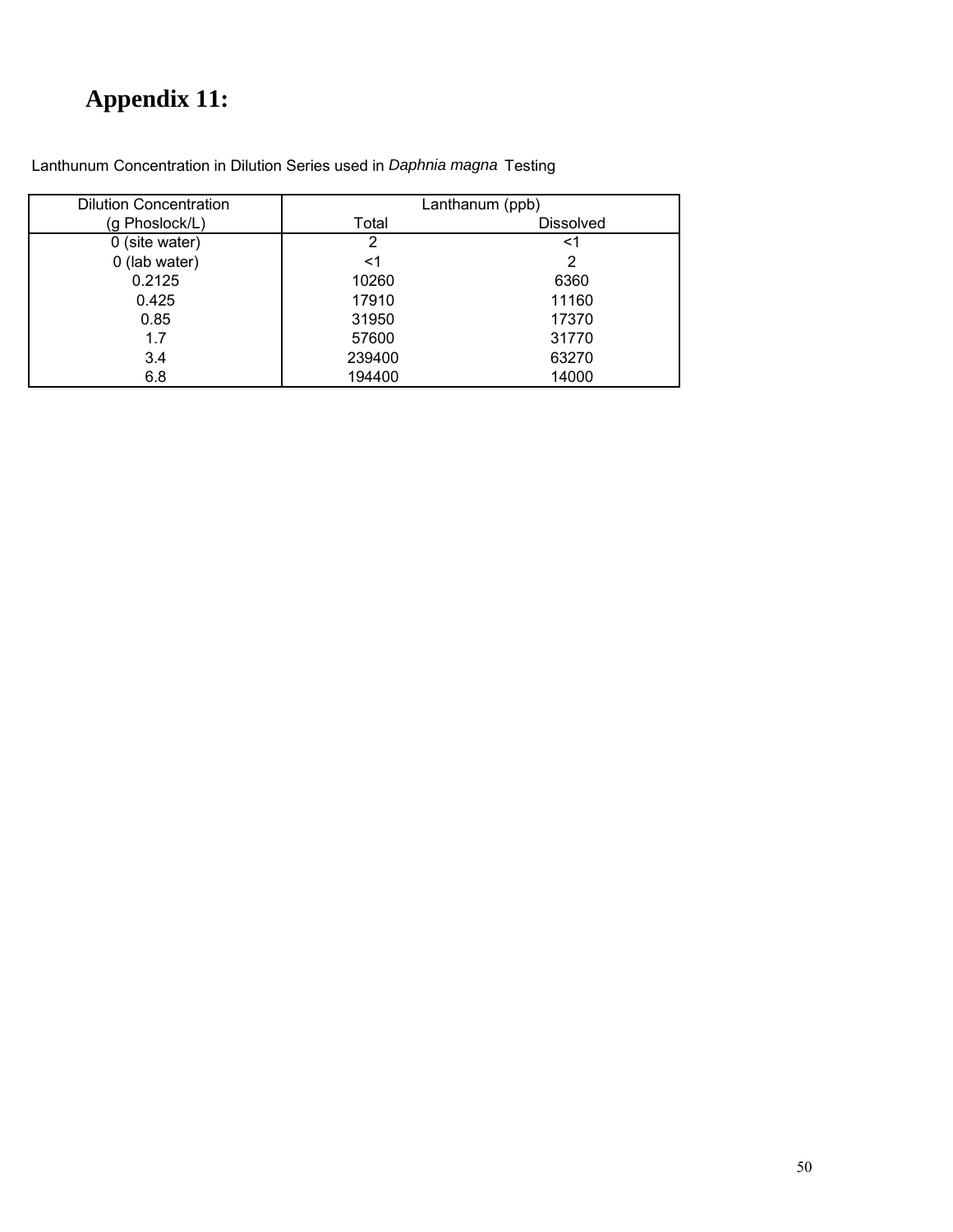## <span id="page-50-0"></span>**Appendix 12:**

A) Analysis of Pore Water Extracted from Sediment Collected from Three Locations within Scanlon Pond

| Parameter Name                | Units | WST       | <b>RDL</b> | <b>EST</b> | <b>RDL</b> | <b>CTR</b> | <b>RDL</b> |
|-------------------------------|-------|-----------|------------|------------|------------|------------|------------|
| Lanthanum (total)             | ppb   | $<$ 5     |            | $<$ 5      |            | $<$ 5      |            |
| Lanthanum (dissolved)         | ppb   | <5        |            | <6         |            | <6         |            |
| Total Kjeldahl Nitrogen (TKN) | mg/L  | 16        | 0.5        | 20         | 0.5        | 14         | 0.5        |
| Orthophosphate (FRP)          | mg/L  | <b>ND</b> | 0.01       | <b>ND</b>  | 0.01       | <b>ND</b>  | 0.01       |
| þН                            | рH    | 8.1       |            | 8.0        |            | 8.1        |            |
| <b>Total Phosphorous</b>      | mg/L  | 0.042     | 0.002      | 0.022      | 0.002      | 0.13       | 0.002      |
| Reactive Silica (SiO2)        | mg/L  | 20        | 0.5        | 22         | 0.5        | 14         | 0.5        |
| Alkalinity (total as CaCO3)   | mg/L  | 361       |            | 273        | 1          | 339        |            |
| Total Aluminum                |       | 77        | 5          | 28         |            | 160        |            |
|                               | ug/L  |           |            |            | 5          |            | 5          |
| <b>Total Arsenic</b>          | ug/L  | 3         |            | 3          | 1          | 3          |            |
| Dissolved Aluminum            | ug/L  | 6         | 5          | 5          | 5          | 5          | 5          |
| <b>I</b> Dissolved Arsenic    | ug/L  | 3         |            | 2          |            | 2          |            |

B) Weak Acid Extraction on Sediment from Three Locations within Scanlon Pond

| Parameter Name            | Units | WST   | <b>RDL</b> | EST   | <b>RDL</b> | CTR   | <b>RDL</b> |
|---------------------------|-------|-------|------------|-------|------------|-------|------------|
| Lanthanum (total)         | ppb   | 86    |            | 120   |            | 103   |            |
| Lanthanum (dissolved)     | ppb   | 82    |            | 105   |            | 75    |            |
| <b>Total Aluminum</b>     | ug/L  | 14000 | 5          | 24000 | 5          | 21000 | 5          |
| <b>Total Arsenic</b>      | ug/L  | ND(1) | 50         | ND(1) | 50         | ND(1) | 50         |
| Dissolved Aluminum        | ug/L  | 13000 | 5          | 23000 | 50         | 20000 | 5          |
| <b>IDissolved Arsenic</b> | ug/L  | ND(1) | 5          | ND(1) | 5          | ND(1) | 5          |

C) Scanlon Pond Water

| Parameter Name                | units | *May 26       | <b>RDL</b> | **May26A | Qual       | **May26B | Qual       | **Mav15 | Qual     | ** May20 | <b>RDL</b> |
|-------------------------------|-------|---------------|------------|----------|------------|----------|------------|---------|----------|----------|------------|
| Total Kjeldahl Nitrogen (TKN) | mg/L  | $1.2^{\circ}$ | 0.1        | 1.29     |            | 1.13     |            |         |          |          |            |
| Orthophosphate (FRP)          | mg/L  | 0.02          | 0.01       | 0.0074   | <b>AIN</b> | 0.0036   | <b>AIN</b> | 0.0023  | $\leq$ T | 0.0013   | $\prec$ T  |
| pH                            | рH    | 8.3           |            |          |            |          |            |         |          |          |            |
| <b>Total Phosphorous</b>      | mg/L  | 0.069         | 0.002      | 0.118    |            | 0.095    |            |         |          |          |            |
| Reactive Silica (SiO2)        | mg/L  | 2.8           | 0.5        |          |            |          |            |         |          |          |            |
| Alkalinity (total as CaCO3)   | mg/L  | 203           |            |          |            |          |            |         |          |          |            |
| Chlorophyll a                 | ug/L  | 24            | 0.5        |          |            |          |            |         |          |          |            |
| Nitrogen; ammonia+ammonium    | mg/L  |               |            | 0.089    |            | 0.077    |            | 0.168   |          | 0.040    |            |
| Nitrogen; nitrate+nitrite     | mg/L  |               |            | 0.111    |            | 0.117    |            | 0.666   |          | 0.396    |            |
| Nitrogen; nitrite             | mg/L  |               |            | 0.015    |            | 0.015    |            | 0.022   |          | 0.018    |            |
| Total Aluminum                | ug/L  | <b>ND</b>     | 5          |          |            |          |            |         |          |          |            |
| <b>Total Arsenic</b>          | ug/L  | <b>ND</b>     |            |          |            |          |            |         |          |          |            |
| Dissolved Aluminum            | ug/L  | <b>ND</b>     | 5          |          |            |          |            |         |          |          |            |
| <b>IDissolved Arsenic</b>     | ug/L  | <b>ND</b>     |            |          |            |          |            |         |          |          |            |

RDL = Reportable Detection Limit; ND = Not detected; AIN = Approx. result: Interference suspected; <T = A Measurable trace amount: Interpret with caution

\* Maxxam Analytics Inc.; \*\* Ontario Ministry of the Environment Laboratory Services Branch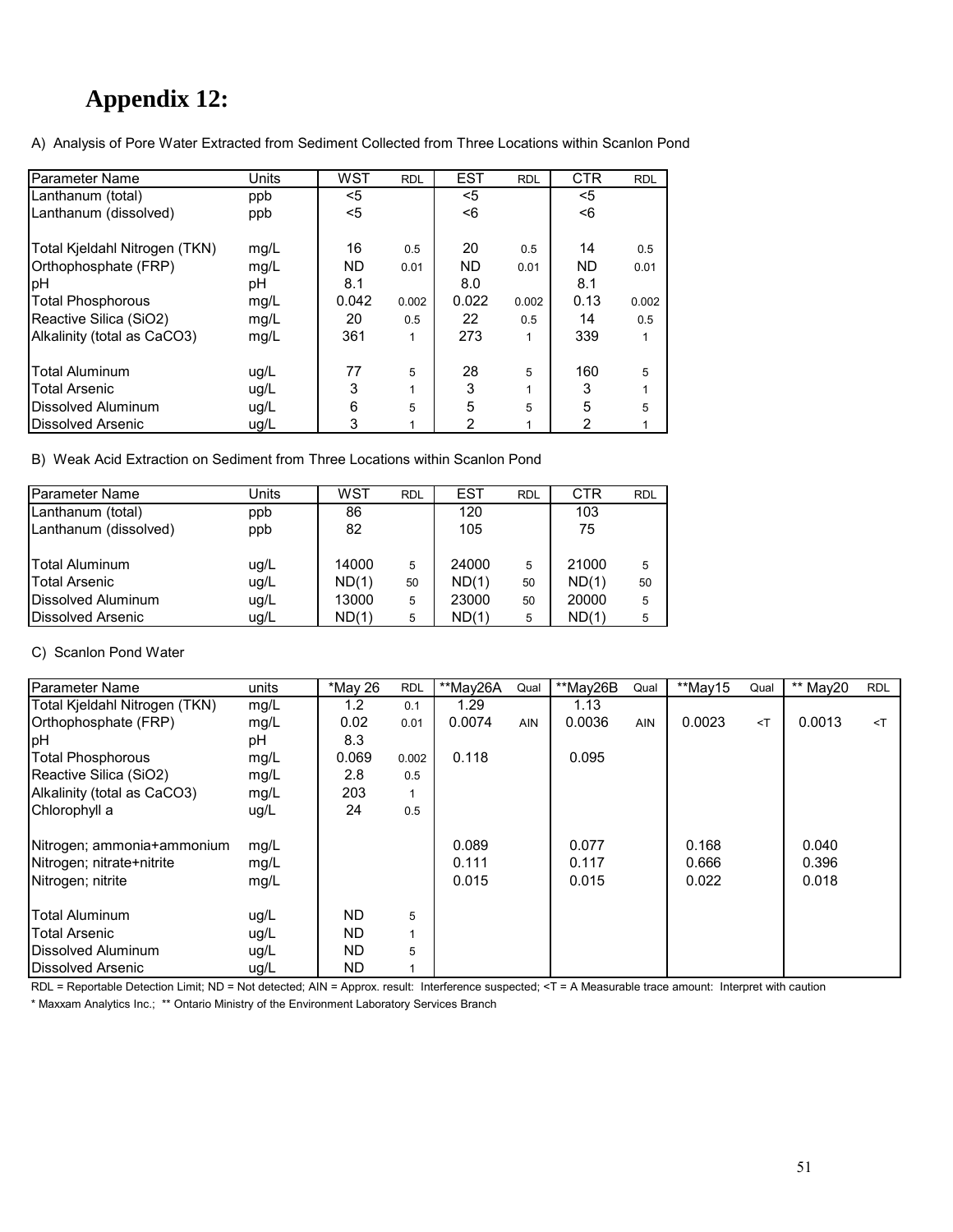## <span id="page-51-0"></span>**Appendix 13:**

## **Summary of Toxicity Testing Methodologies**

Appendix 13-1: (Note *Chironomus dilutus* was formerly known as *Chironomus tentans)* 

| <b>Chironomus tentans Test for Survival and Growth in Sediment: Summary</b><br>(from Bedard et al., 1992 and Environment Canada 1997; with in-lab refinement) |                                                                                                                                                             |  |  |  |
|---------------------------------------------------------------------------------------------------------------------------------------------------------------|-------------------------------------------------------------------------------------------------------------------------------------------------------------|--|--|--|
| Test Type and Duration                                                                                                                                        | Static Non-Renewal, 10 days                                                                                                                                 |  |  |  |
| Photoperiod, Light Intensity                                                                                                                                  | 16 hr light, 8 hr darkness; 500 - 1000 lux                                                                                                                  |  |  |  |
| Temperature                                                                                                                                                   | $23^{\circ}$ C + $2^{\circ}$ C                                                                                                                              |  |  |  |
| Dilution Water                                                                                                                                                | Dechlorinated Toronto tap water                                                                                                                             |  |  |  |
| <b>Renewal of Test Solutions</b>                                                                                                                              | Replenish water loss due to evaporation as needed                                                                                                           |  |  |  |
| Organism Age                                                                                                                                                  | >50% sub-sampled organisms head capsule width within 0.33-0.45 mm (10-<br>12 days old; 2nd or 3rd instar)                                                   |  |  |  |
| <b>Test Chambers and Sediment</b><br>to Water Ratio*                                                                                                          | 7 cm diameter (>500 mL) glass vessels with 400 mL of dechlorinated water<br>and 100 ml sediment                                                             |  |  |  |
| Organisms/Concentration                                                                                                                                       | 10 organisms per replicate. Minimum of 3 replicates.                                                                                                        |  |  |  |
| Feeding Regime                                                                                                                                                | Daily feed a 1.5 mL aliquot of 6 mg (d.w.) or 4 times during test feed 3.75 mL<br>of 15 mg (d.w.) of a 3:2 mixture of Cerophyll®: Tetra Conditioning food®. |  |  |  |
| <b>Test Solution Aeration</b>                                                                                                                                 | Aerate a minimum of 1 hour prior to adding organisms and gently aerate for<br>the duration of the test.                                                     |  |  |  |
| Endpoints                                                                                                                                                     | Mortality, growth.                                                                                                                                          |  |  |  |
| Time to Test Initiation                                                                                                                                       | Test preferably within 2 weeks, must within 6 weeks of sample collection.                                                                                   |  |  |  |
| Sample Volume Required                                                                                                                                        | 5 to 10 L                                                                                                                                                   |  |  |  |

\* denotes a difference from Environment Canada (1997) method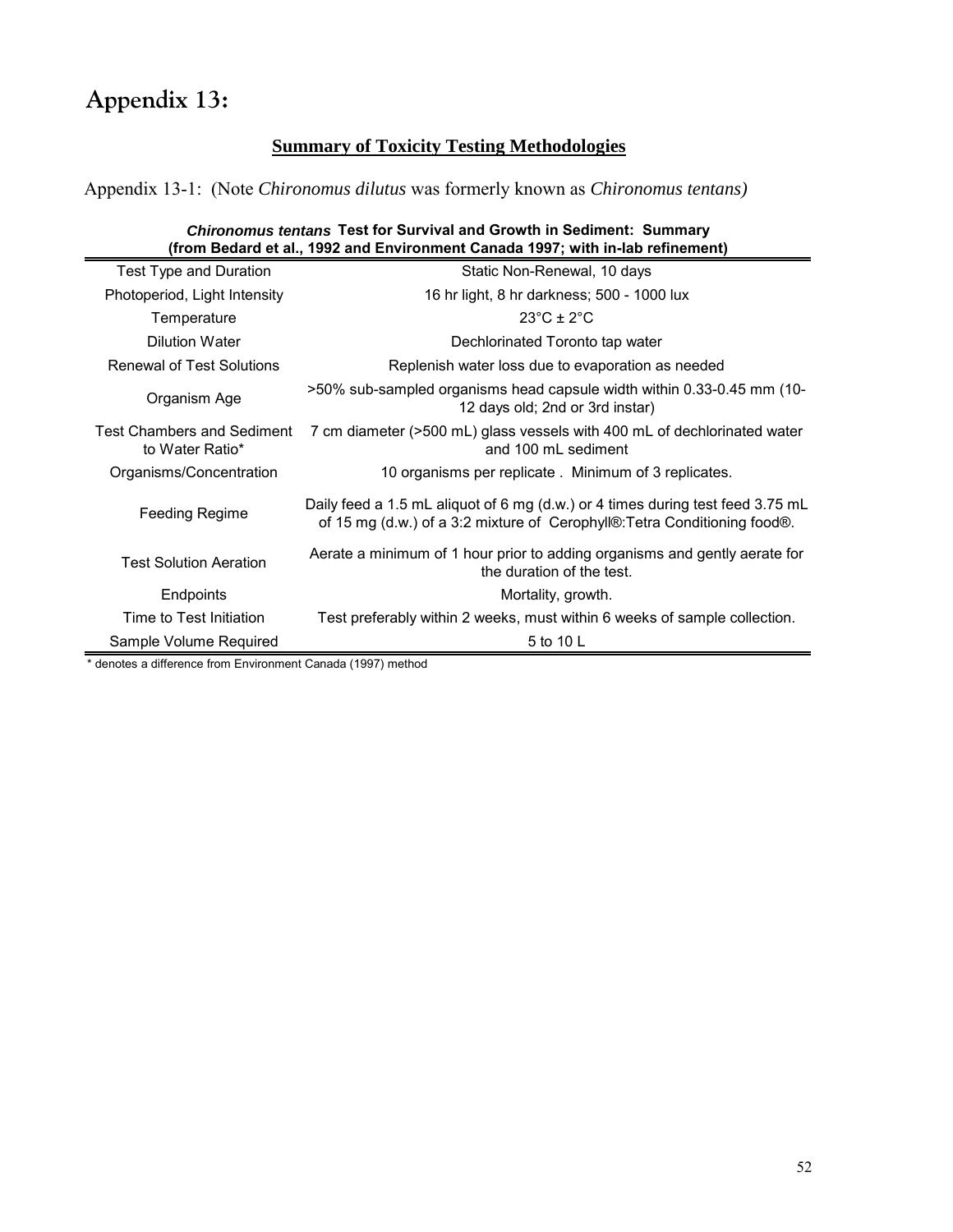## Appendix 13-2:

|                                                       | <i>Hyalella azteca</i> Test for Survival and Growth in Sediment: Summary<br>(from Bedard et al., 1992 and Environment Canada 1997; with in-lab refinement) |
|-------------------------------------------------------|------------------------------------------------------------------------------------------------------------------------------------------------------------|
| Test Type and Duration                                | Static Non-Renewal, 14 days                                                                                                                                |
| Photoperiod; Light Intensity                          | 16 hr light, 8 hr darkness; 500 - 1000 lux                                                                                                                 |
| Temperature                                           | $23^{\circ}$ C ± 2 $^{\circ}$ C                                                                                                                            |
| Dilution Water                                        | Dechlorinated Toronto tap water                                                                                                                            |
| <b>Renewal of Test Solutions</b>                      | Replenish water loss due to evaporation as needed                                                                                                          |
| Organism Age                                          | 2 to 9 days old                                                                                                                                            |
| <b>Test Chambers and Sediment</b><br>to Water Ratio * | 7 cm diameter (>500 mL) glass vessels with 400 mL of dechlorinated water and<br>100 mL sediment                                                            |
| Organisms/Concentration                               | 10 organisms per replicate. Minimum of 3 replicates.                                                                                                       |
| Feeding Regime *                                      | 3 times per week 2 mg of ground fish flake food (NutraFin®)                                                                                                |
| <b>Test Solution Aeration</b>                         | Aerate a minimum of 1 hour prior to adding organisms and gently aerate for<br>the duration of the test.                                                    |
| Endpoints                                             | Mortality, growth.                                                                                                                                         |
| Time to Test Initiation                               | Test preferably within 2 weeks, must within 6 weeks of sample collection.                                                                                  |
| Sample Volume Required                                | 5 to 10 L                                                                                                                                                  |
| * denotes differences from Environment Canada 1997    |                                                                                                                                                            |

*Hyalella azteca* **Test for Survival and Growth in Sediment: Summary**

Appendix 13-3:

| <i>Hexagenia</i> spp. Test for Survival and Growth in Sediment: Summary<br>(from Bedard et al., 1992; with in-lab refinement) |                                                                                                          |  |  |  |
|-------------------------------------------------------------------------------------------------------------------------------|----------------------------------------------------------------------------------------------------------|--|--|--|
| Test Type and Duration                                                                                                        | Static Non-Renewal, 21 days                                                                              |  |  |  |
| Photoperiod; Light Intensity                                                                                                  | 16 hr light, 8 hr darkness; 500 - 1000 lux                                                               |  |  |  |
| Temperature                                                                                                                   | $23^{\circ}$ C ± 2 $^{\circ}$ C                                                                          |  |  |  |
| <b>Dilution Water</b>                                                                                                         | Dechlorinated Toronto tap water                                                                          |  |  |  |
| <b>Renewal of Test Solutions</b>                                                                                              | Replenish water loss due to evaporation as needed                                                        |  |  |  |
| Organism Age                                                                                                                  | 3 to 4 month old nymphs, average weight 5 mg.                                                            |  |  |  |
| <b>Test Chambers</b>                                                                                                          | 1.8 L glass vessels with 1300 mL of dechlorinated water and 325 mL sediment                              |  |  |  |
| Organisms/Concentration                                                                                                       | 10 organisms per replicate for a test density 0.08 nymphs per cm <sup>2</sup> . Minimum of 3 replicates. |  |  |  |
| <b>Feeding Regime</b>                                                                                                         | Animals are not fed during the test.                                                                     |  |  |  |
| <b>Test Solution Aeration</b>                                                                                                 | Aerate a minimum of 1 hour prior to adding organisms and gently aerate for the duration of<br>the test.  |  |  |  |
| Endpoints                                                                                                                     | Mortality, growth.                                                                                       |  |  |  |
| Time to Test Initiation                                                                                                       | Test preferably within 2 weeks, must test within 6 weeks of sample collection.                           |  |  |  |
| Sample Volume Required                                                                                                        | 5 to 10 L                                                                                                |  |  |  |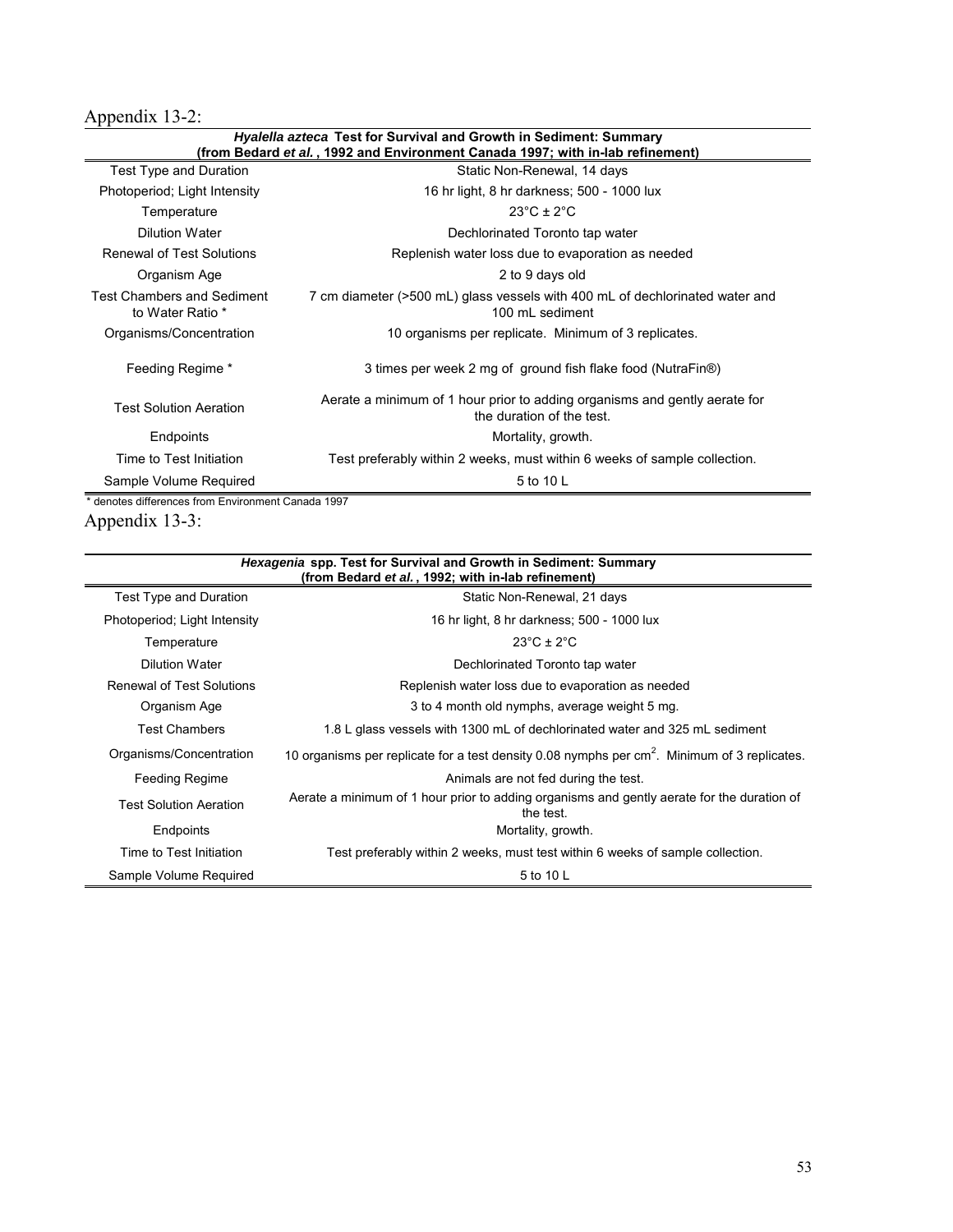# **Appendix 13-4:**

| Daphnia magna Acute Lethality Test Summary<br>(from Environment Canada, 1990, with May 1996 and December 2000 amendments) |                                                                                                                                                                                                                                                                                                                                      |  |  |  |
|---------------------------------------------------------------------------------------------------------------------------|--------------------------------------------------------------------------------------------------------------------------------------------------------------------------------------------------------------------------------------------------------------------------------------------------------------------------------------|--|--|--|
| Test Type and Duration                                                                                                    | Static Non-Renewal, 48 hours                                                                                                                                                                                                                                                                                                         |  |  |  |
| Photoperiod; Light Intensity                                                                                              | 16 hr light, 8 hr darkness; 400 - 800 lux                                                                                                                                                                                                                                                                                            |  |  |  |
| Temperature                                                                                                               | $20^{\circ}$ C $\pm 2^{\circ}$ C                                                                                                                                                                                                                                                                                                     |  |  |  |
| <b>Dilution Water</b>                                                                                                     | Dechlorinated Toronto tap water; D.O. between 90 and 100% saturation, Total<br>Residual Chlorine $\leq 20 \mu g/L$                                                                                                                                                                                                                   |  |  |  |
| Renewal of Test Solutions                                                                                                 | No renewal during 48 hr tests                                                                                                                                                                                                                                                                                                        |  |  |  |
| Organism Age                                                                                                              | $<$ 24 hr old                                                                                                                                                                                                                                                                                                                        |  |  |  |
| <b>Test Chambers</b>                                                                                                      | Glass or clear plastic vessels large enough to ensure a minimum loading density<br>of 1 daphnid/15 ml of solution                                                                                                                                                                                                                    |  |  |  |
| Organisms/Concentration                                                                                                   | LC50 test - Minimum of 10 organisms/concentration<br>Single Concentration Test - Minimum of 30 organisms/concentration                                                                                                                                                                                                               |  |  |  |
| Feeding Regime                                                                                                            | Organisms are not fed during the 48 hr test period                                                                                                                                                                                                                                                                                   |  |  |  |
| <b>Test Solution Aeration</b>                                                                                             | None - unless initial test solutions D.O. <40% or<br>>100% air saturation, and then pre-aerate no more than 30 minutes. No<br>aeration during test.                                                                                                                                                                                  |  |  |  |
| <b>Concentration Range</b>                                                                                                | Effluents: Normally 100%, 50%, 25%, 12.5%, 6.25% and control (100%<br>dilution water), or as selected (but must include an undiluted (100%) rep, and<br>all other concentrations must be at least 50% of preceding one.<br>Receiving Waters: 100% receiving water and control<br>Single Concentration Tests: 100% sample and control |  |  |  |
| Endpoints                                                                                                                 | Mortality, immobility                                                                                                                                                                                                                                                                                                                |  |  |  |
| Time to Test Initiation                                                                                                   | Test within 5 days of sample collection (5 days from end of sampling collection<br>period), preferably within 3 days.                                                                                                                                                                                                                |  |  |  |
| Sample: Volume Required                                                                                                   | $\geq$ 500 ml (or greater)                                                                                                                                                                                                                                                                                                           |  |  |  |